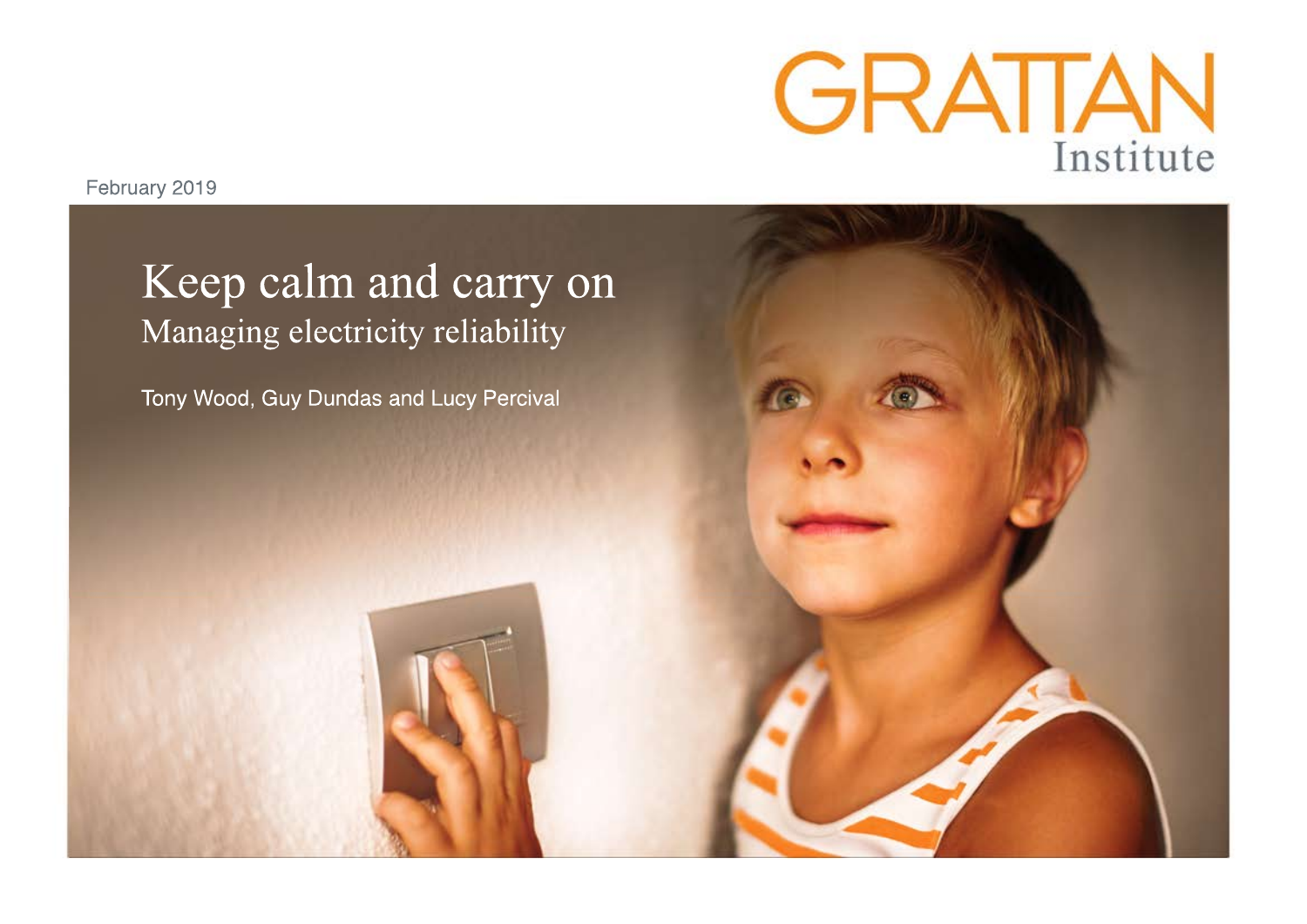#### **Grattan Institute Support**



**Australian Government** 







**Founding members Endowment Supporters** The Myer Foundation National Australia Bank Susan McKinnon Foundation

> **Affiliate Partners** Medibank Private Susan McKinnon Foundation

**Senior Affiliates** Google Maddocks PwC McKinsey & Company The Scanlon Foundation Wesfarmers Westpac

**Affiliates**

Ashurst Corrs

GE ANZ Jemena

Urbis

Woodside

#### **Grattan Institute Report No. 2019-01, February 2019**

This report was written by Tony Wood, Grattan Institute Energy Program Director, Guy Dundas, Grattan Institute Energy Fellow, and Lucy Percival, Grattan Institute Senior Associate.

We would like to thank the members of Grattan Institute's Energy Reference Group for their helpful comments, as well as numerous government and industry participants and officials for their input.

The opinions in this report are those of the authors and do not necessarily represent the views of Grattan Institute's founding members, affiliates, individual board members, reference group members or reviewers. Any remaining errors or omissions are the responsibility of the authors.

Grattan Institute is an independent think-tank focused on Australian public policy. Our work is independent, practical and rigorous. We aim to improve policy outcomes by engaging with both decision-makers and the community.

For further information on the Institute's programs, or to join our mailing list, please go to: [http://www.grattan.edu.au/.](http://www.grattan.edu.au/)

This report may be cited as: Wood, T., Dundas, G., and Percival, L. (2019). *Keep calm and carry on*. Grattan Institute.

ISBN: 978-0-6483311-8-6

All material published or otherwise created by Grattan Institute is licensed under a Creative Commons Attribution-NonCommercial-ShareAlike 3.0 Unported License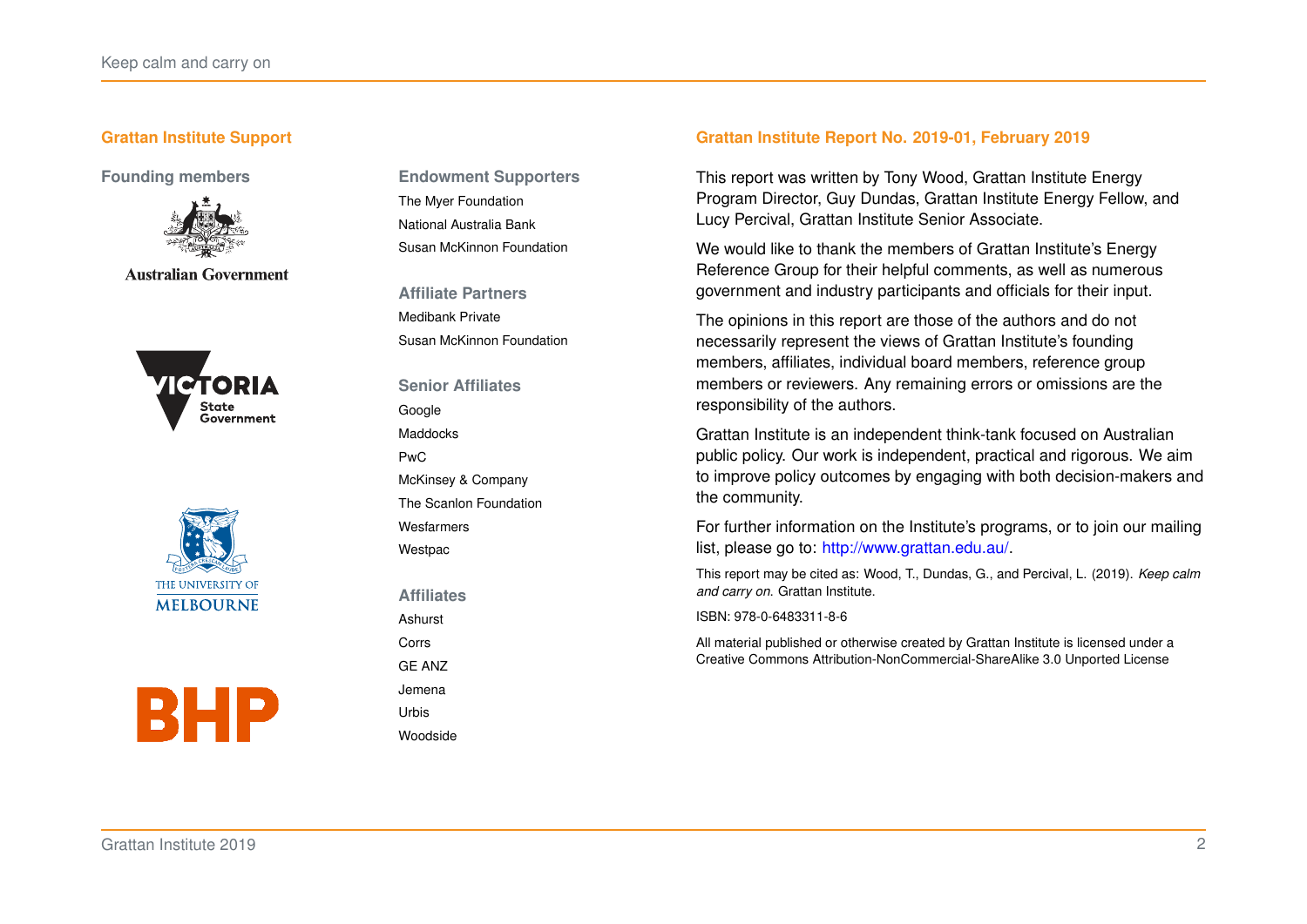# <span id="page-2-0"></span>**Overview**

Australians are questioning the future reliability of their electricity supply. More than two years after the statewide blackout in South Australia, media commentary, political grandstanding and threats of government interventions in the market continue. This report shows that what's needed is not panic and politicking, but cool-headed policy responses to manage reliability without unnecessarily adding to consumer bills.

Political leaders and media commentators have linked the SA blackout with that state's high level of wind power. A false narrative has taken hold: that electricity supply has become less reliable with more renewable energy, and that this is inevitably going to get worse. But overwhelmingly outages are caused by problems in transporting power; it has nothing to do with whether the power was generated from renewables or coal or some other technology.

Over the past 10 years, more than 97 per cent of outages were due to problems with the local poles and wires that transport power to homes and businesses. If we respond to misperceptions, we are likely to add to the cost of electricity while doing little to improve reliability.

Each part of the power supply chain contributes to outages in different ways and requires different management responses. The common thread is to ensure that the benefits to consumers justify the cost of increasing reliability.

A lack of generation capacity on hot days caused only 0.1 per cent of outages over the past decade. But past success does not guarantee future success. Events in Victoria and SA in January 2019 highlighted the current tight balance between supply and demand. As more old coal generators are closed and summer heatwaves become more severe, outages will increase unless investment in new supply

follows. A stable policy framework is needed to reduce emissions and encourage investment in new supply so that such outages remain rare. Further reforms, such as a centralised capacity market or direct government intervention to support investment, are not required.

Natural disasters and major equipment failures can destabilise the power grid, leading to large and expensive outages. The 2016 SA blackout demonstrated that the changing shape of the energy system requires changed management practices. The market operator has already implemented such practices, and a combination of regulatory obligations and market mechanisms are being applied to support grid stability as the system continues to evolve.

Equipment failures, falling trees, inquisitive animals and crashing cars can all cause the power to go out in the local distribution network. It would be prohibitively expensive to prevent all these outages. The New South Wales and Queensland governments spent \$16 billion more than was needed on distribution networks over a decade, while achieving only very small improvements in reliability. Households and businesses are still paying for this through their power bills. Regulators and network businesses need to balance cost and reliability as weather patterns, technology and consumer preferences change. Consumers will not be happy to pay for another round of network 'gold plating'.

Increasing renewable generation does create challenges for managing the power system. But energy market authorities have taken significant steps since the SA blackout to ready the grid ready for a future with much more wind and solar generation. This report identifies further necessary reforms. But if we keep calm and carry on, these challenges can be met without more big price increases for households and businesses.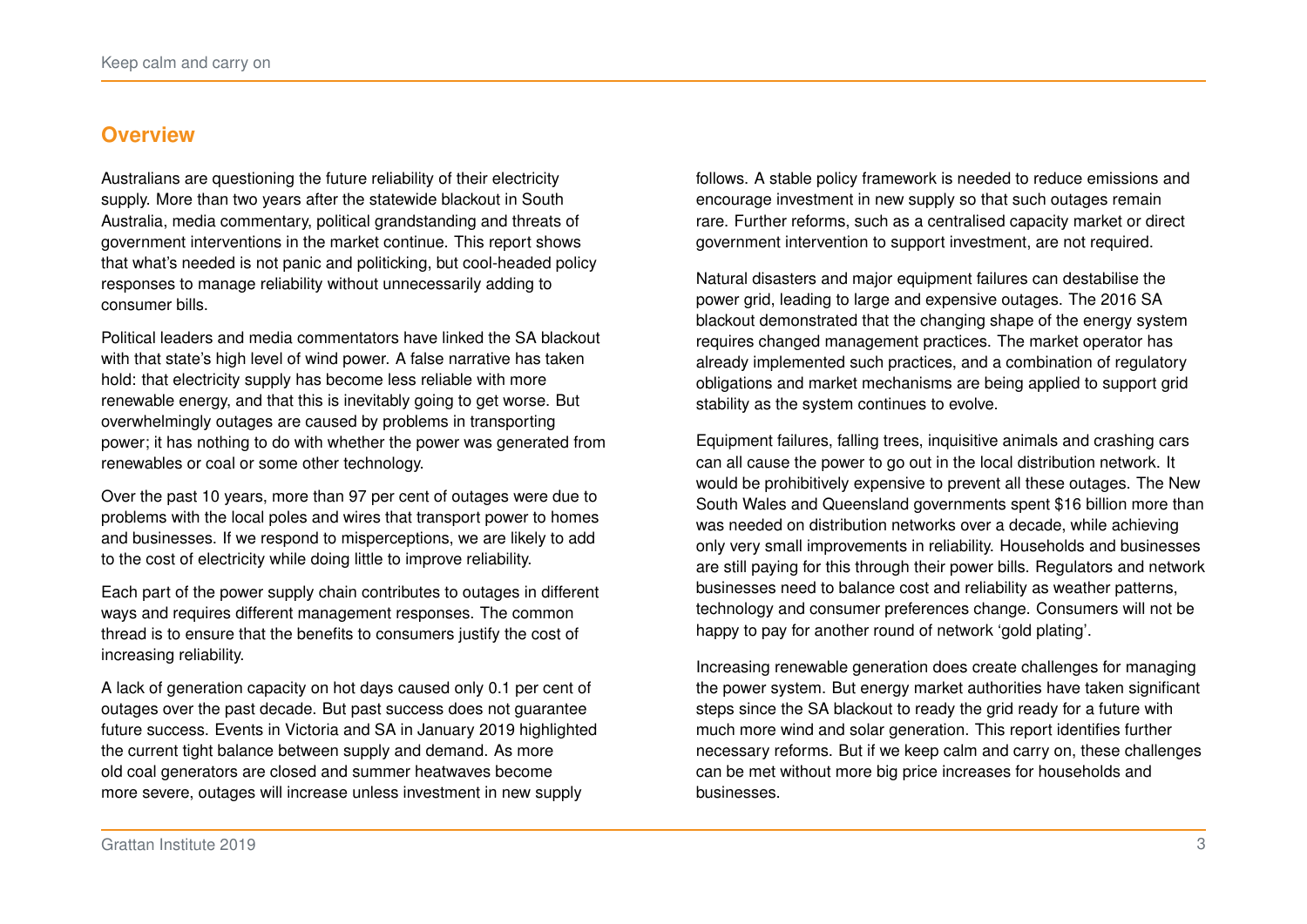# **Table of contents**

| 1 Why are we talking about reliability? 6         |
|---------------------------------------------------|
| 2 Ensuring we have enough power supply 13         |
| 3 Keeping the grid resilient to shocks 28         |
| 4 Managing outages in the distribution network 35 |
|                                                   |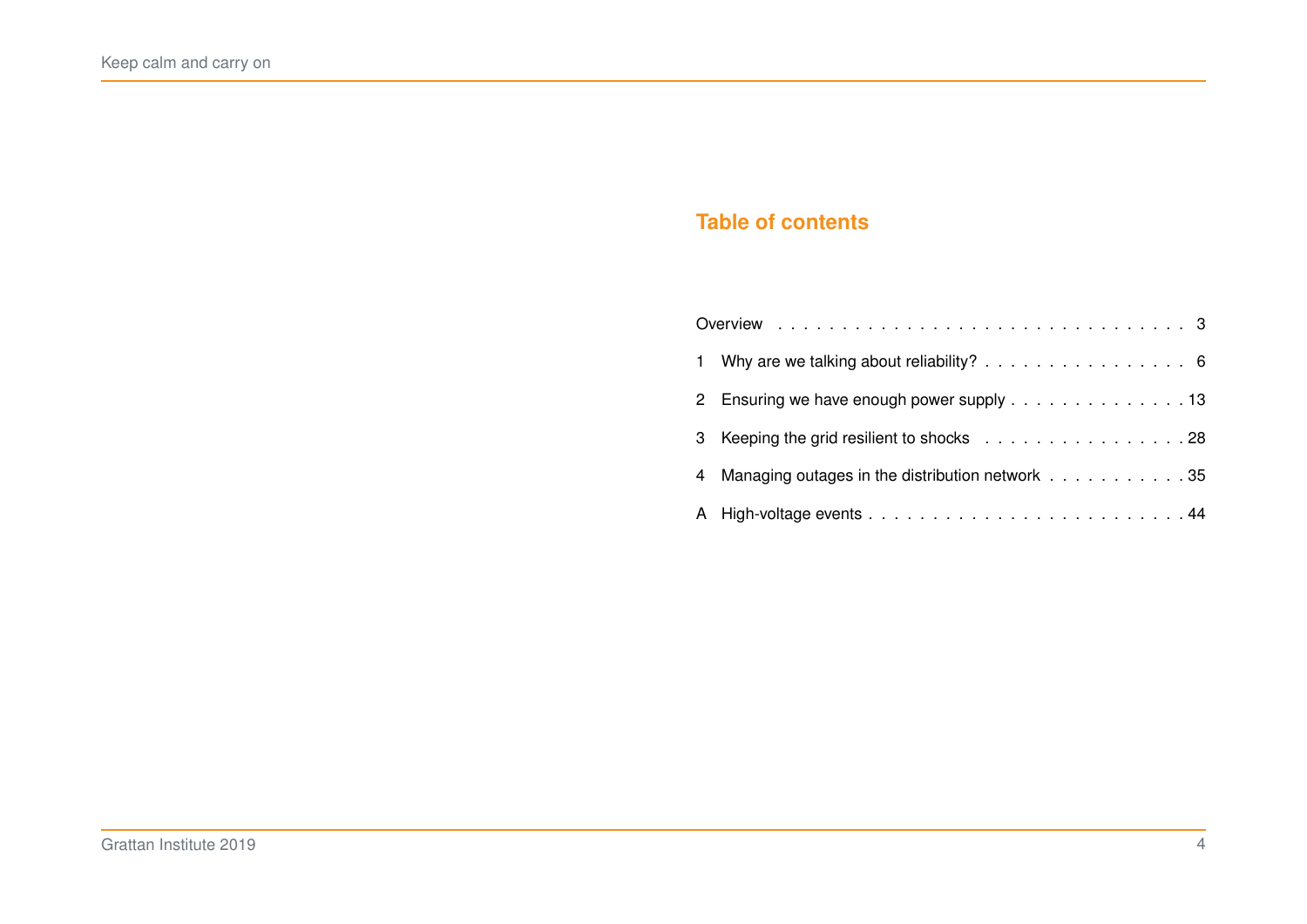# **List of Figures**

| 1.2 The electricity supply chain electricity chain electronic contracts in the contracts of the contracts of the contracts of the contracts of the contracts of the contracts of the contracts of the contracts of the contrac |
|--------------------------------------------------------------------------------------------------------------------------------------------------------------------------------------------------------------------------------|
|                                                                                                                                                                                                                                |
|                                                                                                                                                                                                                                |
|                                                                                                                                                                                                                                |
|                                                                                                                                                                                                                                |
|                                                                                                                                                                                                                                |
|                                                                                                                                                                                                                                |
|                                                                                                                                                                                                                                |
|                                                                                                                                                                                                                                |
|                                                                                                                                                                                                                                |
|                                                                                                                                                                                                                                |
| 4.4 Where you live affects your reliability entermination of the content of the content of the content of the content of the content of the content of the content of the content of the content of the content of the content |
|                                                                                                                                                                                                                                |
|                                                                                                                                                                                                                                |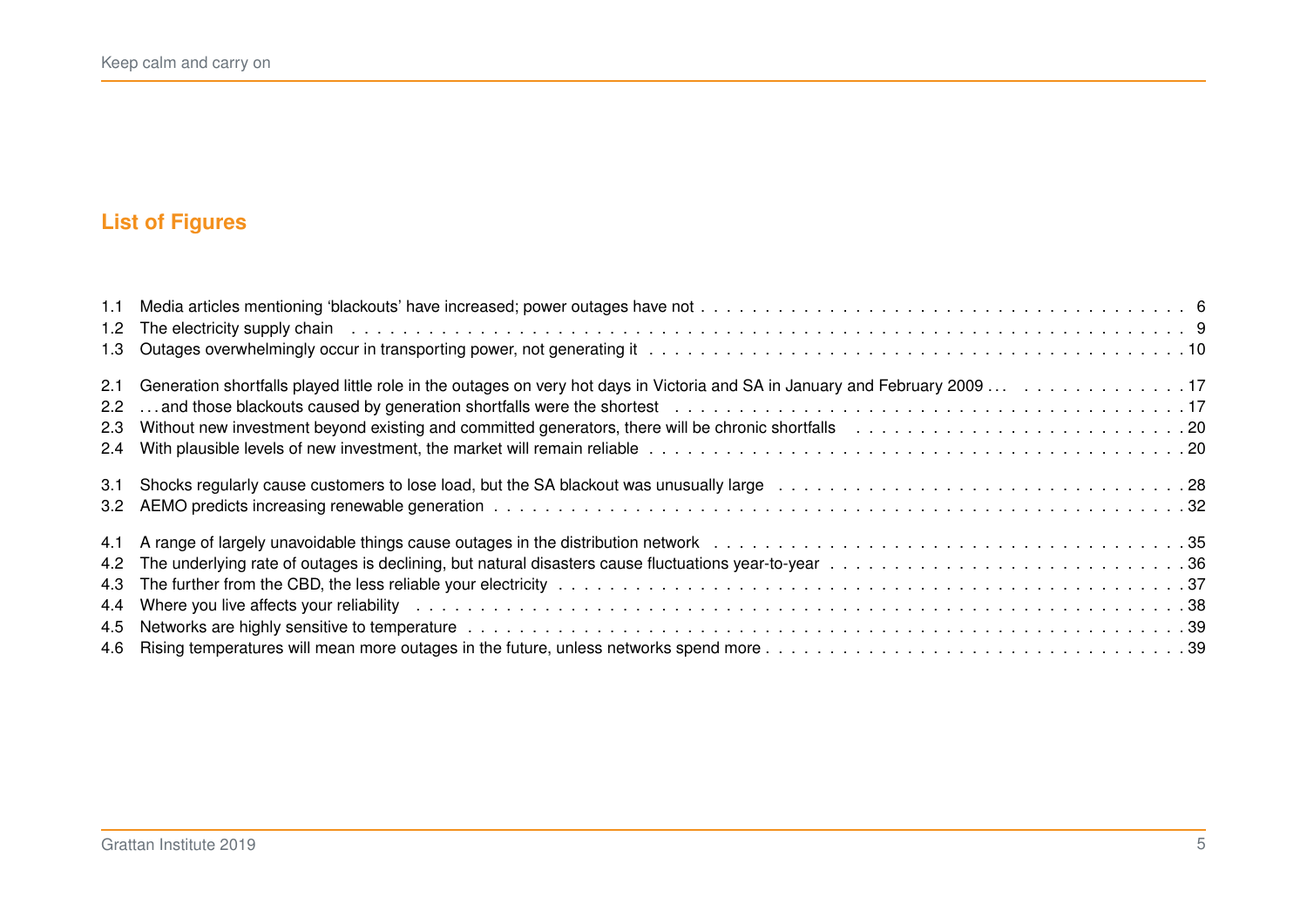# <span id="page-5-0"></span>**1 Why are we talking about reliability?**

Australians are talking about electricity reliability more than ever. South Australia lost power on 28 September 2016 and media reporting immediately spiked. The number of articles talking about 'blackouts' has been 10 times higher in the two years since than it was in the preceding decade. The SA blackout was a big event, but the increase in media reporting is disproportionate to the increase in overall power outages (Figure [1.1\)](#page-5-1). The number of outages varies from year to year but remains broadly flat.<sup>[1](#page-5-2)</sup>

SA has the highest share of wind and rooftop solar generation in the National Electricity Market (NEM).[2](#page-5-3) This led to media reports after the SA blackout linking blackouts to renewable energy (Figure [1.1\)](#page-5-1). Since the SA blackout about 80 per cent of media articles that talk about 'blackouts' mention 'wind', 'solar', 'renewables', or 'intermittent', compared to less than 20 per cent before.[3](#page-5-4)

More renewable generation does create challenges for managing the grid. Politicians and the media have been quick to emphasise these challenges (Box [1\)](#page-6-0). But this report shows that these challenges are manageable. There is no reason to panic about wind and solar growing as a proportion of our power supply, nor for Australia to abandon its international commitments to reduce greenhouse gas emissions. Since September 2016 Australia's energy regulators and market operator have made significant progress on the things necessary to manage a renewables-heavy grid. We should keep calm, so they can carry on.

#### <span id="page-5-1"></span>**Figure 1.1: Media articles mentioning 'blackouts' have increased; power outages have not**

Number of articles in major newspapers, average minutes of outage per customer



*Notes: Articles mentioning* (blackout or black-out or "black out") *and* electricity *in The Australian, The Australian Financial Review, The Hobart Mercury, The Age, The Herald Sun, The Sydney Morning Herald, Daily Telegraph, The Adelaide Advertiser or The Courier-Mail. The number of articles in these newspapers has remained relatively constant over this time period. Minutes of outage are for customers of all NEM-connected distribution networks and include all sources of outage. Data in financial years. Victorian outage data for July to December 2008 and January to June 2018 was estimated due to unavailability.*

*Sources: Grattan analysis of [Dow Jones \(2018\)](#page-51-0) and [AER \(2018b\).](#page-51-1)*

<span id="page-5-2"></span><sup>1.</sup> Outages means minutes of outage throughout this report.

<span id="page-5-3"></span><sup>2.</sup> In 2017–18 wind generation provided 6.3 per cent of electricity across the NEM, but 40 per cent in SA. Rooftop solar provides 3.4 per cent across the NEM, but 8 per cent in SA: [AER \(2018a\).](#page-50-0)

<span id="page-5-4"></span><sup>3.</sup> An 'intermittent' generator is one whose output is not readily predictable, such as solar and wind generators.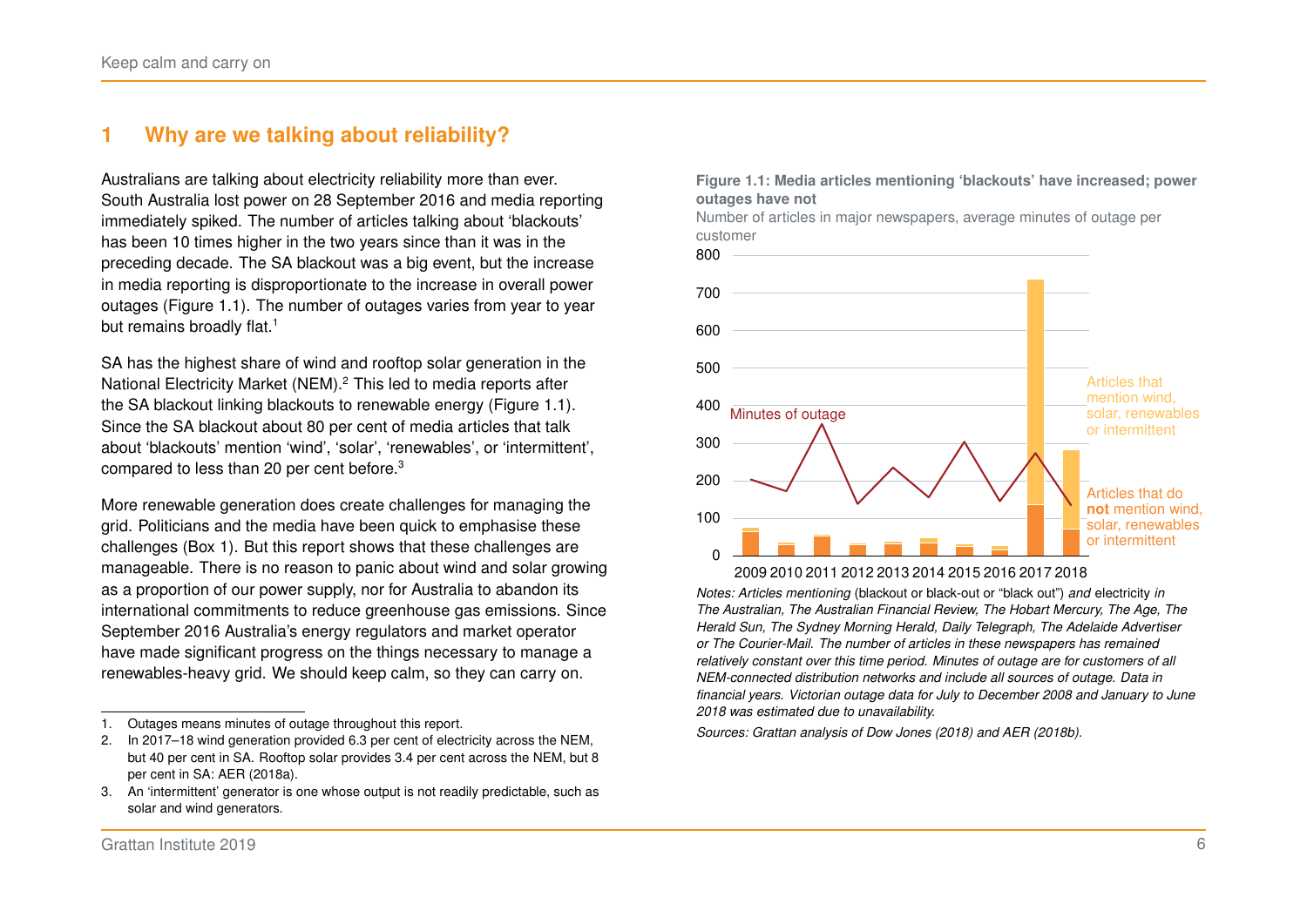#### <span id="page-6-0"></span>**Box 1: Many politicians and commentators have blamed reliability issues on renewables**

'Reliability suffered, most noticeably in South Australia, where their reckless reliance on renewables without storage or firming capacity left their system vulnerable.' – Malcolm Turnbull, then Prime Minister, 11 July 2018

'[The Australian Energy Market Operator's] report [on 8 February 2017 load-shedding in SA] confirms the complexity and fragility of maintaining energy security in South Australia. In particular the difficulty of forecasting and managing high levels of intermittent generation. That is why the Turnbull Government is focused on energy storage and ensuring sufficient baseload power in the system.' – Josh Frydenberg, then Federal Energy Minister, 15 February 2017

'The Australian Energy Market Operator has forecast significant supply shortfalls in Victoria under plausible hot weather conditions this summer. This is a direct result of Victorian Government policies forcing out reliable 24/7 power, and a failure to prioritise firming of heavily subsidised intermittent wind and solar generation.' – Angus Taylor, Federal Energy Minister, 16 November 2018

'Jay Weatherill needs to to abandon his obsession with wind power and admit it has created the most expensive and least reliable electricity in the country. Then he must ensure no more base load generators leave the state.' – Steven Marshall, then SA Opposition Leader, 10 February 2017

'High electricity prices and worsening reliability reflect a woeful failure of planning. First in South Australia and now across the National Electricity Market, the intermittent nature of renewables such as wind and solar is at the centre of the problem. Coal-fired generation has been made less reliable as a result of ill-considered renewable energy targets that have 'hollowed out' the electricity supply.' – The Australian editorial, 15 June 2018

'Nothing might change political fortunes more rapidly than a summer when airconditioners are not working. It will not take long for the public to work out that an over-reliance on clean energy is at the core of their discomfort.' – Graham Richardson, The Australian, 11 October 2017

'The blackout roulette game has been engineered by Victorian State Premier Daniel Andrews and NSW Premier Gladys Berejiklian and her predecessor Mike Baird whose governments vandalised the power system by 'plonking' wind and solar farms in various areas without providing back up for high demand days when the wind doesn't blow and the sun doesn't shine.' – Robert Gottliebsen, The Australian, 18 January 2018

'Victoria sits on vast deposits of coal – enough for electricity for hundreds of years. It also has lots of gas. Yet last Thursday and Friday it somehow managed to run out of electricity, just like some third-world country. Just like South Australia.' – Andrew Bolt, Herald Sun, 29 January 2019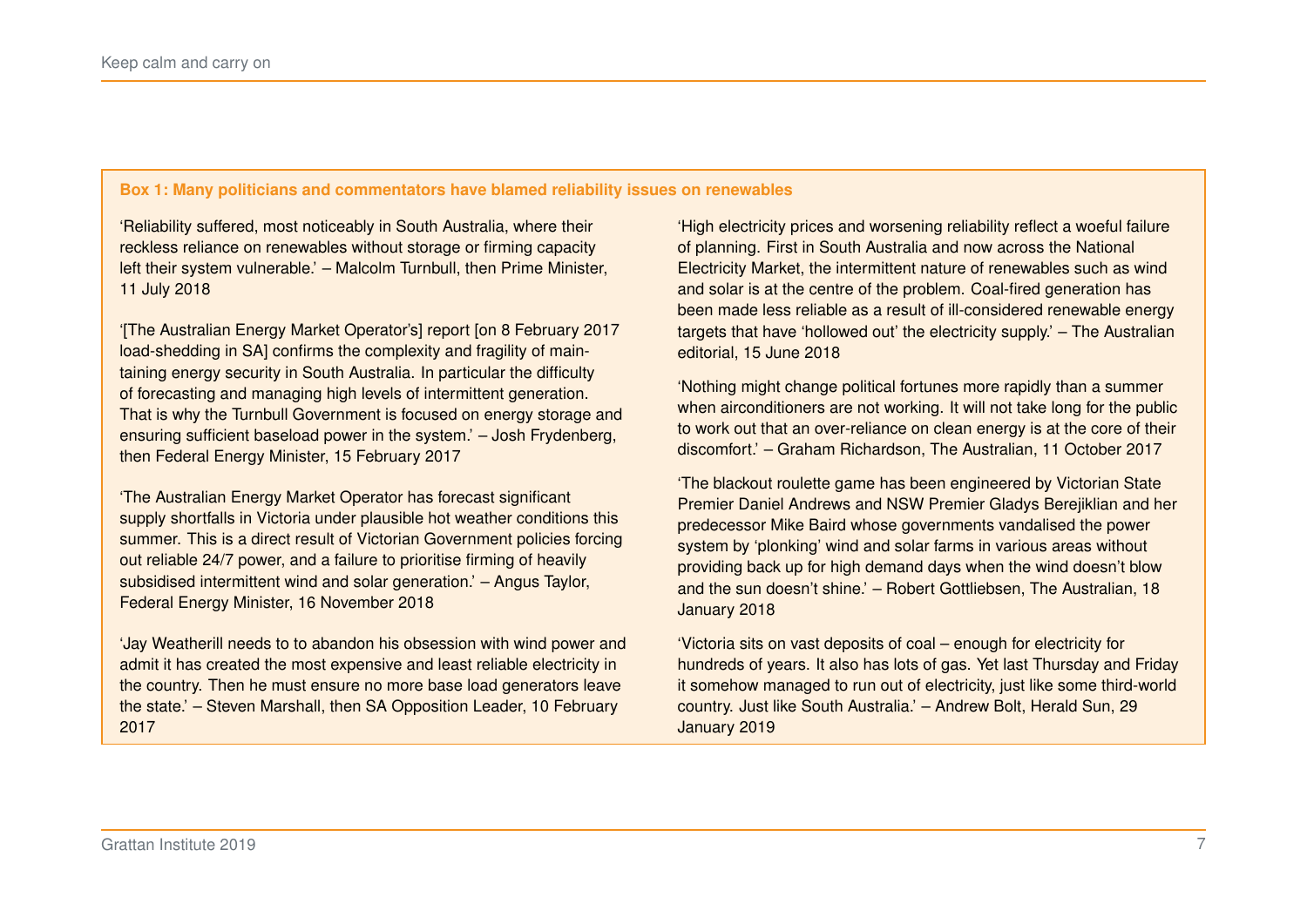# **1.1 The South Australian blackout has triggered a national debate about renewables**

The SA blackout (Box [2\)](#page-7-0) attracted national media attention. Power reliability used to be seen primarily as a local issue – in the decade before the SA blackout only 25 per cent of articles mentioning 'blackouts' appeared in national newspapers. But since the SA blackout more than 45 per cent of such articles have been in national newspapers.

The national debate was further stoked by the November 2016 announcement that the Hazelwood coal power station in Victoria would close in March 2017, outages in SA (including at BHP's Olympic Dam mine) and Victoria on 1 December 2016 due to a transmission line fault, outages during a heatwave in SA and NSW in February 2017, and again during a heatwave in Victoria in January 2019.

The SA blackout also prompted a policy debate about the robustness of the electricity system. On 7 October 2016 the COAG Energy Council commissioned a review of the security and reliability of the NEM<sup>[4](#page-7-1)</sup> led by the Chief Scientist, Alan Finkel.<sup>[5](#page-7-2)</sup> That review led to the creation of a new market review body, the Energy Security Board, to coordinate the recommended reforms, which include an annual 'health check' of the NEM. The latest check, published in December 2018, reported that the outlook for both the security and reliability of the NEM was 'critical'.[6](#page-7-3)

# **1.2 What really causes power outages?**

Outages occur across all parts of the power system. The electricity grid is a large and complex machine that must operate continuously under all weather conditions. Power is transported from distant power stations via high-voltage transmission lines, and then reduced in

#### <span id="page-7-0"></span>**Box 2: The South Australian blackout**

At 4.18pm on Wednesday 28 September 2016 the South Australian grid lost all power supply, causing massive disruption to businesses, commuters and households. About 80-90 per cent of customers had power restored by midnight, but some customers were without power for two weeks. Two separate studies estimated the economic effect of the blackout at about \$400 million.<sup>[a](#page-7-4)</sup>

Several factors combined to cause the blackout. First, tornadoes damaged several high-voltage power lines. Nine wind farms were unable to cope with a series of disturbances and disconnected from the system, reducing supply by about 450 megawatts (MW). This sudden loss of supply caused an increase in flow on the Heywood interconnector with Victoria, which disconnected to protect itself. Once Heywood disconnected, the imbalance between supply and demand was too great, and the system shut down.

The impact was compounded by a slow and difficult system restart. Power station damage from lightning strikes meant that power could not be restored locally, and it took more than two hours to esta[b](#page-7-5)lish a secure network connection to Victoria.<sup>b</sup>

<span id="page-7-4"></span>a. [Parliament of South Australia \(2017\).](#page-53-0)

<span id="page-7-5"></span>b. [AEMO \(2017a\).](#page-49-0)

<span id="page-7-1"></span><sup>4.</sup> The NEM covers most customers in eastern Australia, including NSW, Queensland, Victoria, SA, Tasmania and the ACT.

<span id="page-7-2"></span><sup>5.</sup> [Finkel et al. \(2017\).](#page-52-0)

<span id="page-7-3"></span><sup>6.</sup> [ESB \(2018a\).](#page-52-1)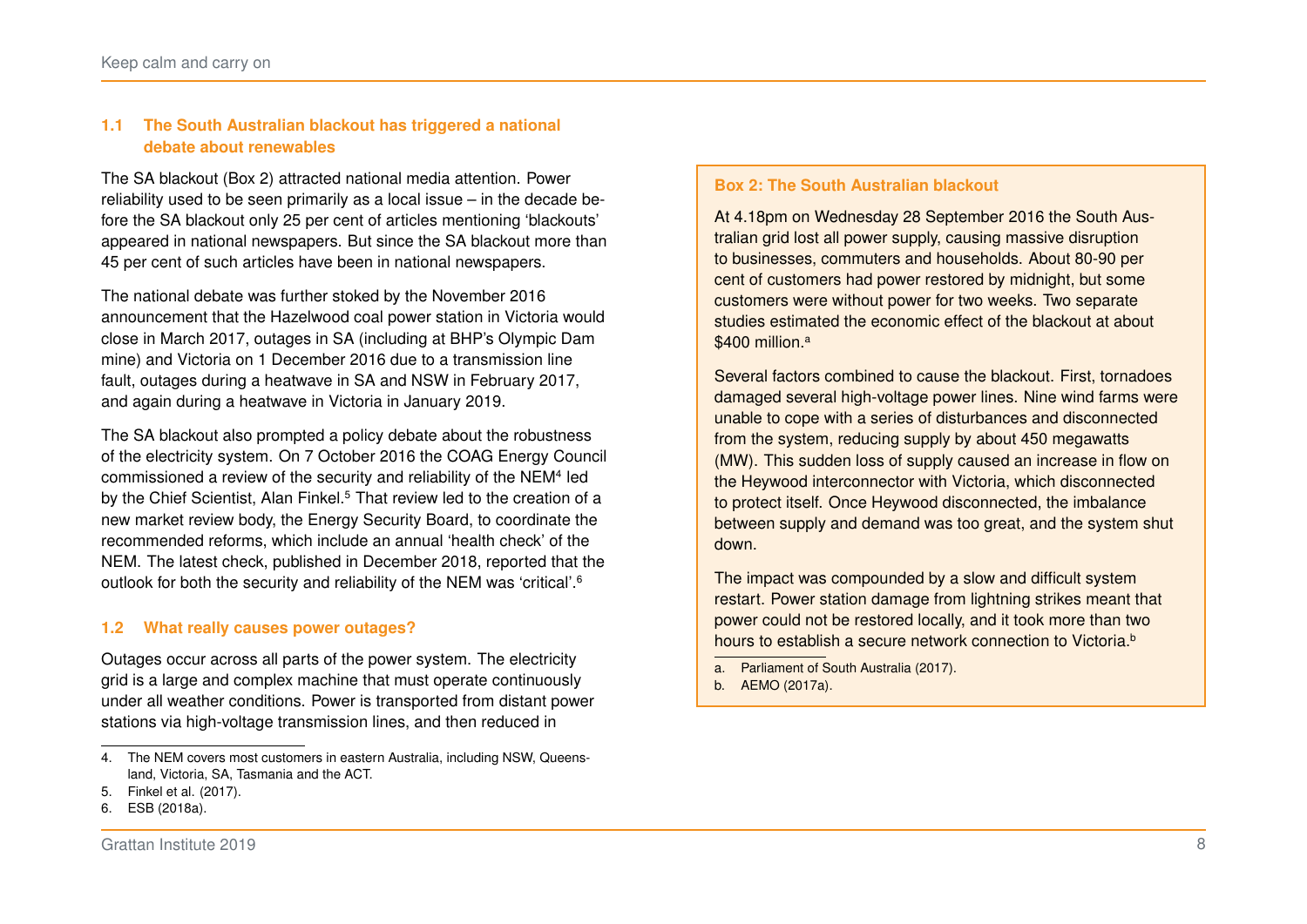voltage to travel on a low-voltage distribution network to the customer (Figure [1.2\)](#page-8-0). One part or other of this system will fail sometimes.

The three main parts of the grid cause outages in different ways.

Generators can cause outages when there is simply a lack of supply to meet demand, or when a generator suddenly disconnects from the grid ('trips') or fails. One of key factors that caused the SA blackout was the sudden trip of nine wind farms.

Outages in the transmission network can occur when network equipment fails, or when natural disasters such as bushfires and lightning strikes take out transmission lines.

Finally, a great variety of issues can cause localised power outages in the distribution network – planned maintenance, equipment failures and overloads, natural disasters such as floods and storms, and external factors such as animals and vehicles.

The debate about the effect of renewables on reliability in the wake of the SA blackout is unbalanced. It ignores the fact that most failures occur in transporting power to the customer, and have nothing to do with the source of that power (Figure [1.3](#page-9-0) on the following page). Over the ten years to 30 June 2018, only 1.6 per cent of outages were related to generation issues, most of which was the SA blackout.[7](#page-8-1) Only 0.1 per cent of outages were due to a lack of power supply.<sup>[8](#page-8-2)</sup> More than 97 per cent of outages occurred in the distribution network.



<span id="page-8-0"></span>**Figure 1.2: The electricity supply chain**

<span id="page-8-1"></span><sup>7.</sup> The SA blackout was the only time over the ten years that a generation trip or failure led to distribution-connected customers losing power. A transmissionconnected customer, the Tomago aluminium smelter in NSW, lost load on 10 February 2017 due to technical problems with two gas power stations on a hot day with very high demand.

<span id="page-8-2"></span><sup>8.</sup> This excludes generation shortfalls in Victoria on 24 and 25 January 2019. Comprehensive data is not yet available for this period. Currently available information indicates that the number of customers affected was about half that of the shortfalls in SA and Victoria on 29 and 30 January 2009: [AEMO \(2019a\).](#page-50-1)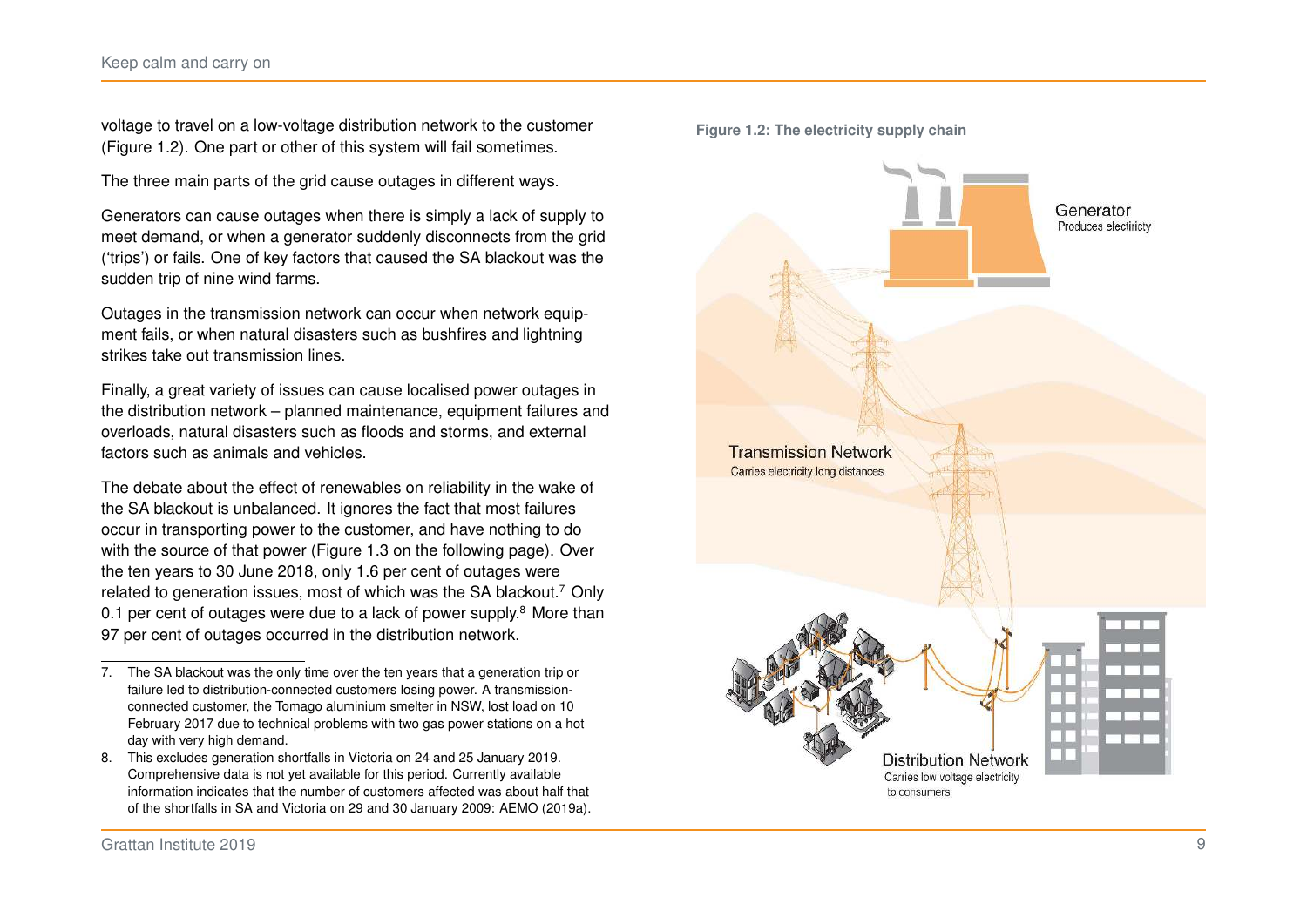#### **1.2.1 Why do people link renewables and reliability issues?**

Two main arguments in the public debate link more renewable generation with less reliability.

#### Wind and solar only provide power when the wind blows or the sun shines

Political and media commentary focuses on the intermittent nature of wind and solar (see Box [1](#page-6-0) on page [7\)](#page-6-0). This often involves the rhetorical question: what will happen when the wind doesn't blow and the sun doesn't shine? This simplistic critique has a simple answer: run something else. That something is a 'dispatchable' generator that can increase or reduce its output as required.

A more nuanced concern about wind and solar is that they make it harder to invest in dispatchable generation. They push prices down when it is windy or sunny, and so other generators will need higher prices at other times if they are to be viable. If this price volatility were to make it too risky and difficult to invest in new dispatchable generation, supply and reliability could fall. This concern is considered further in Chapter [2.](#page-12-0)

#### Wind and solar are not 'synchronous'

The intermittent nature of wind and solar is unrelated to the SA blackout.[9](#page-9-1) The SA blackout occurred in September on a day where Adelaide's maximum temperature was 20∘C and when demand was moderate.<sup>[10](#page-9-2)</sup> A lack of generating capacity – wind or otherwise – was not the issue.

#### <span id="page-9-0"></span>**Figure 1.3: Outages overwhelmingly occur in transporting power, not generating it**

Average annual minutes of outage per customer by cause, financial years 2009 to 2018



*Notes: Covers distribution network-connected customers in supply areas connected to the NEM. This analysis attributes the SA blackout to generation issues – the unexpected tripping of nine wind farms. Throughout this report the Victorian Distribution Network Service Provider (DNSP) data covers the 9 calendar years from 2009 to 2017, all other DNSP data covers the 10 financial years from 2008–09 to 2017–18. This analysis uses a slightly different methodology to that used by the Australian Energy Market Commission (AEMC), see for example AEMC Reliability Panel [\(2018,](#page-49-3) p. 53). Sources: Grattan analysis of [AER \(2018b\)](#page-51-1) and [AEMO \(2019b\).](#page-50-2)*

<span id="page-9-1"></span><sup>9.</sup> AEMO [\(2016a,](#page-49-1) p. 21).

<span id="page-9-2"></span><sup>10.</sup> SA demand at the time of the blackout was about 1800 MW. This is about half SA's maximum demand on 8 February 2017 when available generation was temporarily insufficient to satisfy demand. On that day SA demand (including that supplied by rooftop solar) peaked at 3317 MW: AEMO [\(2017b,](#page-49-2) p. 7).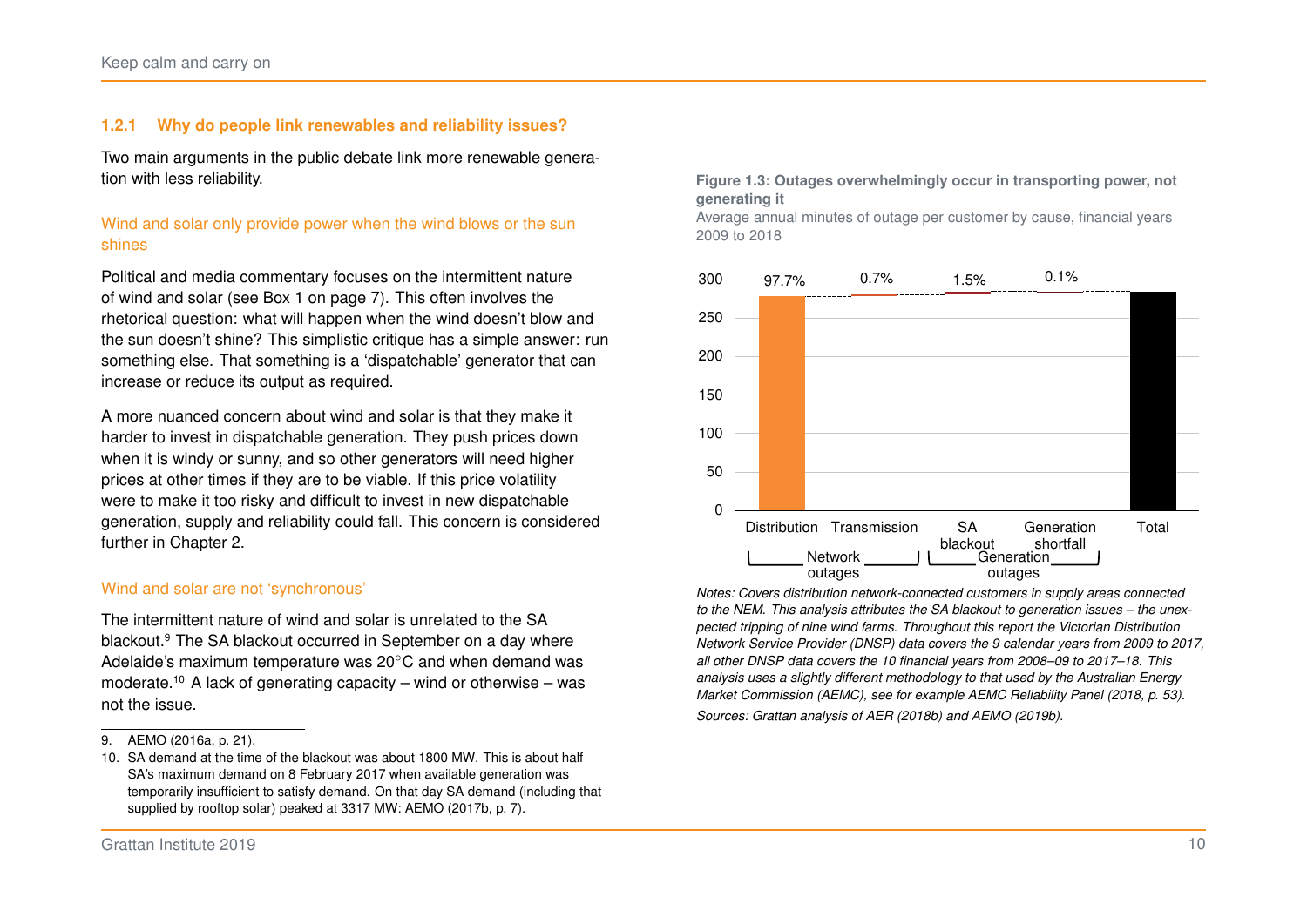The SA blackout and renewable generation are linked because wind and solar are not 'synchronous' generators, like coal, gas and hydro generators. Wind and solar generators do not have pieces of equipment that spin at the same frequency as the rest of the grid (in other words, synchronised with the grid).[11](#page-10-0) Synchronous generators have inherent characteristics that support the stable operation of the grid, particularly when it is hit by a shock. Australia's energy market bodies accept that as wind and solar (both large- and small-scale) displace synchronous generators, the grid will become more vulnerable to shocks – unless compensating actions are taken.<sup>[12](#page-10-1)</sup>

Chapter [3](#page-27-0) discusses the link between asynchronous generation and grid stability, and examines the technical options available to manage a grid with high levels of renewable generation.

# **1.3 Should we aim for 100 per cent reliability?**

The short answer is no. Increasing reliability costs money, and a trade-off must be made between cost and reliability. Research by Energy Consumers Australia indicates that more customers are concerned about the price they pay for electricity than its reliability.[13](#page-10-2) This is unsurprising after a decade in which household electricity prices have increased by 50 per cent more than inflation.<sup>[14](#page-10-3)</sup>

The Australian Energy Regulator (AER) is examining the value customers place on reliability (Box [3\)](#page-10-4). It released a consultation paper in October 2018 and will publish its estimates by December 2019. This analysis will help policy makers and regulators balance cost and reliability.[15](#page-10-5)

# <span id="page-10-4"></span>**Box 3: The AER is examining the value customers place on reliability**

The AER recognises that the value customers place on reliability varies depending on a range of factors. These include the duration of the outage, when it occurs (during the day, evening, or overnight), and whether it occurs during hot or cold weather.

The AER is examining whether customers are willing to pay more to avoid outages during hot weather than at other times. If they are, this indicates more should be spent to avoid these outages.

The AER's analysis should help networks to manage the timing, frequency and duration of planned outages to reduce their inconvenience to customers.

The AER is also considering whether customers value reliability more th[a](#page-10-6)n they used to. It notes arguments in both directions.<sup>a</sup> On one hand, people working from home may place a high value on reliability. On the other hand, battery-powered devices such as phones and laptops, and increased affordability of batteries to provide back-up supply, could reduce people's reliance on the grid.

<span id="page-10-6"></span>a. AER [\(2018c,](#page-51-2) p. 9).

<span id="page-10-0"></span><sup>11.</sup> Although wind turbines involve large pieces of rotating equipment, their blades spin at a rate determined by the wind speed, not by the grid frequency.

<span id="page-10-1"></span><sup>12.</sup> AEMO [\(2018a,](#page-49-4) p. 15); AEMC [\(2017a,](#page-48-0) p. 2); and AER [\(2017,](#page-50-3) p. 56).

<span id="page-10-2"></span><sup>13.</sup> [Energy Consumers Australia \(2018\).](#page-52-2)

<span id="page-10-3"></span><sup>14.</sup> [ACCC \(2018\).](#page-48-1)

<span id="page-10-5"></span><sup>15.</sup> [AER \(2018c\).](#page-51-2)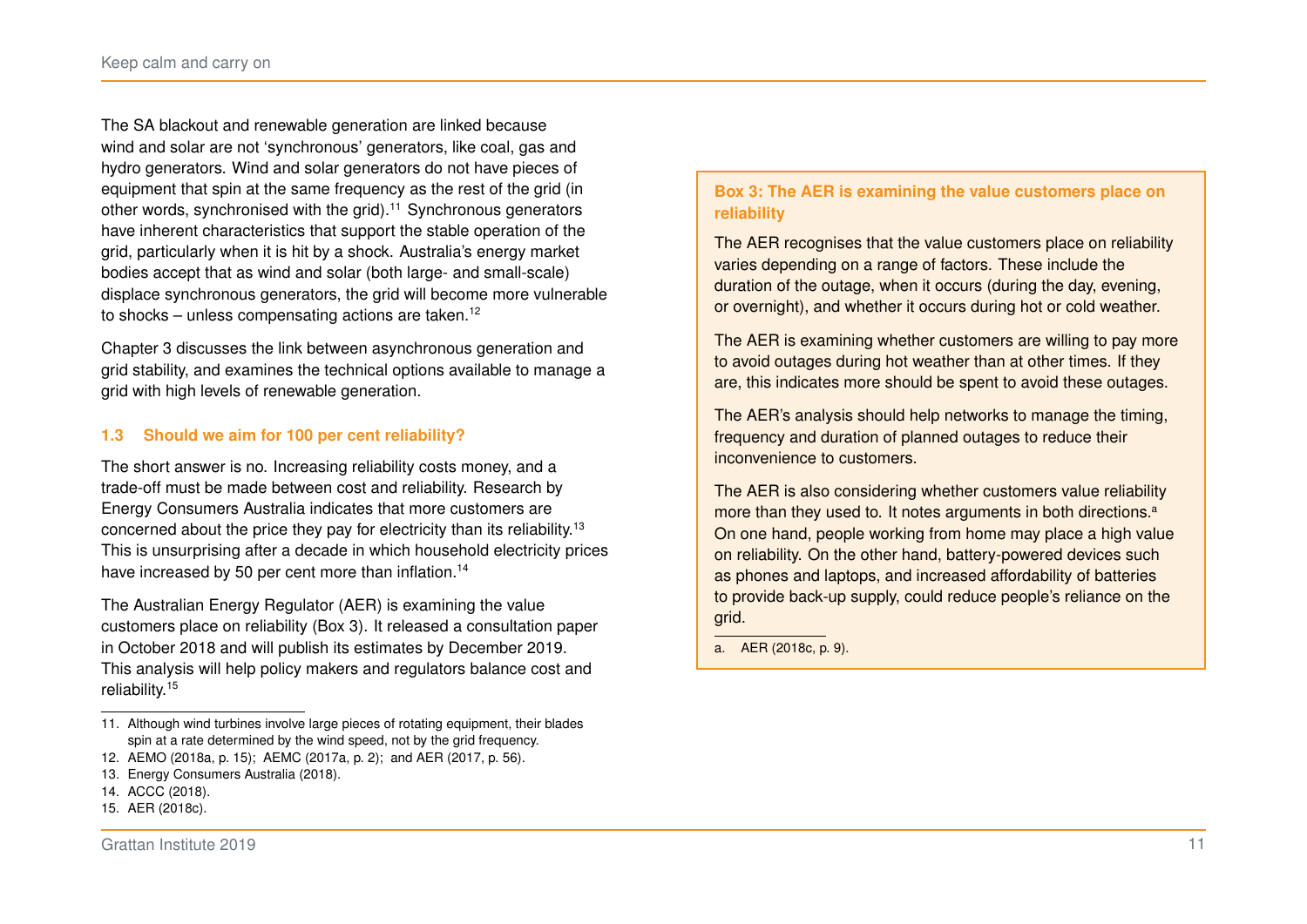#### **1.4 Rebalancing the debate**

Australia needs a cool-headed debate about electricity reliability. The lessons of the SA blackout have been buried in confusing political and media debate. We need to understand whether reducing emissions harms reliability, and what can be done to manage a more renewablesheavy grid. And we need more honesty about what causes outages and what it really costs to avoid them.

Concerns about reliability have caused price increases in the past. Blackouts in 2004 prompted the NSW and Queensland state governments to bolster network reliability standards. As a consequence, networks over-spent by \$16 billion, while delivering only modest improvements in reliability.<sup>[16](#page-11-0)</sup> Network costs were the largest cause of increasing residential electricity prices in those states over the past decade. Prices increased more than 50 per cent above inflation in NSW,<sup>[17](#page-11-1)</sup> and more than 70 per cent in Queensland.<sup>[18](#page-11-2)</sup>

A mature debate will help governments and regulators better balance price, reliability and emissions – the so-called energy 'trilemma'.

This report considers what governments should do, and not do, to address different causes of outages. These causes include a lack of power at times of peak demand (Chapter [2\)](#page-12-0), a lack of resilience to major shocks (Chapter [3\)](#page-27-0), and various issues that cause outages in the poles and wires that deliver power to homes and businesses (Chapter [4\)](#page-34-0).

<span id="page-11-0"></span><sup>16.</sup> Wood et al. [\(2018a,](#page-53-1) p. 21).

<span id="page-11-1"></span><sup>17.</sup> ACCC [\(2018,](#page-48-1) p. 14).

<span id="page-11-2"></span><sup>18.</sup> Ibid. (p. 20).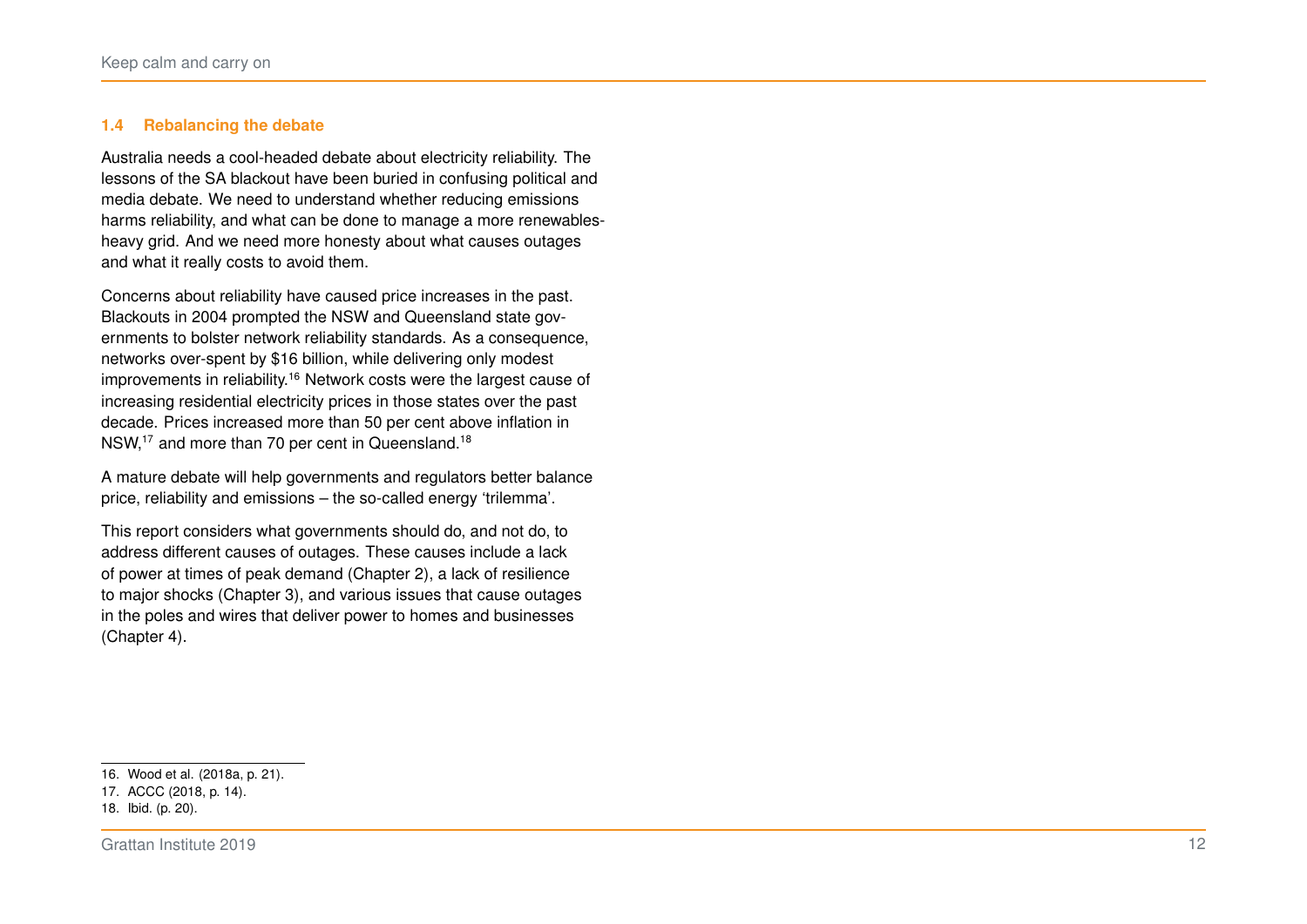# <span id="page-12-0"></span>**2 Ensuring we have enough power supply**

The NEM has a strong track record in delivering reliable power. But past success does not guarantee future success. This chapter shows arguments that the grid may not be able to maintain reliability into the future are valid, but often over-stated. Generation shortfalls are much less common than other types of outages, and more easily managed. Targeted reform to reduce investor uncertainty will be sufficient to address this risk for the foreseeable future, without redesigning the electricity market or resorting to heavy-handed interventions such as new generation underwritten by government or permanent back-up reserves.

# **2.1 Is sufficient supply a problem today?**

#### **2.1.1 The NEM has delivered sufficient supply to date**

NEM-connected customers rarely lose power due to a lack of generating capacity. 'Load shedding' has occurred for this reason on only five days since the start of 2005 – two consecutive days in January 2009, one day in February 2017, and two consecutive days in January 2019 (Box [4\)](#page-13-0).[19](#page-12-1) Over the ten years to 30 June 2018, only 0.1 per cent of outages were due to a lack of generation capacity to meet demand (Figure [1.3](#page-9-0) on page [10\)](#page-9-0).

This has seen the NEM perform well within its targeted reliability standard that no more than 0.002 per cent of energy consumption should be left unsupplied in any market region<sup>[20](#page-12-2)</sup> due to a lack of generation or transmission capacity.[21](#page-12-3) The amount of load lost in

Victoria and South Australia in 2009 was greater than 0.002 per cent of that year's energy, but these states have comfortably satisfied the reliability standard over the past decade. This is very likely to remain the case after the lost load in Victoria in 2019 is taken into account, but accurate information on the amount of load lost is not yet available.

The NEM has maintained reliability primarily through commercial incentives. Prices are allowed to rise to very high levels, presently more than 100 times the average annual price.<sup>[22](#page-12-4)</sup> These high prices encourage energy retailers and large energy users to ensure they own, or contract with, enough generation capacity to supply their customers at all times. If they do not, purchasing from other generators at peak times, typically on hot summer afternoons, will be very expensive. Price spikes also encourage users to reduce demand at peak times.

These commercial incentives have brought forward substantial investment when the market was tight, and so maintained reliability. This was most clearly seen between 2005 to 2009. Peak demand grew rapidly during the 2000s, soaking up the market's excess capacity and increasing the risk of summer supply shortfalls. AEMO forecast imminent shortfalls in all mainland NEM regions in 2006, and again in Victoria and SA in 2008 (Table [2.1\)](#page-14-0). But shortfalls did not eventuate in NSW or Queensland, and were experienced only during an exceptional heatwave in Victoria and SA in January 2009 (Box [4\)](#page-13-0). Investors committed 5 GW of new dispatchable generation, reducing these risks. Of this capacity, about 3 GW was driven primarily by market signals rather than various government subsidies that were available at the time and about 4 GW was committed by private investors (Table [2.2\)](#page-14-1).

<span id="page-12-1"></span><sup>19.</sup> The last such event before January 2009 was on 1 December 2004 in NSW: [AEMC Reliability Panel \(2006\)](#page-48-2) and [AEMC Reliability Panel \(2010\).](#page-48-3)

<span id="page-12-2"></span><sup>20.</sup> NEM regions broadly follow state boundaries. The five regions are Queensland, NSW (including the ACT), Victoria, SA and Tasmania.

<span id="page-12-3"></span><sup>21.</sup> [AEMC Reliability Panel \(2018\).](#page-49-3)

<span id="page-12-4"></span><sup>22.</sup> The NEM's maximum price was \$14,200/MWh in 2017–18. In that year the average market price varied between \$73/MWh and \$98/MWh depending on the region: [AEMO \(2019c\).](#page-50-4)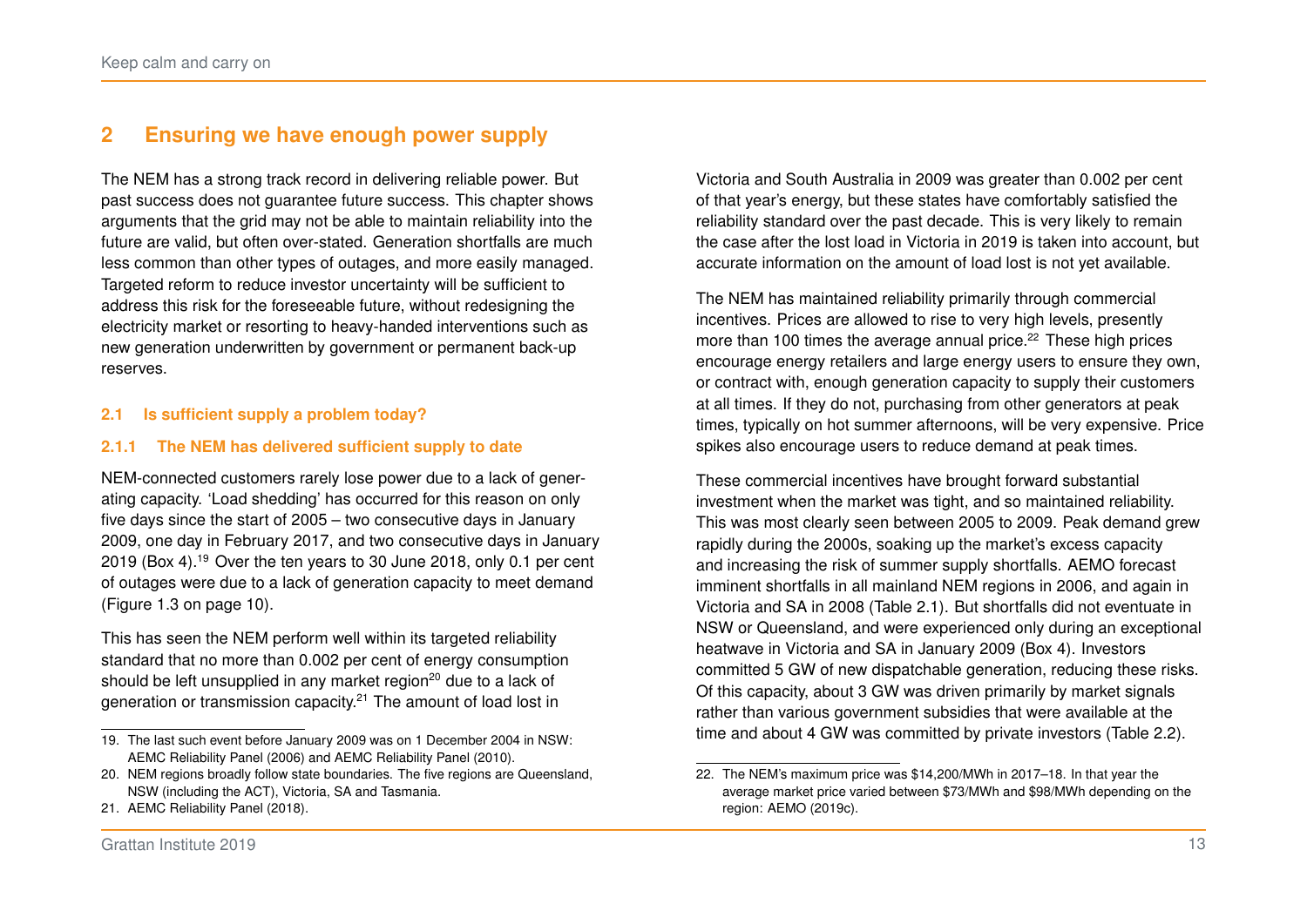#### <span id="page-13-0"></span>**Box 4: Load shedding due to a lack of generation**

#### **Victoria and South Australia, January 2009**

Maximum temperatures in Melbourne and Adelaide exceeded 43∘C on Thursday 29 January 2009 and remained very high the next day.

These extreme temperatures drove electricity demand to record levels in Victori[a](#page-13-1) and South Australia.<sup>a</sup> More than 200,000 customers had their power interrupted on a rotating basis on each day to balance supply and demand.<sup>[b](#page-13-2)</sup>

#### **South Australia, February 2017**

On Wednesday 8 February 2017 the temperature in Adelaide peaked at 41.6∘C, which was higher than forecast. Electricity demand was well above the levels AEMO had forecast the previous day.

About 285 MW of gas generation capacity was unavailable on a long-term basis, and 153 MW of gas and liquid fuel generation capacity experienced technical problems during the afternoon.

These effects, combined with the expected late-afternoon decline in rooftop solar output and unexpectedly low wind generation, saw demand ex[c](#page-13-3)eed available generating capacity at 6.30pm.<sup>c</sup> The local

- <span id="page-13-2"></span>b. Grattan analysis of [AER \(2018b\).](#page-51-1)
- <span id="page-13-3"></span>c. [AEMO \(2017b\).](#page-49-2)
- <span id="page-13-4"></span>d. Grattan analysis of [AER \(2018b\).](#page-51-1)
- <span id="page-13-5"></span>e. [AEMO \(2019a\).](#page-50-1)

network operator interrupted the power supply of about 85,000 customers for an average of 34 minutes.<sup>[d](#page-13-4)</sup>

#### **Victoria, January 2019**

On Thursday 24 January 2019 the temperature in Melbourne reached 41∘C, and on Friday 25 January it hit 43∘C before an afternoon cool change. Two coal units were unavailable during Thursday – one due to plant failures and one due to scheduled maintenance – and another coal unit failed around midnight on Thursday night.

AEMO called on back-up reserves, but this did not prevent load shedding. On the evening of 24 January, the Portland aluminium smelter was required to reduce load for almost two hours. On 25 January the smelter was again required to reduce load, and more than 200,000 small customers had their power interrupted on a rotating basis b[e](#page-13-5)tween midday and 3pm.<sup>e</sup>

Adelaide reached 46∘C on 24 January, pushing the SA grid to the limit. Back-up diesel generators purchased by the SA Government in 2017 were used, but load shedding was not required.

<span id="page-13-1"></span>a. [NEMMCO \(2009\).](#page-52-3)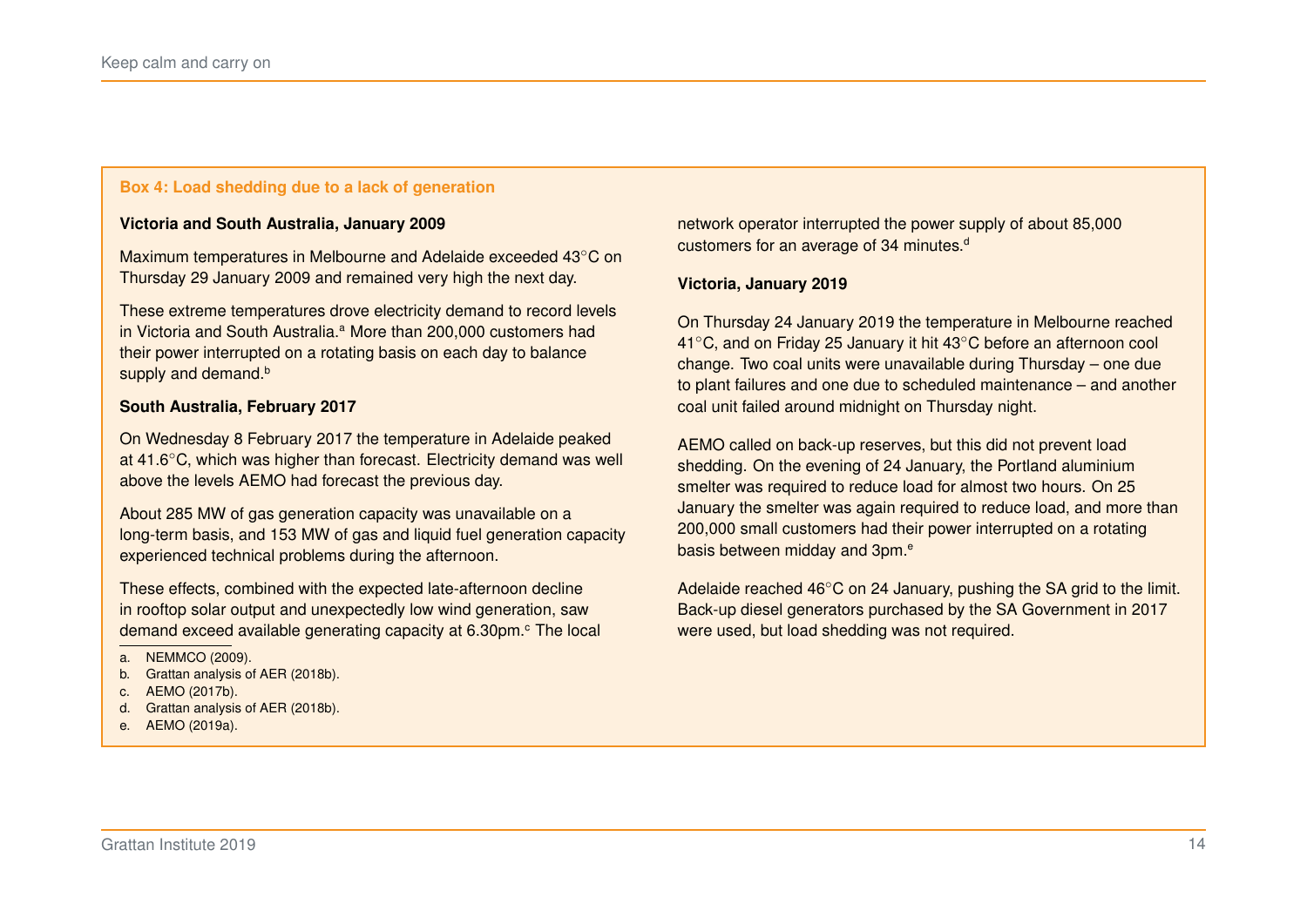#### <span id="page-14-0"></span>**Table 2.1: AEMO's forecasting approach often suggests imminent shortfalls, but these do not always eventuate**

Years until predicted generation shortfall in AEMO's Electricity Statement of Opportunities (ESOO)

| Year        | QLD            | <b>NSW</b>     | VIC         | SΑ  | <b>Comments</b>                                                |
|-------------|----------------|----------------|-------------|-----|----------------------------------------------------------------|
| $2005 - 06$ | 3              | 3              | $\mathbf 0$ |     | 800 MW committed across the NEM                                |
| 2006-07     | $\overline{2}$ | 1              | 1           |     | 400 MW committed in NSW                                        |
| $2007 - 08$ | $\overline{2}$ | 6              | 3           | 3   | 1350 MW committed in NSW                                       |
| 2008-09     | 5              | 6              | 0           | 2   | 950 MW committed in QLD                                        |
| $2009 - 10$ | 5              | 6              | 4           | 3   | 550 MW committed in VIC                                        |
| $2010 - 11$ | 3              | 6              | 5           | 5   |                                                                |
| $2011 - 12$ | $\overline{2}$ | $\overline{7}$ | 3           | 3   |                                                                |
| $2012 - 13$ | 8              | >10            | 6           | 7   | Reduced demand forecasts                                       |
| $2013 - 14$ | 6              | >10            | >10         | >10 |                                                                |
| $2014 - 15$ | $>10$          | $>10$          | >10         | >10 |                                                                |
| $2015 - 16$ | >10            | 7              | 9           | 4   | Closures in NSW, VIC and SA                                    |
| $2016 - 17$ | >10            | 9              | 1           | 1   | 1600 MW to retire by 2017-18                                   |
| $2017 - 18$ | >10            | >10            | >10         | >10 | VIC and SA very close to predicted<br>shortfall; RERT employed |
| $2018 - 19$ | >10            | 5              | 3           | 6   | AEMO adjusts plant failure assump-<br>tions; RERT employed     |

*Notes: Years to shortfall are calculated based on 'low reserve conditions' (LRCs) predicted under ESOO central modelling scenario. Near-term LRCs that could be addressed through operational measures, such as rescheduling maintenance, are ignored. The ESOO date represents the coming summer at the time of release. The 2016–17 ESOO is the November 2016 update, after Hazelwood's closure announcement. Darker colours indicate a shorter time before a predicted shortfall. Black cells indicates an actual shortfall in that year. Committed generation capacity in the comments section refers only to dispatchable ('scheduled') capacity that was committed in the calendar year prior to the summer in question,* i.e. *calendar year 2005 for the 2005–06 ESOO. RERT is the Reliability and Emergency Reserve Trader mechanism.*

*Source: Grattan analysis of [AEMO \(2018b\).](#page-49-5)*

<span id="page-14-1"></span>**Table 2.2: Investors built capacity in response to a tight market** Dispatchable generators committed between 2005 and 2009

| Generator                | Year<br>committed | Year<br>built | Region     | Capacity | <b>Investment</b><br>driver         |
|--------------------------|-------------------|---------------|------------|----------|-------------------------------------|
| Braemar                  | 2005              | 2006          | QLD        | 504      | QGS                                 |
| Laverton<br><b>North</b> | 2005              | 2006          | <b>VIC</b> | 312      | <b>Market</b>                       |
| Tallawarra               | 2006              | 2009          | <b>NSW</b> | 435      | Market, GGAS                        |
| Uranquinty               | 2007              | 2009          | <b>NSW</b> | 664      | Market                              |
| Colongra                 | 2007              | 2009          | <b>NSW</b> | 668      | Market                              |
| Bogong                   | 2007              | 2009          | <b>VIC</b> | 140      | <b>RET, Market</b>                  |
| Quarantine               | 2007              | 2009          | <b>SA</b>  | 127      | Market                              |
| Darling<br>Downs         | 2007              | 2009          | QLD        | 630      | QGS, 'ramp gas'<br>from LNG project |
| Braemar 2                | 2008              | 2009          | QLD        | 519      | QGS                                 |
| Mt Stuart                | 2008              | 2009          | <b>QLD</b> | 126      | Market                              |
| Tamar<br>Valley          | 2008              | 2009          | <b>TAS</b> | 266      | Market                              |
| Condamine                | 2008              | 2009          | QLD        | 140      | QGS, 'ramp gas'<br>from LNG project |
| Yarwun                   | 2008              | 2010          | <b>QLD</b> | 160      | Cogeneration,<br>QGS                |
| Mortlake                 | 2009              | 2011          | <b>VIC</b> | 566      | Market                              |

*Notes: Grey rows identify generators that were publicly owned when built. All generators are gas-fired except Bogong, which is hydro-electric, and Mt Stuart which uses liquid fuel. Generator 'commitment' is defined consistent with AEMO's ESOO publications. QGS is the Queensland Gas Scheme, which required 13 per cent (later 15 per cent) of generation to use gas as a fuel. GGAS is the NSW Greenhouse Gas Abatement Scheme. RET is the national Renewable Energy Target.*

*Sources: Grattan analysis of [AEMO \(ibid.\),](#page-49-5) [AER \(2009\),](#page-50-5) [AER \(2010\),](#page-50-6) [AER \(2011\)](#page-50-7) and [AER \(2012\).](#page-50-8)*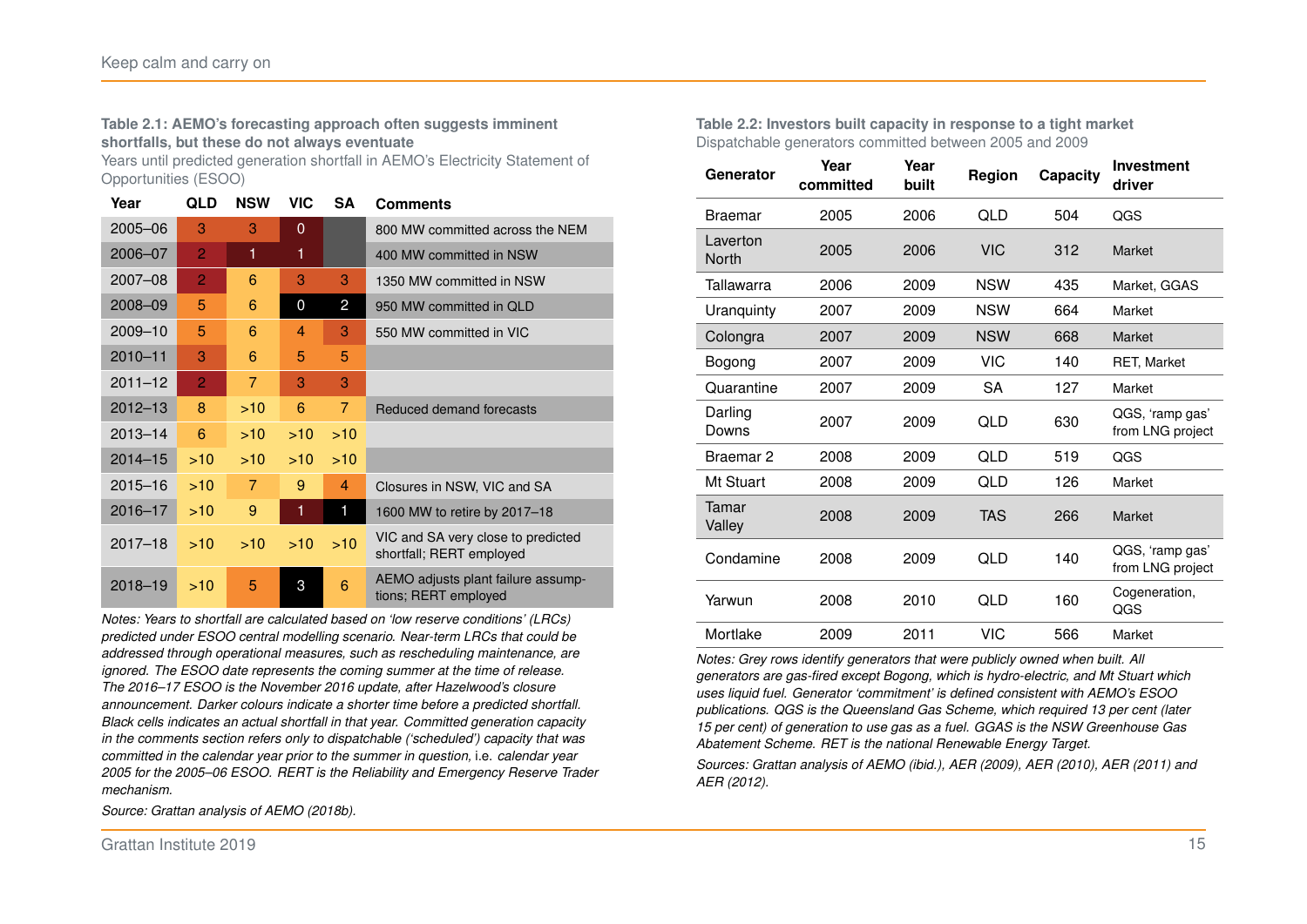More recently the risk of shortfalls has increased substantially. The closure of the Northern (SA) and Hazelwood (Victoria) coal-fired power stations in May 2016 and March 2017 respectively has greatly tightened the balance between supply and demand.

There was a small generation shortfall in South Australia during the 2016–17 summer, but this was well below the level targeted by the reliability standard. Continuing tight conditions saw AEMO secure back-up reserves through the Reliability and Emergency Reserve Trader (RERT) mechanism (Box [5\)](#page-15-0) for both the 2017–18 and 2018–19 summers.<sup>[23](#page-15-1)</sup>

AEMO used the RERT in SA and Victoria during January 2019. In SA this was sufficient to prevent load shedding, but there were generation shortfalls and load shedding in Victoria on 24 and 25 January (see Box [4\)](#page-13-0).

# **2.1.2 Generation shortfalls are very rare, even in heatwaves**

Generation shortfalls make the headlines because they affect many customers at once, and because they occur on very hot days. Some commentators describe load shedding as a 'third world' solution to managing the grid. But consumers may not want to pay the cost of preventing all generation shortfalls. Given these events are so rare, we should not over-react to them when they do occur. And we should examine shortfalls in the context of other outages that can occur on hot days.

Generation shortfalls are not the most common source of outages on hot days. On days over 35∘C in January and February 2009, Victorians and South Australians lost 14 times more power because of network failures and weather damage (particularly bushfires) than generation shortfalls (Figure [2.1\)](#page-16-0).

# <span id="page-15-0"></span>**Box 5: The Reliability and Emergency Reserve Trader mechanism**

The RERT is the NEM's 'insurance policy' to protect against generation shortfalls. AEMO typically only uses the RERT to procure reserves if it forecasts that a NEM region is not expected to satisfy the reliability standard for a given year.

The RERT might be used to procure reserves that turn out not to be required if, for example, summer weather is relatively mild or there are few generator failures at times of high demand. In 2017–18 AEMO procured RERT reserves for the summer and [a](#page-15-2)ctivated some reserves in anticipation of potential shortfalls.<sup>a</sup> But no major generation or transmission assets failed at times of peak demand<sup>[b](#page-15-3)</sup> and so the activated RERT reserves were not needed.

This does not mean that AEMO should not have invoked the RERT last summer, because there was, of course, no guarantee that there would be no extreme hot weather or major plant outages. Those events did coincide during January 2019, and RERT reserves were dispatched to reduce the extent of shortfalls in Victoria.

Like any insurance policy, failure to use the RERT does not mean that it was not valuable. But the price paid for insurance should reflect the impact and probability of the events being insured against.

- <span id="page-15-2"></span>a. [AEMO \(2018c\).](#page-49-6)
- <span id="page-15-3"></span>b. Ibid.

<span id="page-15-1"></span><sup>23.</sup> [AEMO \(2018c\);](#page-49-6) and [AEMO \(2018d\).](#page-49-7)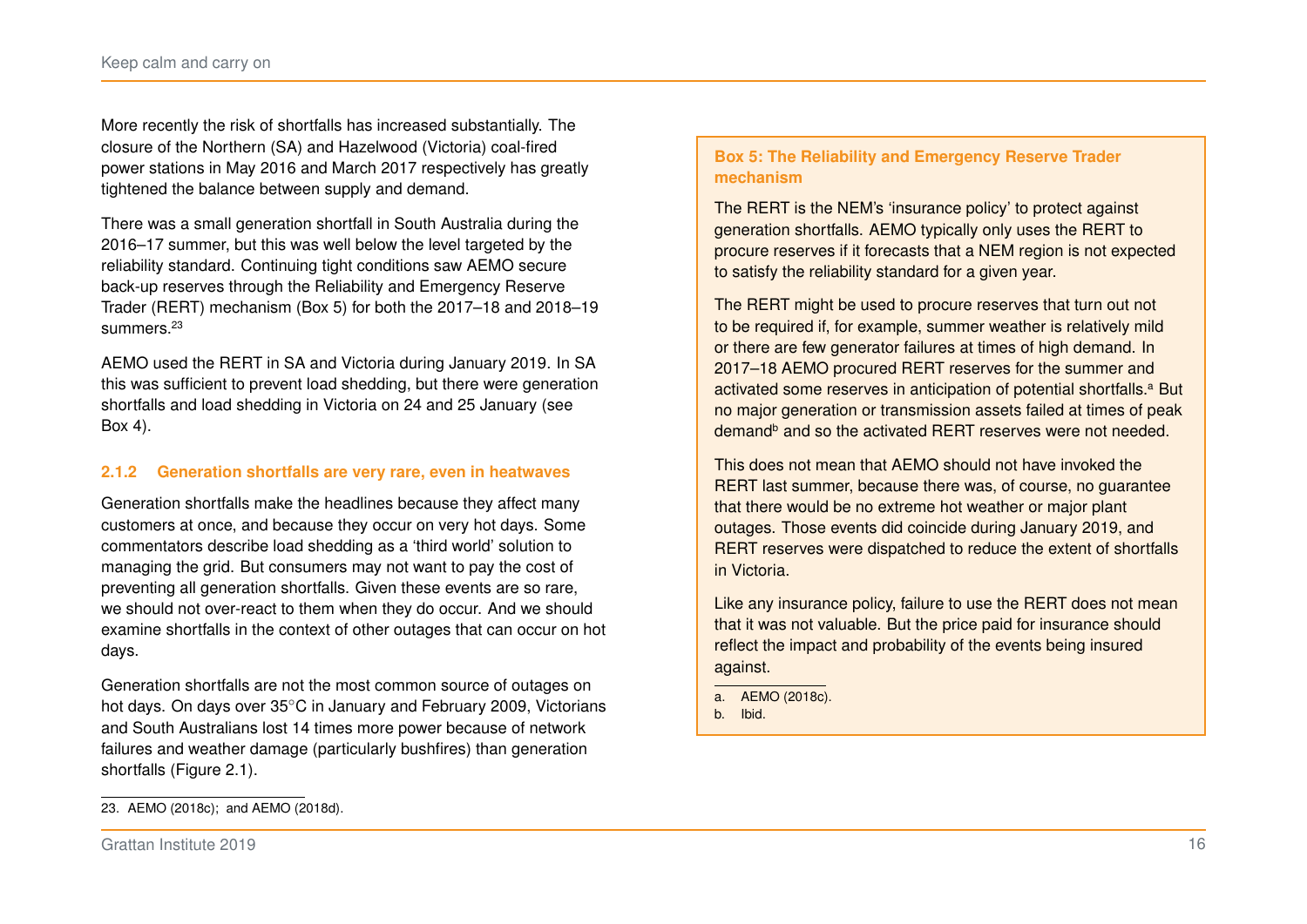<span id="page-16-0"></span>**Figure 2.1: Generation shortfalls played little role in the outages on very hot days in Victoria and SA in January and February 2009 . . .** Distribution network



*Notes: Cumulative minutes of outage per customer on days over 35 degrees in January and February 2009. Bureau of Meteorology (BoM) data sourced for a single location per Distribution Network Service Provider. Larger DNSP areas are likely to have more varied weather across their network on a given day.*

*Sources: Grattan analysis of [AER \(2018b\),](#page-51-1) [BoM \(2018\)](#page-51-3) and [AEMO \(2019b\).](#page-50-2)*

**Figure 2.2: . . . and those blackouts caused by generation shortfalls were the shortest**

Outage type



*Note: Customer-weighted percentiles.*

*Sources: Grattan analysis of [AER \(2018b\),](#page-51-1) [BoM \(2018\)](#page-51-3) and [AEMO \(2019b\).](#page-50-2)*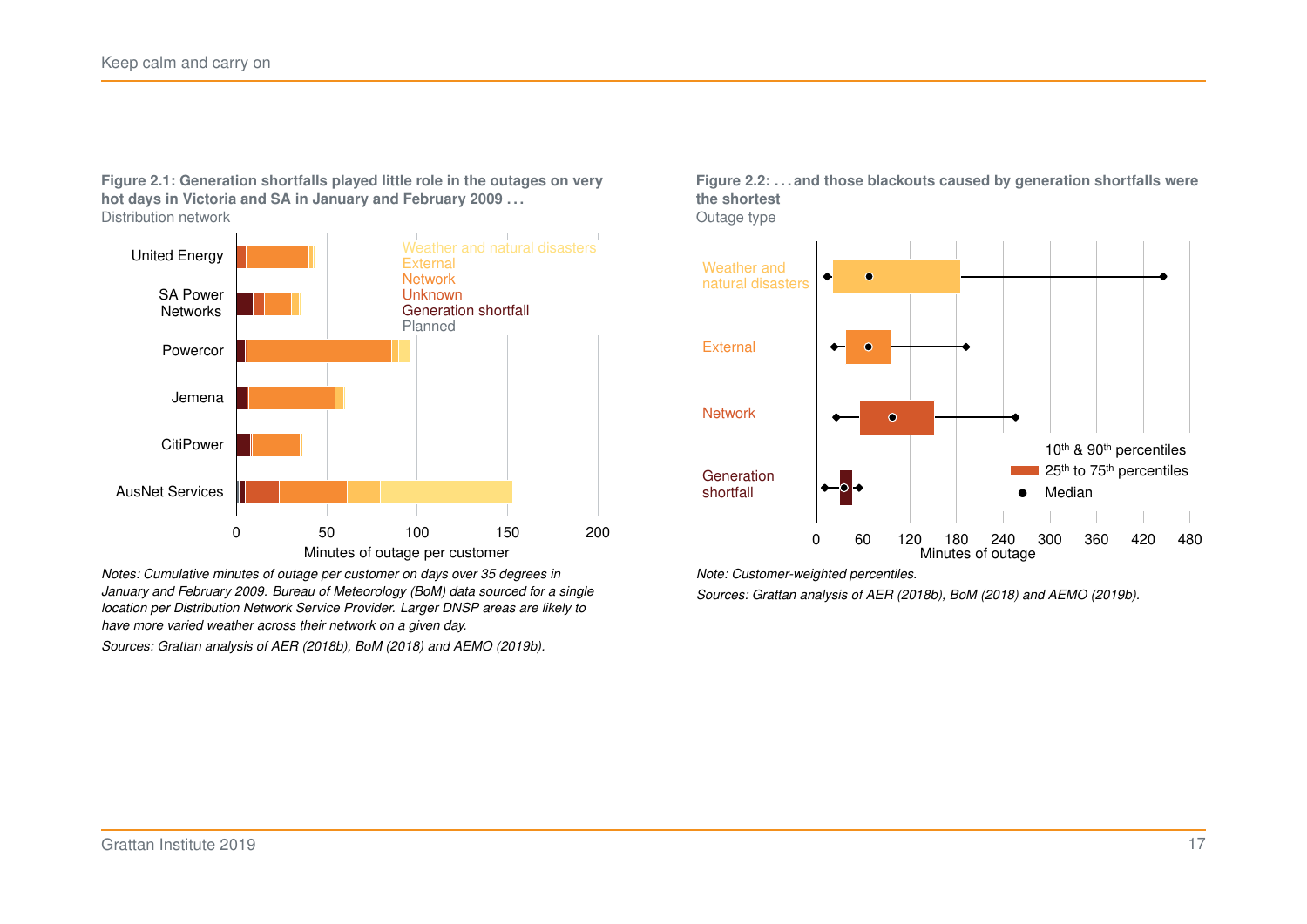Outages caused by generation shortfalls are also easier to manage than network problems. Power can be restored as soon as demand falls or supply increases. And the blacked-out areas can be rotated to reduce the impact on any individual customer. $24$  By contrast, customers affected by a network failure or storm damage will be without power until a crew can come out and fix it.

Almost all customers affected by generation shortfalls during the outages in Victoria and SA during January and February 2009 were back on line in less than an hour (Figure [2.2\)](#page-16-0). Similarly, the February 2017 shortfall in SA left customers without power for 34 minutes on average.[25](#page-17-1) By contrast, the median outage caused by weather events lasted more than an hour and often much longer. And the median outage caused by network asset failures and overloads was closer to two hours. More than 10 per cent of customers who lost power due to weather events and network asset failures were without power for more than four hours.

# **2.2 Could generation shortfalls become more common in the future?**

Past success does not quarantee future success. There are several reasons the NEM's historic reliability might not continue.

# **2.2.1 The supply-demand balance is tight and likely to remain so**

The NEM is in a phase of rapid change. The generation mix is changing as old coal-fired power stations, such as Hazelwood, reach the end of their technical lives and are closed. Significant investment in new

These trends have prompted AEMO to forecast a tightening supply-

will accelerate this trend.

due to climate change.

demand balance in Victoria, NSW and SA.[26](#page-17-2) In the absence of new generation, AEMO expects those regions will breach the reliability standard in 2021-22, 2023-24 and 2024-25 respectively (Figure [2.3\)](#page-19-0).

renewable generation, driven by economics and government subsidies,

Continuing retirements of coal-fired power stations mean the present tight balance between supply and demand is likely to persist. The Liddell power station in NSW is scheduled to close in 2022, and more will follow. Reliability risks will be exacerbated by the increasing unreliability of ageing coal generators, and increasing temperatures

Like any forecast, AEMO's supply-demand forecasts become less reliable the further they look into the future. While the stock of generation assets available for the coming summer is effectively fixed one or two years ahead, investors can deliver significant new capacity over a period of three or more years. Plausible levels of investment will see the market satisfy the reliability standard, as shown in AEMO's Integrated System Plan (Figure [2.4\)](#page-19-0).

Further, AEMO's supply-demand forecasts are not designed to predict the most likely market outcome, but rather to signal the need for new generation investments.[27](#page-17-3) To achieve this the market rules only allow AEMO to include any generators that are already in operation or classified as 'committed'.[28](#page-17-4) This requirement excludes generators

<span id="page-17-0"></span><sup>24.</sup> Errors can occur in implementing rotational load shedding. During the February 2017 shortfall in SA, AEMO instructed that 100 MW be shed, but the local network operator shed about 300 MW: AEMO [\(2017b,](#page-49-2) p. 20).

<span id="page-17-1"></span><sup>25.</sup> Grattan analysis of [AER \(2018b\).](#page-51-1)

<span id="page-17-2"></span><sup>26.</sup> [AEMO \(2018e\).](#page-49-8)

<span id="page-17-3"></span><sup>27.</sup> They are called a 'statement of opportunities' precisely because they are intended to highlight opportunities for investors to build.

<span id="page-17-4"></span><sup>28.</sup> A committed generator must have planning approvals, finance and a firm construction contract, (AEMO [\(2014a,](#page-49-9) pp. 31–32)). In some recent cases generators have commenced construction before notifying AEMO that they satisfy all of these conditions, and so have been classified as committed.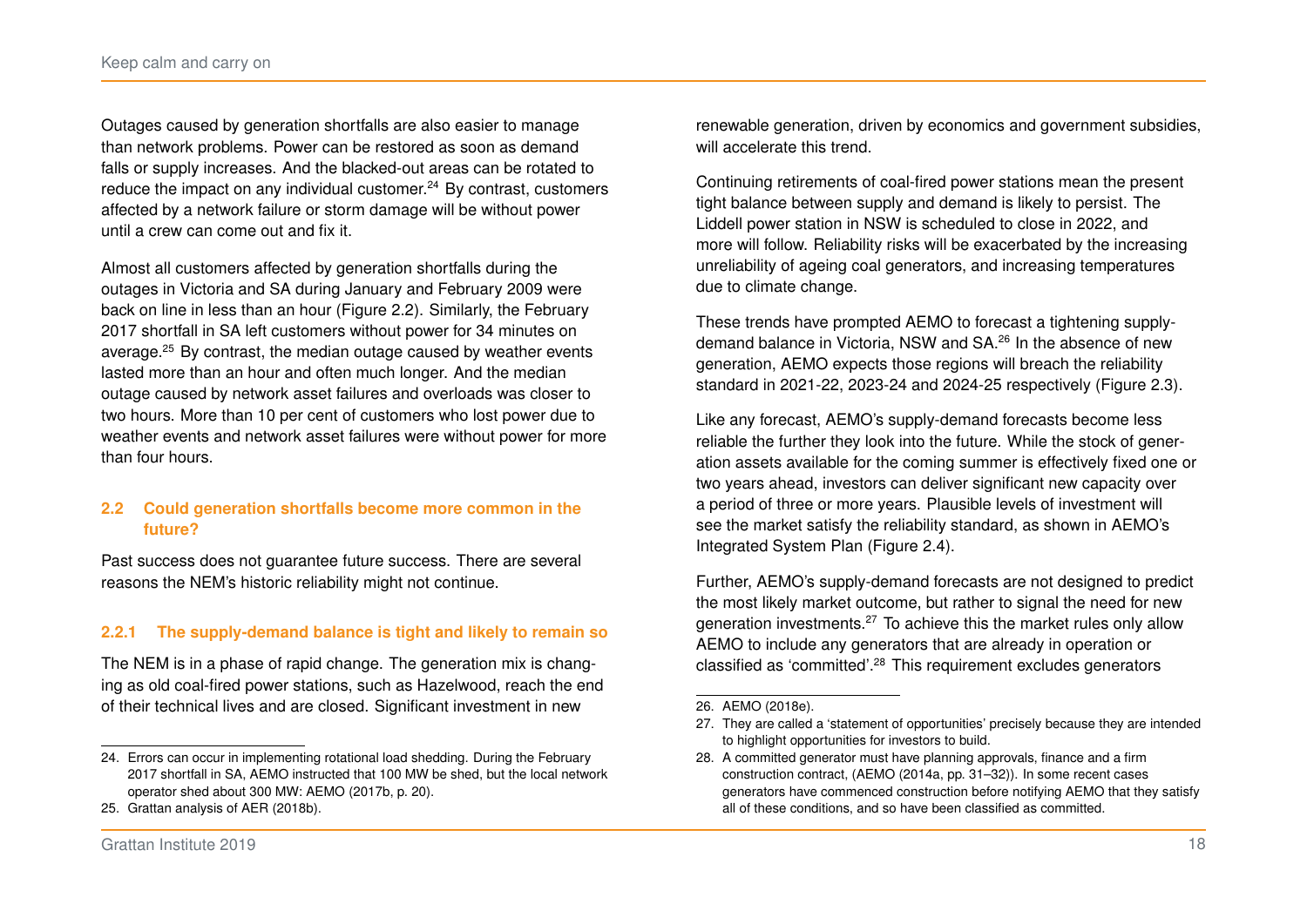that are at an advanced stage of development but do not meet all the commitment criteria.

The outlook can change quickly as projects progress. For example, almost 2 GW of wind and solar generation was committed in NSW and Victoria alone since the August 2018 forecast shown in Figure [2.3](#page-19-0) was finalised<sup>[29](#page-18-0)</sup>

AEMO's current predictions of medium-term shortfalls are not greatly concerning. AEMO's forecasts only predict likely market outcomes in a worst-case scenario of a prolonged investment drought. This is unlikely to occur when the market is tight and prices are elevated, signalling the need for new investment. Present high market prices, along with policy incentives, have already prompted significant investment in wind and solar. And the last time the market was tight, between 2005 and 2009, investors responded strongly, delivering more than 5 GW of new dispatchable generation (Table [2.1](#page-14-0) on page [15\)](#page-14-0).

There is ample time for investors to respond with new capacity to address the increasing risk of shortfalls from about 2022 – provided other risks and uncertainties can be managed. These risks and uncertainties, and their potential remedies, are discussed further below.

# **2.2.2 Increasing wind and solar generation**

Higher levels of wind and solar generation do not threaten reliability, provided investors can respond to market requirements and build sufficient dispatchable generation. This is particularly important when existing generators are retired, causing a sudden drop in available capacity.

The Finkel Review considered that wind and solar generation created 'challenging conditions for investment in other generators',[30](#page-18-1) and that this could compromise reliability. In future NEM prices are likely to be low on windy days and very high on still evenings. Finkel considered that this volatility could make investment risky, and any resulting lack of investment would affect reliability. AEMO has also questioned whether the market will deliver new dispatchable generation, given higher levels of wind and solar  $31$ 

Volatility caused by wind and solar will affect the viability of baseload generators (Box [6\)](#page-18-3). Baseload generators run continuously and so are exposed to both high and low prices. But not all dispatchable generators are affected in this way.

# <span id="page-18-3"></span>**Box 6: Distinguishing baseload and dispatchable generation**

A baseload generator is a dispatchable generator with high capital costs and low operating costs. These characteristics make it economic to run continuously to supply the 'base' (or minimum) load of a power grid.

The right level of baseload generation is a question of economics, not reliability. Baseload generators, such as coal generators, are not necessarily more reliable than other dispatchable generators, such as gas and hydro generators. All suffer technical failures.

The electricity system requires dispatchable generation to be reliable, but it does not necessarily require any baseload generation. In principle, a reliable grid can combine wind and solar with sufficient flexible dispatchable generation, such as gas, hydro and batteries.

<span id="page-18-0"></span><sup>29.</sup> More than 500 MW of wind generation in Victoria and about 1.4 GW of solar generation across both states. While wind and solar have a smaller impact on reducing the risk and size of shortfalls than dispatchable generators per unit of generating capacity, they do reduce expected shortfalls to some extent.

<span id="page-18-1"></span><sup>30.</sup> Finkel et al. [\(2017,](#page-52-0) p. 17).

<span id="page-18-2"></span><sup>31.</sup> [AEMO \(2018f\).](#page-50-9)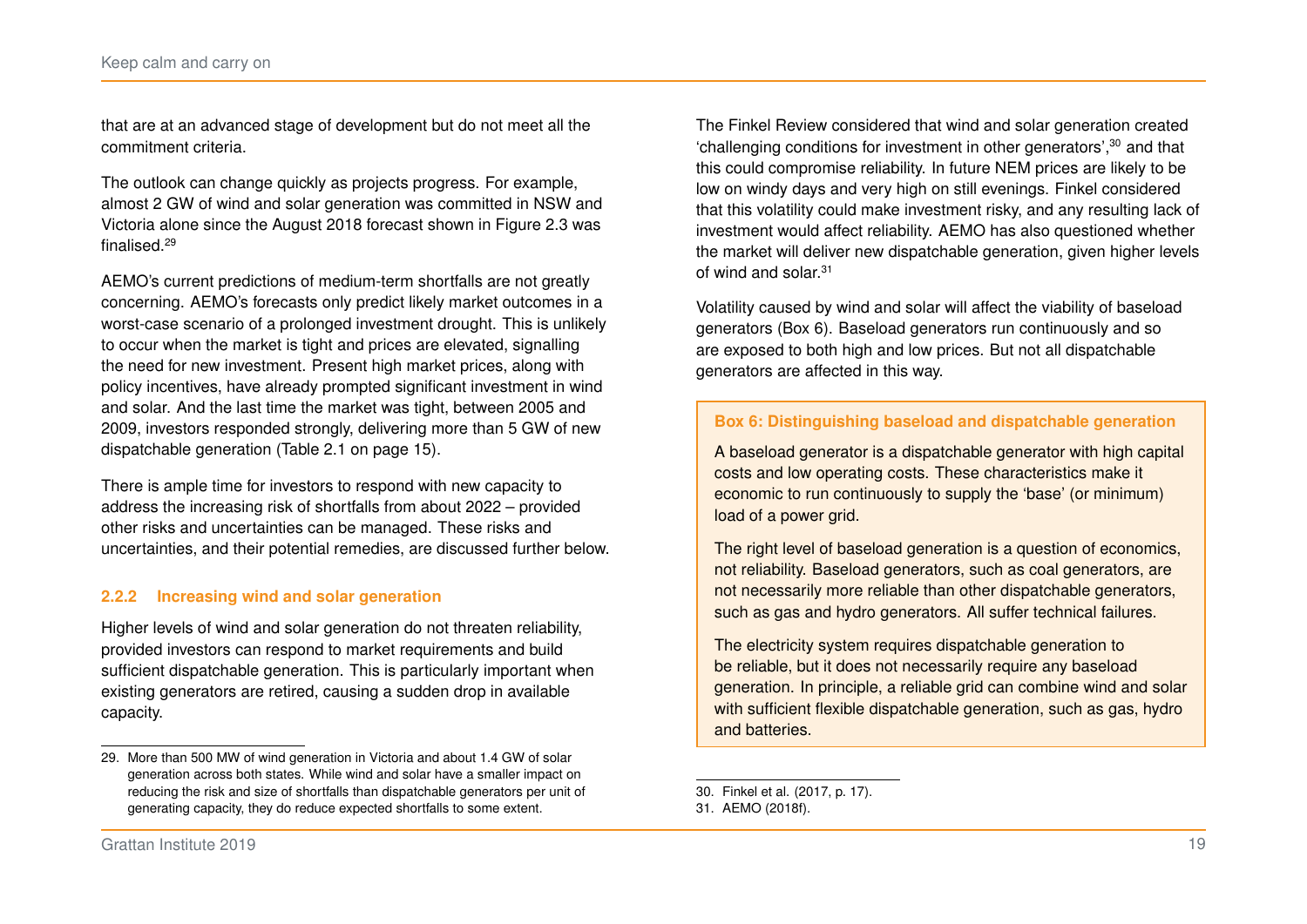#### <span id="page-19-0"></span>**Figure 2.3: Without new investment beyond existing and committed generators, there will be chronic shortfalls**

Expected percentage of annual consumption not supplied, financial years 0.008



#### **Figure 2.4: With plausible levels of new investment, the market will remain reliable**

Expected percentage of annual consumption not supplied, financial years 0.008



*Source: [AEMO \(ibid.\).](#page-49-8)*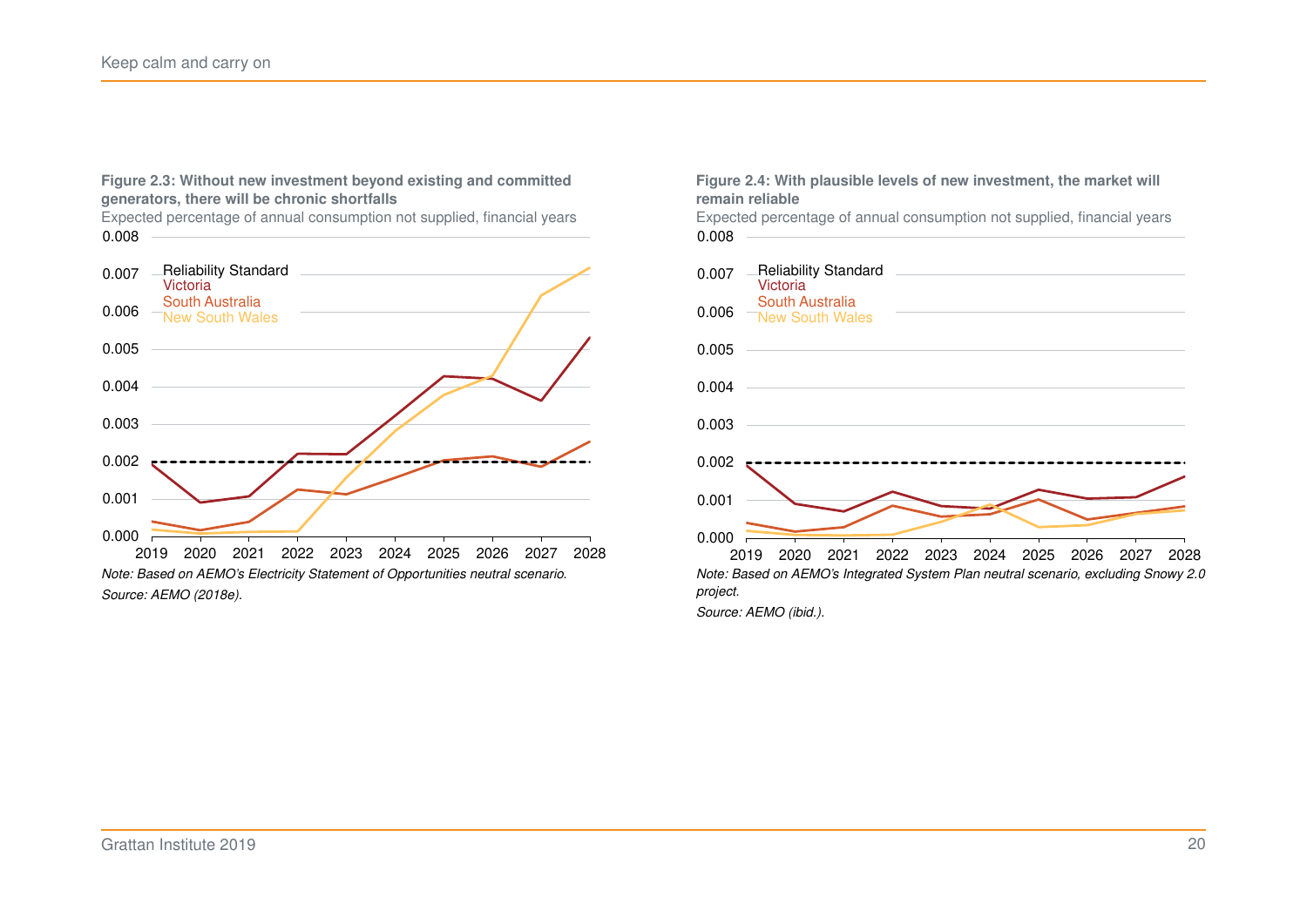More flexible dispatchable generators, such as gas and hydro, can turn off to avoid low prices and on to capture high prices. And dispatchable storage technologies such as pumped hydro and batteries actually benefit from increased volatility – they buy power when prices are low and sell when prices are high.

Volatility itself does not risk reliability. It just means that baseload generators are likely to be replaced with more flexible dispatchable generators, such as gas and hydro. In fact, the possibility of very high market prices at peak times is a key reason the NEM has historically delivered new investment to maintain reliability.

#### **2.2.3 Gas market uncertainty**

Historically, gas-fired 'peaking' power stations have been a common investment to help meet peak demand. But the gas market is changing rapidly in response to gas exports from Queensland. Prices have increased substantially and long-term contracting is difficult. Immature gas spot markets compound these difficulties. If investors cannot manage the risks of the evolving gas market sufficiently to invest in gas generation, reliability could be compromised (although demand response and other types of generation would still be available to prevent shortfalls).

Despite the challenges, integrated players with a portfolio of gas resources and contracts are likely to be able to invest. The 'big three' integrated generation and retail companies are all currently planning new gas-fired generation, although it is not yet confirmed if these projects will proceed.[32](#page-20-0)

#### **2.2.4 Climate policy uncertainty**

Climate policy has been unstable in Australia for more than a decade. A nation-wide carbon price was introduced and then repealed. Other policies have been proposed and abandoned, such as the Finkel Review's Clean Energy Target and the Energy Security Board's National Energy Guarantee. State governments have partially filled this national policy vacuum with an uncoordinated set of renewable energy and emissions reduction targets, few of which enjoy bipartisan support.

A stable climate policy framework is important for both existing and potential new generators. Potential investors try to anticipate their competitors' investment and retirement decisions. For example, investments in gas peaking generation, pumped hydro or other dispatchable generation technologies depend on the rate of investment in wind and solar and the timing of major coal retirements – both of which are affected by climate policy.

This uncertainty is not insurmountable – as noted above, the big three integrated energy companies are each considering new gas power stations – but it does increase the risk that investors will not respond to market signals. Between 2005 and 2009, investors committed to significant new gas generation despite the fact that climate policy was evolving and as uncertain as it is now. We may not be so lucky this time.

#### **2.2.5 Climate change will cause more extreme heatwaves**

Climate change is increasing average temperatures in Australia, and with it the severity and frequency of extreme hot temperatures.<sup>[33](#page-20-1)</sup> If extremely high electricity demand and generation failures coincide, there could be very large generation shortfalls.<sup>[34](#page-20-2)</sup>

<span id="page-20-0"></span><sup>32.</sup> AGL plans to replace some of the generation from its retiring Liddell coal-fired power station with gas generation sited next to its Newcastle gas storage facility: [AGL \(2018a\).](#page-51-4) Origin Energy has approval to expand its gas-fired Quarantine power station in SA by up to 180 MW: [Knoll \(2018\).](#page-52-4) EnergyAustralia has approvals for two gas-fired power stations in NSW: [Energy Australia \(2018\).](#page-52-5)

<span id="page-20-1"></span><sup>33.</sup> [BoM and CSIRO \(2018\).](#page-51-5)

<span id="page-20-2"></span><sup>34.</sup> [AEMO \(2018g\).](#page-50-10)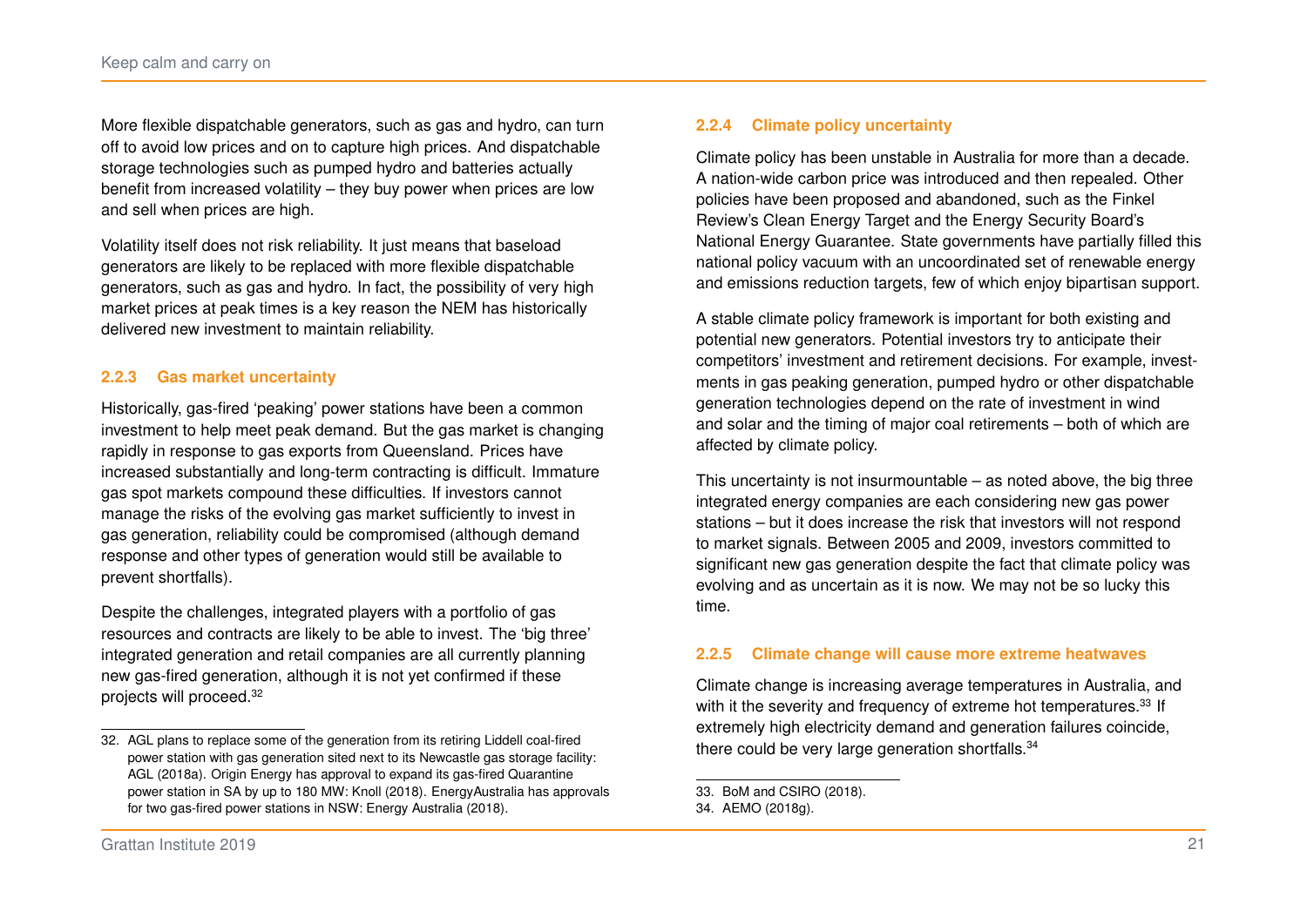With time and perfect foresight, investment can respond to growing peak demand. In this case rising temperatures will primarily affect prices rather than reliability. But we don't have perfect foresight and so it is likely that climate change will increase the risk of generation shortfalls.

# **2.3 What governments should do to reduce generation shortfalls**

Historically, the NEM has maintained reliability and delivered new investment when required. The level of generation shortfalls has been very low, even on hot days where supply is most stretched.

But this analysis does not imply that policy makers should be complacent. The market is tight, and likely to remain so as old coal generators are retired and heatwaves become more severe. The rapidly changing gas market makes the present environment challenging for investors.

Reform is needed to manage the future risk of generation shortfalls.

# **2.3.1 Provide a stable market platform that addresses emissions**

Uncertainty over climate change policy has complicated investment decisions in Australia. In 2017 the Grattan Institute highlighted the need for a stable policy framework within which investors can commit to new generation.[35](#page-21-0) Unfortunately, little has changed since.

An explicit carbon price would be ideal, but political realities dictate that a 'second-best' solution is needed. This could take the form of an emissions intensity scheme, the Clean Energy Target proposed by the Finkel Review.<sup>[36](#page-21-1)</sup> or the National Energy Guarantee previously considered by the COAG Energy Council<sup>[37](#page-21-2)</sup> and recently advocated by the NSW Government.[38](#page-21-3)

<span id="page-21-1"></span>36. [Finkel et al. \(2017\).](#page-52-0)

<span id="page-21-3"></span>38. [Nguyen et al. \(2018\).](#page-52-7)

The COAG Energy Council should implement a stable and clear emissions policy. This would signal to investors that the days of ad hoc interventions are over. It would provide clarity for investors in all types of generation, and so support reliability.

# **2.3.2 Place a reliability obligation on retailers**

The COAG Energy Council is developing a retailer reliability obligation to support the reliability of the NEM.<sup>[39](#page-21-4)</sup> This policy was formerly the reliability arm of the now-abandoned National Energy Guarantee, which addressed both reliability and emissions reductions. Under the proposed reliability obligation, AEMO would forecast the market's requirement for dispatchable generation into the future. In the event that this process identified a shortfall three years away, retailers and large customers would be required to hold contracts for dispatchable generation or demand response to meet their share of expected peak demand.

If the market overall remained short of supply one year out, AEMO would act as the 'procurer of last resort' and secure reserves through the RERT (as described in Box [5](#page-15-0) on page [16\)](#page-15-0). But unlike the existing RERT mechanism, AEMO's expenditure would be paid for by retailers that failed to comply with their reliability obligation, rather than by consumers at large.<sup>[40](#page-21-5)</sup>

Such a mechanism directly targets reliability, but gives retailers flexibility to achieve this in the most cost-effective way.[41](#page-21-6) It gives regulators and governments extra surety that potential shortfalls are identified three years out, and that energy companies will respond. And by making the entities that increase the risk of shortfalls pay for back-up

<span id="page-21-0"></span><sup>35.</sup> [Wood et al. \(2017a\).](#page-53-2)

<span id="page-21-2"></span><sup>37.</sup> [ESB \(2018b\).](#page-52-6)

<span id="page-21-4"></span><sup>39.</sup> [COAG Energy Council \(2018\).](#page-51-6)

<span id="page-21-5"></span><sup>40.</sup> [ESB \(2018b\).](#page-52-6)

<span id="page-21-6"></span><sup>41.</sup> [Wood et al. \(2017b\).](#page-53-3)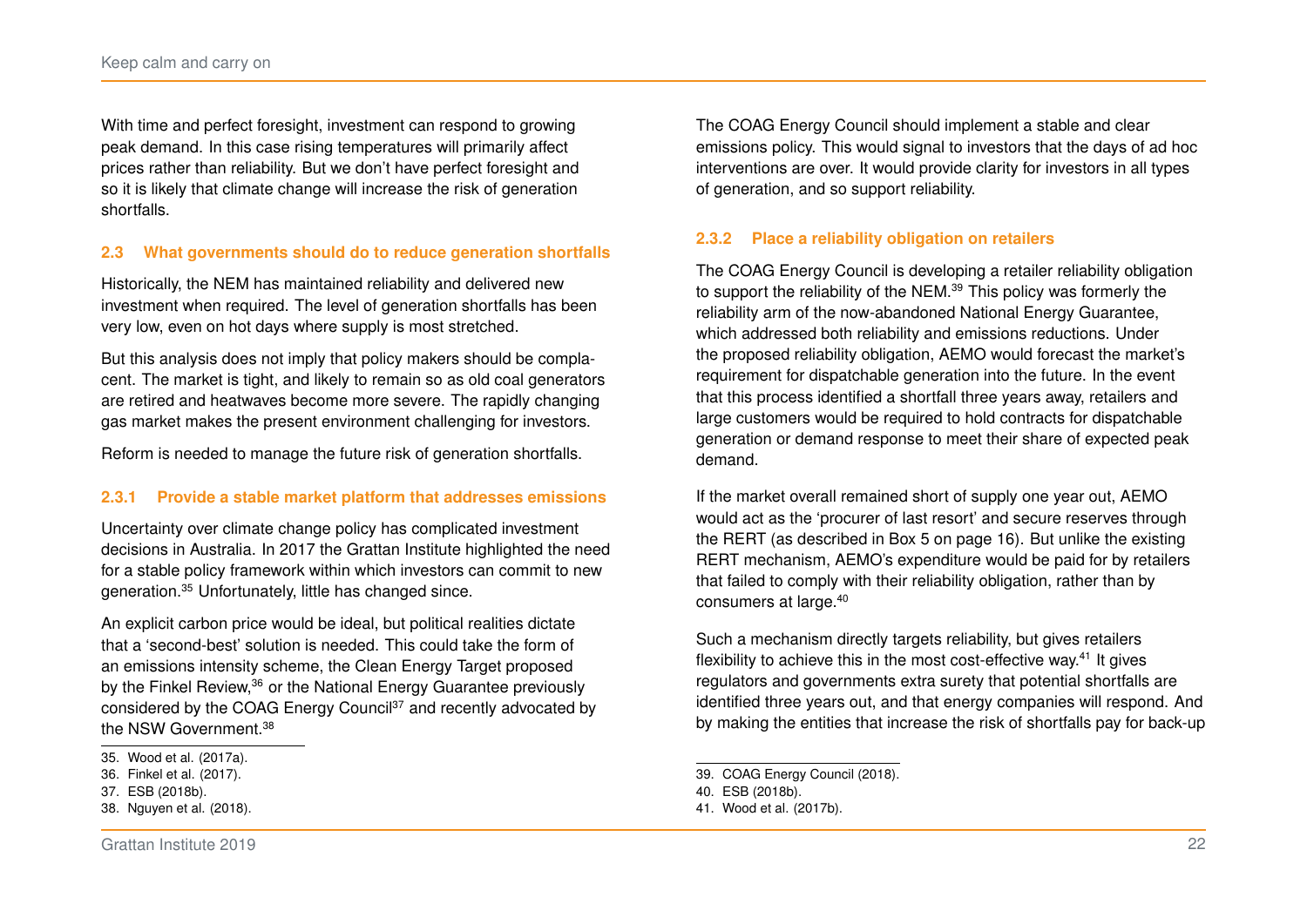reserves, rather than putting the cost on customers at large, it sharpens the NEM's existing reliability incentives.

Governments should continue to implement the retailer reliability obligation. It will reinforce the inherent commercial incentives of the market that support reliability, without disrupting the existing market structure and contracting practices.

# **2.3.3 Use short-term back-up reserves when cost-effective**

Investors have responded to expected generation shortfalls in the past, and are likely to do so again in a clear policy environment. But it is difficult for investors to respond to unexpected shortfalls. They are unlikely to anticipate and build ahead of a sudden closure of a large coal plant, as occurred in the case of Hazelwood (Box [7\)](#page-22-0).

The AEMC recently ruled that generators must give at least three years' notice before closing.<sup>[42](#page-22-1)</sup> This reduces the risk of sudden and unexpected closures increasing prices and reducing reliability. But it does not eliminate it. The AEMC allows the AER to provide exemptions, recognising that generators may be forced to close for reasons beyond their control, such as a major technical failure.<sup>[43](#page-22-2)</sup> This is appropriate, given that the cost of refurbishing an old generator that has suffered a major failure would almost certainly not be justified.

The main measure currently available to manage the risk of sudden changes in the supply-demand balance is the RERT. Hazelwood's sudden closure made the market tight, and investors had little time to respond. AEMO has used the RERT to manage the risk of shortfalls in the two summers since, and this action reduced the amount of load shedding necessary in Victoria and avoided the need for load shedding in SA in January 2019.

<span id="page-22-0"></span>In November 2016 Engie and Mitsui announced that they would close Hazelwood, a 1600 MW brown coal generator in Victoria's Latrobe Valley, in March 2017. Engie said it was not viable to spend hundreds of millions of dollars required to enable the plant to keep oper[a](#page-22-3)ting safely.<sup>a</sup>

Because Hazelwood closed with less than six months' notice, other investors had no time to respond with new capacity. This contributed to a large jump in wholesale market prices in Victoria. The average price for the three months after the closure (April to June 2017) was more than 60 per cent higher than for the same months in 2016.<sup>[b](#page-22-4)</sup> Although some of this increase was probably due to in[c](#page-22-5)reases in fuel costs.<sup>c</sup>

- <span id="page-22-3"></span>a. [Engie \(2016\).](#page-52-8)
- <span id="page-22-4"></span>b. Grattan analysis of [AEMO \(2019c\).](#page-50-4)
- <span id="page-22-5"></span>c. [Wood et al. \(2018c\).](#page-53-4)

There is a strong case for AEMO to have access to back-up reserves under some circumstances. A mechanism that can procure reserves at a cost less than the value of increased reliability to customers, but higher than what those reserves would earn in the market, will costeffectively improve reliability.

This must be balanced against the risk that providers of back-up reserves will draw resources out of the general market, seeking more generous payments from AEMO, which would undermine the market's incentives for reliability and shift risk to consumers. For example, the AER has expressed concerns that the RERT may crowd out market-driven demand response.[44](#page-22-6)

<span id="page-22-1"></span><sup>42.</sup> [AEMC \(2018a\).](#page-48-4)

<span id="page-22-2"></span><sup>43.</sup> Ibid. (p. 7).

<span id="page-22-6"></span><sup>44.</sup> AER [\(2018d,](#page-51-7) p. vi).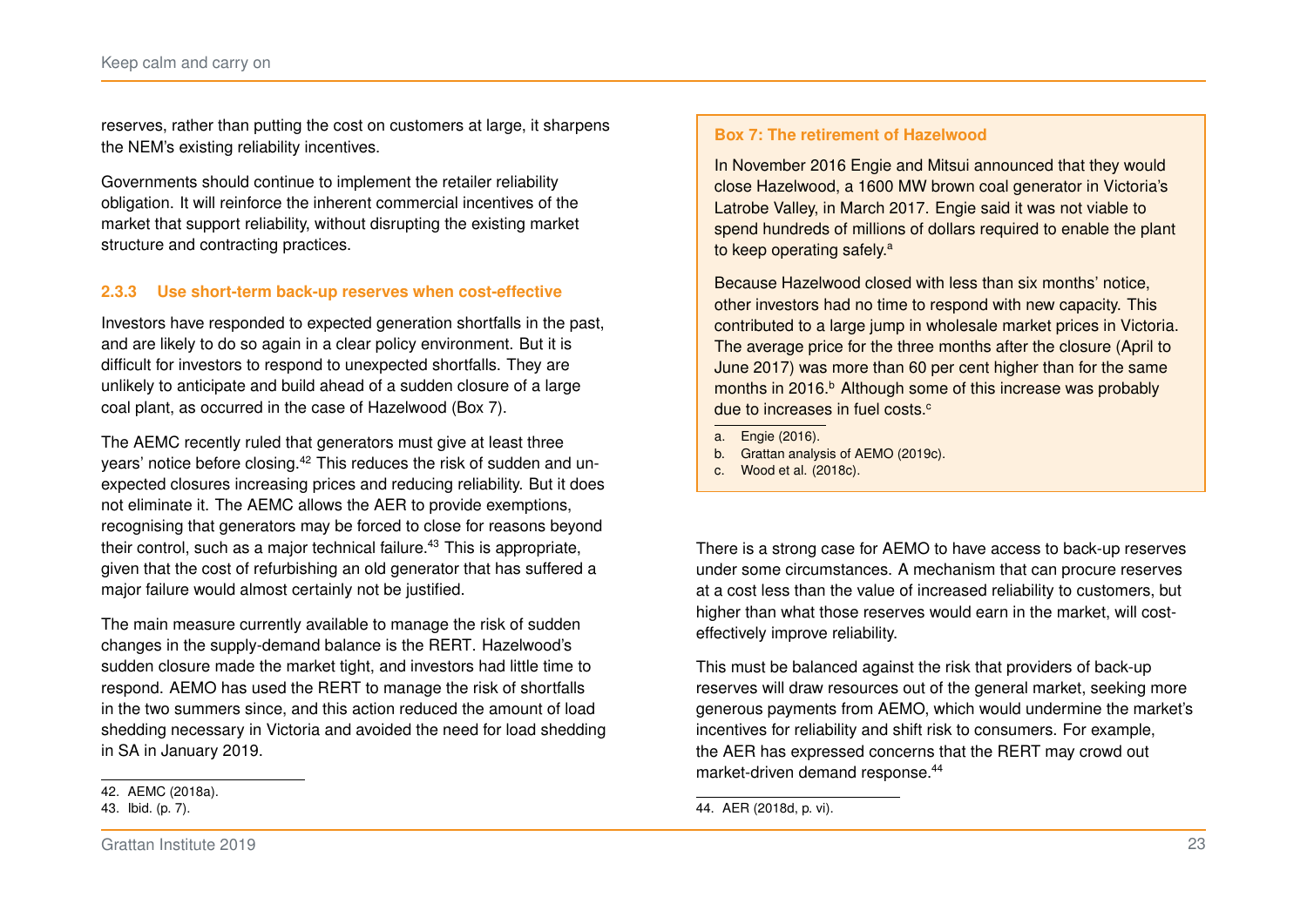Back-up reserves can be very expensive. For the summer of 2017-18, AEMO spent about \$51 million to guard against expected shortfalls of almost 1 gigawatt-hour. This cost is fairly modest in aggregate, at about \$6 per household,<sup>[45](#page-23-0)</sup> but it is high per unit of expected consumption not supplied, at about \$57,000 per megawatt-hour.<sup>[46](#page-23-1)</sup> This is more than 60 per cent higher than AEMO's estimate of the value of customer reliability,<sup>[47](#page-23-2)</sup> and four times the market price cap in that year. RERT costs and usage for the 2018-19 summer are not yet known.

The AEMC is considering a rule change proposed by AEMO to 'enhance' the RERT.[48](#page-23-3) The market operator wants a longer lead-time to procure reserves (one year rather than the present nine months), and an option to procure reserves for three consecutive years at a time. And it has requested more flexibility on when to use the RERT and how much reserve to purchase – this would be based on a broad risk assessment, rather than by reference to the reliability standard. As part of the rule change, the AEMC has also proposed options that would reduce AEMO's discretion on when it can use the RERT, and how much reserve it can purchase.

An appropriate balance would allow AEMO to procure reserves when they will benefit consumers, but would not cause the RERT to draw resources out of the market. Given more discretion, AEMO is likely to err on the side of caution and procure more reserves. And the possibility of earning prices higher than the market price cap may cause reserve providers to avoid the market and focus on the RERT.

<span id="page-23-3"></span>48. [AEMC \(2018b\).](#page-48-5)

The balance between these risks varies depending on the amount of time between when reserves are procured and when they will be needed. Reserves procured six or more months out carry the greatest risk of drawing reserves from the market. AEMO should be able to procure these reserves only when the reliability standard is expected to be breached. But greater flexibility is appropriate for reserves procured weeks or days out from a potential shortfall. AEMO should be able to procure these without explicit reference to the reliability standard, but it should also ensure value for money by only paying when the reserves are actually used, and capping the price at the value of customer reliability.

# **2.3.4 Support demand response**

Demand response is often a cost-effective way to maintain reliability. There are likely to be many energy users for whom reducing power use is more attractive than paying high market prices at times of peak demand, or paying generators to protect them from those high prices. But demand response has only played a small role in the NEM to date, often as part of the RERT rather than the normal operation of the market. Contracts typically shield users from the true cost of their power use at peak times, so demand response only works when electricity retailers share the benefits with users. This appears to happen only rarely.

The AEMC is considering a rule change to unlock more demand response.[49](#page-23-4) It is considering mechanisms that would allow users and third-party aggregators to capture the benefits of demand response independently of retailers.

Though it will take time for demand response to mature and become widespread, the proposed rule change is a step in the right direction. It, and broader efforts by users, aggregators and retailers to identify

<span id="page-23-0"></span><sup>45.</sup> AEMO [\(2018c,](#page-49-6) p. 32).

<span id="page-23-1"></span><sup>46.</sup> Grattan analysis based on [AEMO \(ibid.\)](#page-49-6) and [AEMO \(2018e\).](#page-49-8) [Skinner \(2018\)](#page-53-5) estimated the cost of activating the RERT in 2017-18 at \$62,000 using a slightly different methodology.

<span id="page-23-2"></span><sup>47. \$33,460/</sup> megawatt hour (MWh) in 2014 dollars (AEMO [\(2014b,](#page-49-10) p. 5)), or about \$35,400/MWh in 2017-18 dollars.

<span id="page-23-4"></span><sup>49.</sup> [AEMC \(2018c\).](#page-48-6)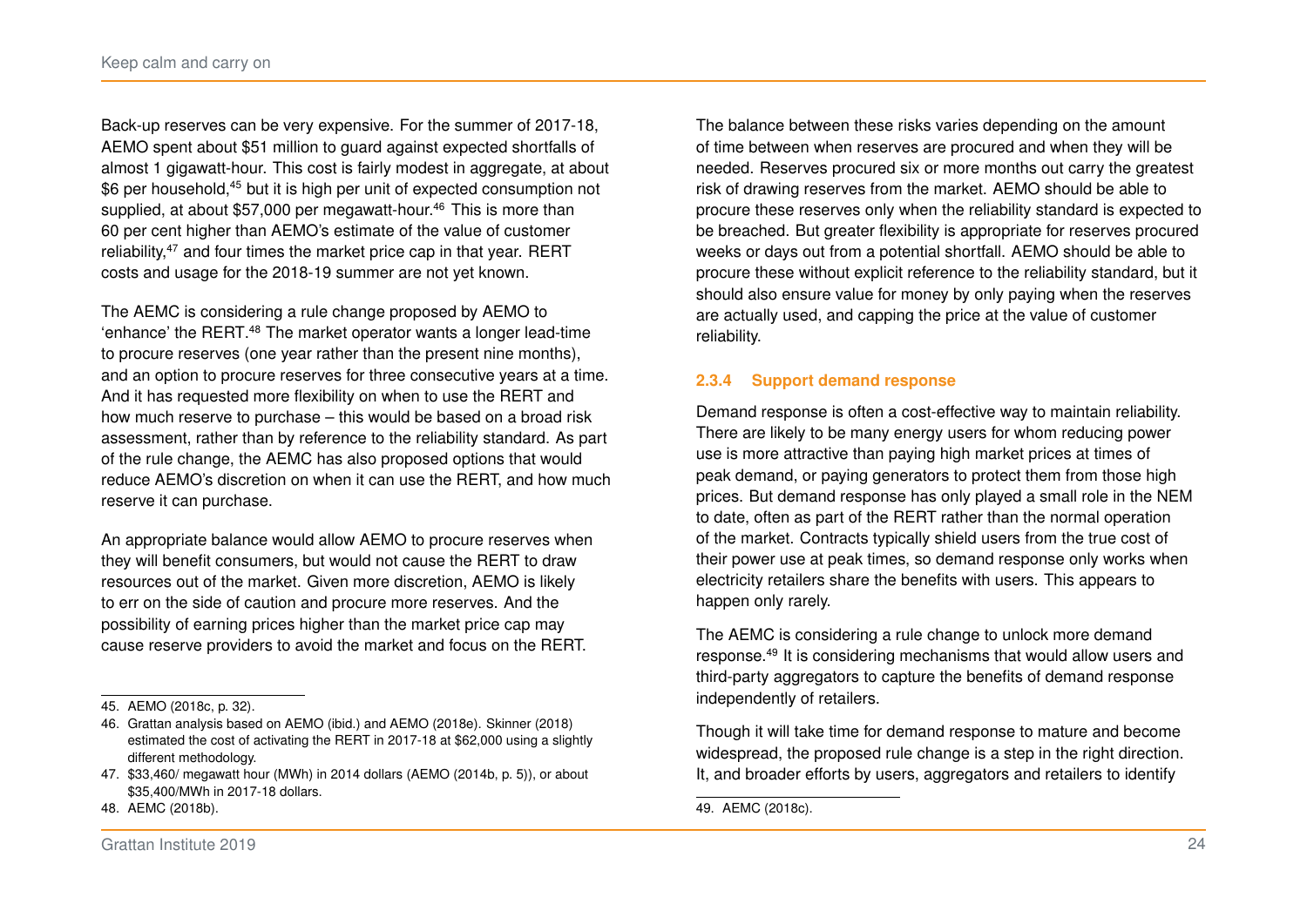opportunities for demand response, will reduce the costs of maintaining reliability into the future.

# **2.3.5 Transmission between NEM regions can play a supporting role**

Transmission plays an important role in preventing generation shortfalls. If two regions experience peak demand at different times, transmission can allow them to share capacity, boosting reliability and reducing costs.

AEMO's Integrated System Plan sets out potential transmission investments to connect new renewable generation and share power efficiently across the NEM. It foreshadows potential transmission upgrades, which are then evaluated and progressed by transmission network businesses under the scrutiny of the AER. These processes, though slow, can contribute to the future reliability of the NEM, and should remain a focus.

But more transmission is unlikely to dramatically improve reliability. If transmission lines bring cheap power into a region at peak times they will depress price. Over time that will either cause existing generators to retire, or delay investment in new generation. And if a reliability problem already exists, generation or demand response will generally be able to address the issue more quickly than transmission, which takes a long time to develop.

Transmission lines can help, but reliability ultimately requires flexible power stations that are ready to run for a few key hours each year, or users willing to reduce their demand at those times.

# **2.4 What governments should not do**

Investment supported by stable emissions policy, the retailer reliability obligation and sound transmission planning are key to long-term

reliability. These measures will be sufficient to manage expected risks to reliability for the foreseeable future. Other proposed reforms are likely to prove costly or counterproductive. Several possible reforms that governments should not implement are discussed below.

#### **2.4.1 Implement a centralised capacity market**

The NEM is an 'energy only' market. This means that generators are paid for energy delivered, but not for making capacity available which may or may not be used. This contrasts with centralised 'capacity markets', where a regulator determines a capacity requirement and then allows generators and demand response providers to bid to supply that capacity. Such capacity markets are used around the world, including Western Australia, Great Britain, Ireland and the north-eastern United States.<sup>[50](#page-24-0)</sup>

Such centrally planned capacity markets can increase reliability if the market operator sets a high capacity requirement. But this reliability comes at a cost, in the form of significant capital expenditure on generators that are rarely, if ever, used. Western Australia's capacity market adds about \$100 million per year to the cost of supply, and in the US capacity markets generally have higher costs than energy-only markets<sup>[51](#page-24-1)</sup>

A capacity market could reduce the risk of unexpected closures. Generators that were at risk of closure would be less willing to offer capacity to the market operator, signalling the possibility of closure to potential investors. But a generator with a capacity contract could still suffer a major failure, causing it to close unexpectedly.

<span id="page-24-0"></span><sup>50.</sup> The PJM grid serving part or all of 13 states in the eastern United States plus the District of Columbia.

<span id="page-24-1"></span><sup>51.</sup> The pattern is clear and persistent, but market structure is not the only driver of system costs: Wood et al. [\(2017b,](#page-53-3) pp. 36–37).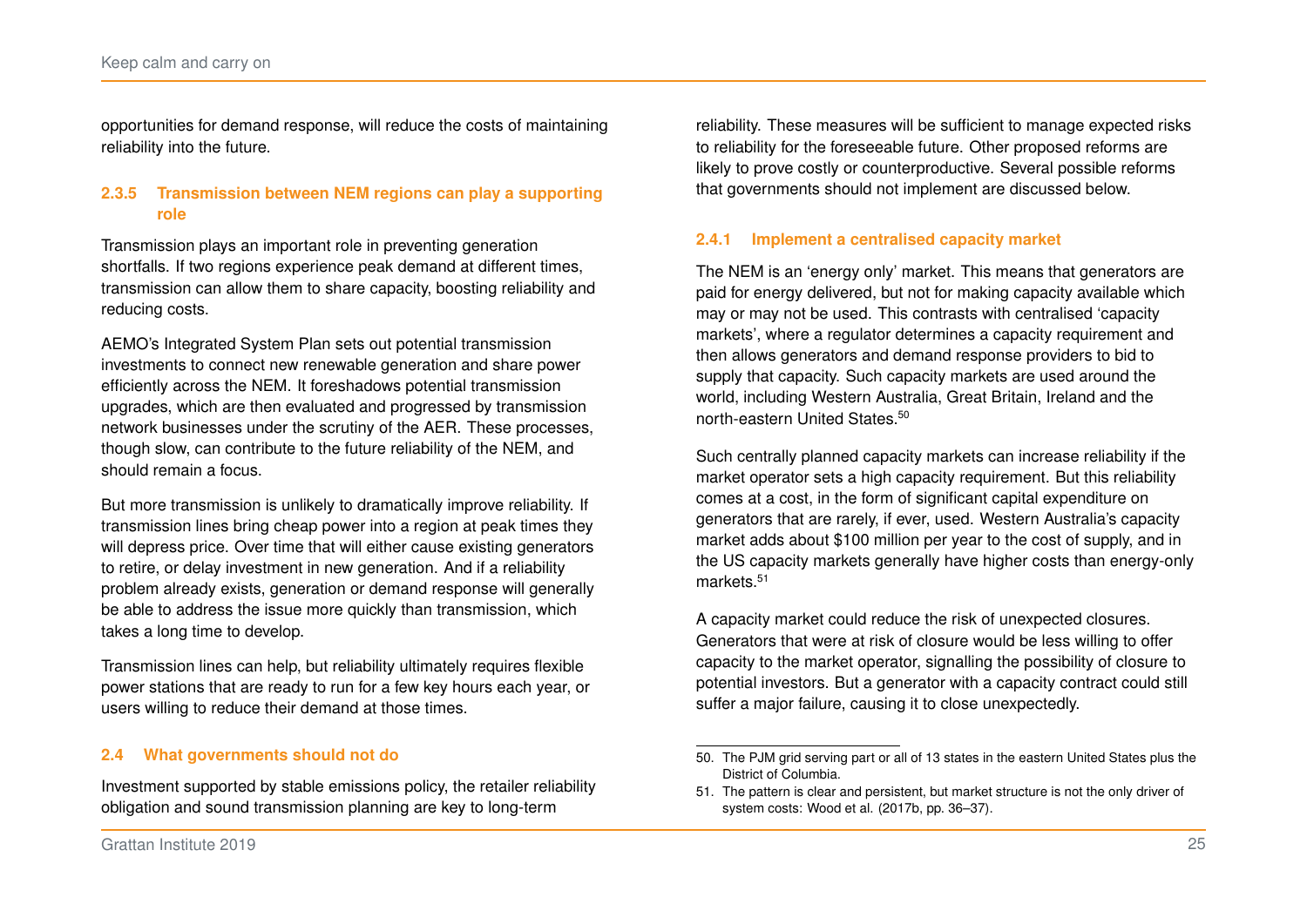The Finkel Review did not recommend a centralised capacity market for the NEM,[52](#page-25-0) but it recognised views for and against. It described an international view that capacity markets are politically necessary, because politicians are unwilling to wait for prices to increase to a level necessary to motivate new investment, and so would intervene in the market.[53](#page-25-1)

Politicians should stay calm and resist the temptation of large, but risky, reforms. Redesigning the structure of the NEM in the middle of a period of rapid technology-led change would create a new source of uncertainty for investors. It would be a disproportionate response to a manageable problem. These risks, and the high cost of a capacity market, mean it should only be implemented in the NEM if other reforms have been tried and found wanting, and significant risks of generation shortfalls remain.[54](#page-25-2) With the retailer reliability obligation still under development, and generation shortfalls far from chronic, it is clear that these conditions have not been met.

# **2.4.2 Place a reliability obligation on new generators**

The Finkel Review proposed a 'generator reliability obligation' on new wind and solar generators.[55](#page-25-3) These generators would need to include some dispatchable generation to 'firm' their variable output. The amount of firming would be determined based on a general assessment of regional capacity requirements and the size of the project.

But reliability is a function of the overall market and the balance between supply and demand, not just the actions of new entrant generators. Unlike a retailer reliability obligation, which obliges all major

retailers and customers to contribute to reliability in proportion to their demand for electricity at peak times, a generator reliability obligation focuses only on investors in new wind and solar power. For example, it ignores the impact on reliability of other generators withdrawing capacity. It would blur, rather than reinforce, the commercial incentives for reliability built into the market, which has allowed the NEM to successfully deliver new capacity when required.

# **2.4.3 Underwrite or sponsor new generation**

Governments should not underwrite or sponsor investment in new generation capacity, or to extend the life of existing generators, on the grounds of reliability. Government-subsidised capacity is likely to displace private investment, potentially harming rather than helping reliability.

Various governments and oppositions in Australia have proposed such interventions. Examples include the Federal Government's proposal to underwrite new generation, the Federal Government's development of the 'Snowy 2.0' pumped hydro project.<sup>[56](#page-25-4)</sup> the SA Government's investment in temporary diesel generation,<sup>[57](#page-25-5)</sup> the former SA Government's proposal to build and own a permanent gas-fired generator,the Queensland Government's proposed renewable investments through a new 'CleanCo',[58](#page-25-6)[59](#page-25-7) and the Victorian Opposition's policy to contract for new supply.<sup>[60](#page-25-8)</sup>

<span id="page-25-0"></span><sup>52.</sup> Finkel et al. [\(2017,](#page-52-0) p. 85).

<span id="page-25-1"></span><sup>53.</sup> Ibid. (p. 84).

<span id="page-25-2"></span><sup>54.</sup> Wood et al. [\(2017b,](#page-53-3) p. 37).

<span id="page-25-3"></span><sup>55.</sup> Finkel et al. [\(2017,](#page-52-0) p. 23).

<span id="page-25-4"></span><sup>56.</sup> While the project is notionally a commercial project undertaken by a private company, Snowy Hydro, the fact that Snowy Hydro is wholly-owned by the Federal Government and that the project has been promoted as a government initiative suggests that this project is effectively government-driven: [Turnbull \(2017\).](#page-53-6)

<span id="page-25-6"></span><span id="page-25-5"></span><sup>57.</sup> [Livesey \(2018\).](#page-52-9)

<sup>58.</sup> [Queensland Government \(2019\).](#page-53-7)

<span id="page-25-7"></span><sup>59.</sup> [Livesey \(2018\).](#page-52-9)

<span id="page-25-8"></span><sup>60.</sup> [Guy and Southwick \(2018\).](#page-52-10)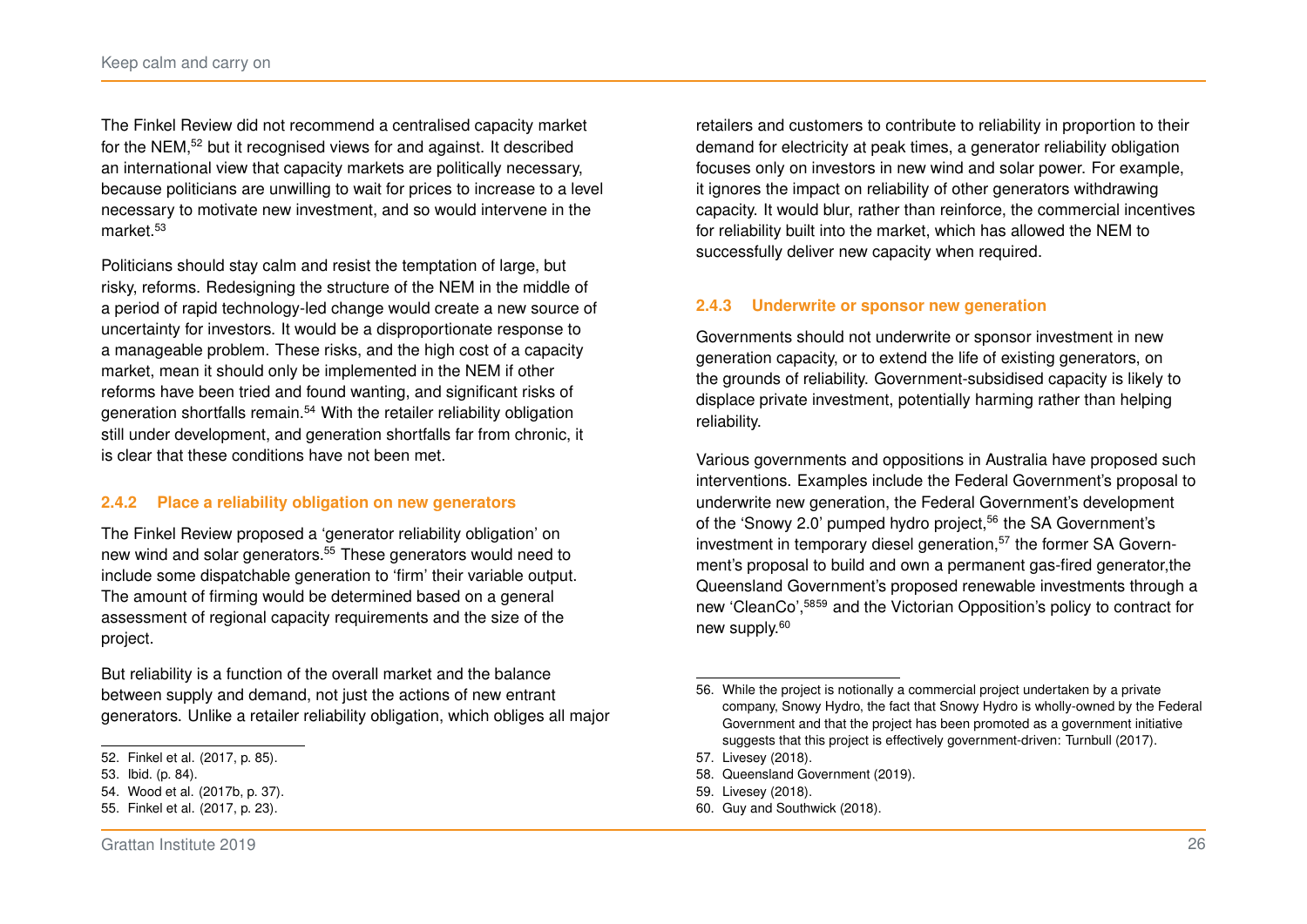But these projects could compromise reliability by spooking genuine commercial investors. If government-supported projects displace private investment, they won't improve reliability. For example, the former SA Government justified its plan to build and own a gas-fired generator or the grounds that 'the private sector is not building new generation'.[61](#page-26-0) But AGL Energy argued this could cause them to cancel their own plans for a new generator.<sup>[62](#page-26-1)</sup> Since then, the SA Government has abandoned its plan to build and own a permanent gas-fired generators, and AGL has committed to build the new Barkers Inlet power station.[63](#page-26-2)

Government-sponsored projects are also often not tailored to the needs of the market. For example, Snowy 2.0 will provide significant new capacity, but won't arrive until after the closure of the Liddell power station in 2022 and indeed after the summer of 2023-24, when AEMO forecasts shortfalls could arise. So the prospect of Snowy 2.0 could harm, rather than help, reliability in the intervening period.

Government interventions can be very expensive. The SA Government spent \$111 million to lease 276 MW of diesel generation for two years.[64](#page-26-3) This generation was used for about four hours on 24 January 2019 and avoided load-shedding – but the cost to taxpayers was equivalent to more than \$100 per SA household. It is unlikely that SA taxpayers would consider this insurance worth the cost.

# **2.4.4 Require permanent back-up reserves**

The RERT is used when the near-term risk of shortfalls is high. An alternative approach would be to maintain back-up reserves at all times.

For example, California requires retailers to maintain a permanent 15 per cent reserve above their forecast capacity requirements.<sup>[65](#page-26-4)</sup> In Australia, AEMO has proposed turning the RERT into a permanent 'standing reserve'.[66](#page-26-5) Another approach would be to implement a centralised capacity market with a significant reserve above what is forecast to be required.

Any approach that maintains permanent reserves above what is required will improve reliability, but at a potentially significant cost.

<span id="page-26-5"></span><span id="page-26-4"></span>65. Wood et al. [\(2017b,](#page-53-3) p. 42). 66. AEMO [\(2018g,](#page-50-10) p. 3).

<span id="page-26-0"></span><sup>61.</sup> [Chang \(2017\).](#page-51-8)

<span id="page-26-1"></span><sup>62.</sup> [Macdonald-Smith \(2017\).](#page-52-11)

<span id="page-26-2"></span><sup>63.</sup> [AGL \(2018b\).](#page-51-9)

<span id="page-26-3"></span><sup>64.</sup> The SA Government spent a further \$227 million to purchase the generators at the end of the lease period, and will incur significant further operating and relocation costs: [Livesey \(2018\).](#page-52-9)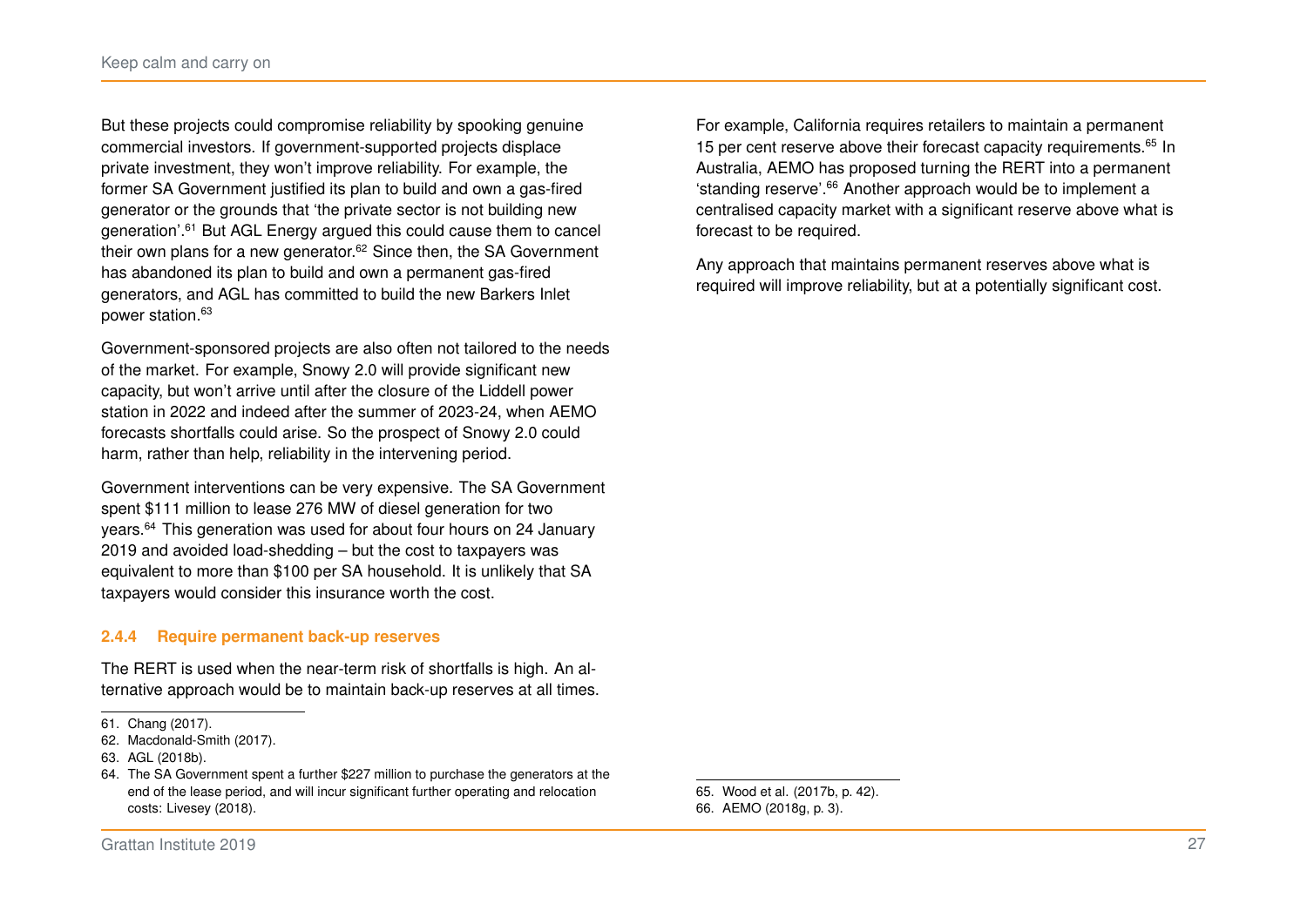# <span id="page-27-0"></span>**3 Keeping the grid resilient to shocks**

The electricity grid, particularly large generators and the transmission lines that connect them, can be destabilised by natural disasters and equipment failures. Such shocks cause about 2.2 per cent of all customer outages (Figure [1.3](#page-9-0) on page [10\)](#page-9-0), but can be dramatic when they occur, as highlighted by the SA blackout in September 2016. This chapter highlights the significant progress made since then to make SA's grid stable and more resilient to shocks.

The SA blackout shocked Australia's energy market authorities into action. Their hard work since means that technologies and techniques needed to manage a grid with more wind and solar are now being deployed in SA, and they will be ready to apply across the NEM in future. Governments should not see the risk of power outages as a barrier to achieving ambitious emissions reductions in Australia's electricity sector.

# **3.1 Is the grid vulnerable to shocks today?**

Shocks to the grid regularly cause some customers to lose load (Figure [3.1\)](#page-27-1). There have been 70 instances of load shedding in the NEM in response to sudden shocks to the high voltage grid (generators and transmission lines) over the decade to June 2018.<sup>[67](#page-27-2)</sup> Forty-five were caused by failures of network equipment. Twenty-three were caused by natural events such as lightning strikes, bushfires, storms and, on one occasion, an earthquake. Only two were triggered by issues with generators, one of which was the SA blackout.<sup>[68](#page-27-3)</sup>

<span id="page-27-1"></span>

*Note: NEM events only.*

*Sources: Grattan analysis based on unpublished AEMC analysis, AEMO incident reports and [AEMC Reliability Panel \(2010\).](#page-48-3)*

Shocks occur across the NEM and are not specific to any one region. Twenty of the grid shocks originated in Queensland, 17 in NSW, 14 in Tasmania, 12 in Victoria and seven in SA (for details, see Appendix [A\)](#page-43-0).

Events of this kind rarely occur on the scale of the SA blackout, which was by far the largest such event of the past decade. Such a

<span id="page-27-2"></span><sup>67.</sup> This excludes load shedding due to generation shortfalls, which were covered in Chapter [2.](#page-12-0)

<span id="page-27-3"></span><sup>68.</sup> As explained in Chapter [1,](#page-5-0) we have classified the blackout as resulting from a generator failure because the unexpected loss of nine wind farms was crucial to the subsequent trip of the Heywood interconnector. The other shock caused by a generation failure in the past decade was the failure of all four units at the

Colongra gas power station in NSW on 10 February 2017 due to a lack of gas pressure in its pipeline: [AEMO \(2017c\).](#page-49-11)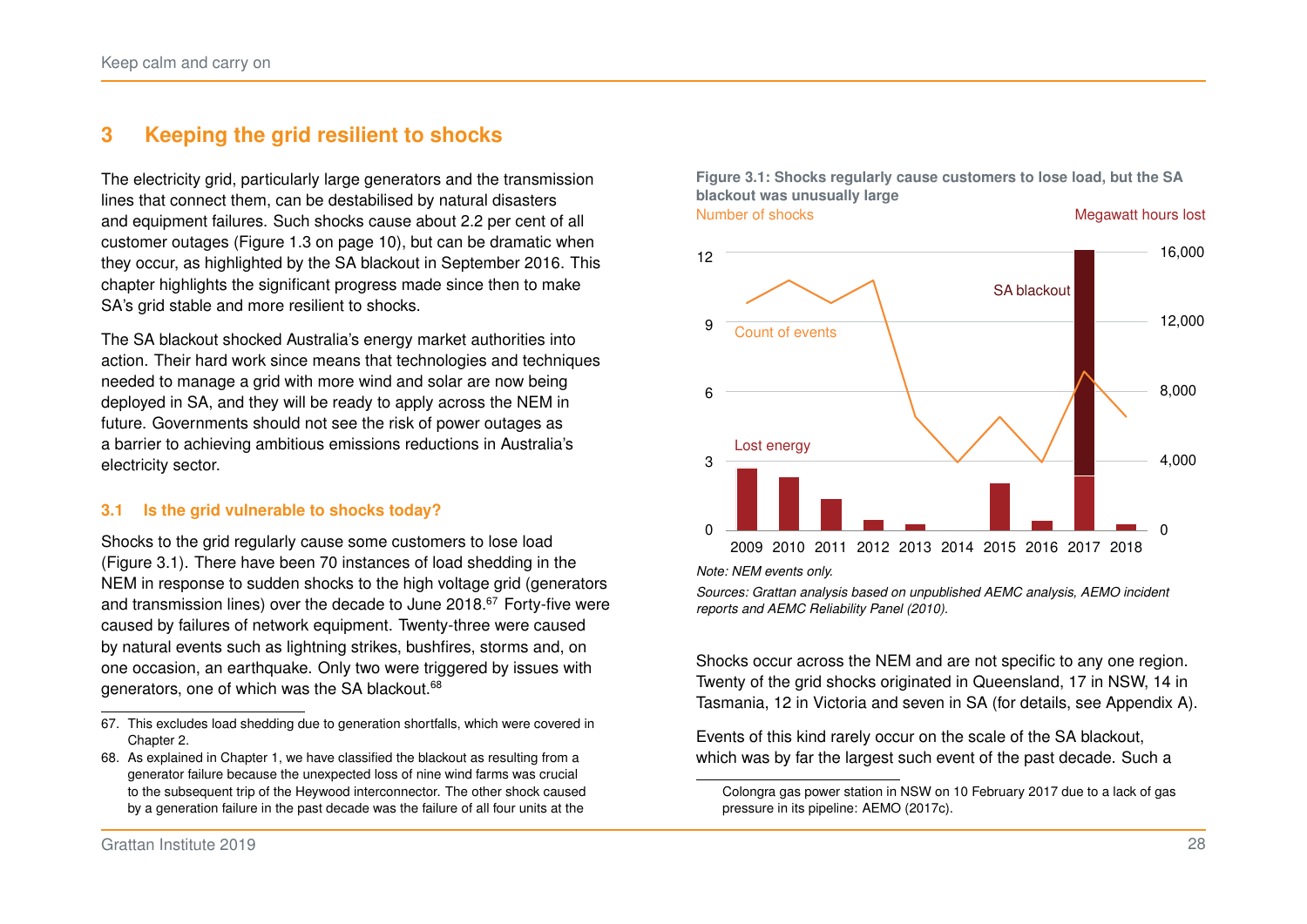widespread loss of power must be prevented by quickly stabilising the grid after a shock. Generators are designed to disconnect from the grid ('trip') if frequency or voltage goes outside safe operating levels. And transmission lines will disconnect if they are suddenly over-loaded to compensate for the loss of other equipment. If the initial shock causes other equipment to trip, it can quickly 'cascade' and become a much larger problem.

# **3.1.1 How AEMO guards against sudden shocks**

The loss of a generator or transmission line will cause a rapid change in the grid's frequency. The loss of a generator (or its connecting transmission line) will cause a sudden fall in frequency, and the loss of a transmission line supplying customers will cause a sudden rise in frequency.

Australian grid frequency is 50 hertz (Hz) – 50 cycles per second. Generators are designed to trip off in response to very low or very high frequencies – generally below 47 Hz or above 52 Hz – to protect themselves from damage.[69](#page-28-0)

If AEMO cannot stop frequency from falling below 47 Hz or rising above 52 Hz, it risks a widespread blackout. It procures enough 'frequency control ancillary services' (FCAS) to keep frequency within acceptable bands after a range of potential shocks, and to manage frequency more generally (Box [8\)](#page-28-1). But for very large shocks FCAS will not be sufficient and rapid load shedding is required to stabilise the grid.

A property of the grid called 'inertia' plays a crucial role in slowing the rate at which frequency changes after a shock. Inertia is provided only by 'synchronous generators' – those that spin at grid frequency. It is not provided by wind and solar generators, which are 'asynchronous'. Box [9](#page-29-0) explains this distinction.

#### <span id="page-28-1"></span>**Box 8: Managing grid frequency**

If a shock occurs and frequency moves outside the normal operating band of 49.85 to 50.15 Hz, AEMO uses 'contingency' frequency control ancillary services' (FCAS) to limit the effect of the shock.

If frequency falls, AEMO uses 'raise' contingency services to increase it. This normally involves generators increasing output to rebalance the system. If frequency increases, AEMO uses 'lower' contingency services to reduce it, normally by requiring generators to reduce output.

In the past the grid has had lots of synchronous generation and AEMO has not needed to actively manage the level of inertia on the system. But in recent years asynchronous generation has displaced synchronous generation, reducing inertia. This has happened especially quickly in SA. This increases the risk that a small shock will lead to a big blackout.

Another property of the grid, known as 'system strength', helps to prevent some shocks from becoming widespread. System strength refers to how robust voltage is to a shock. Voltage can fall rapidly if lines clash with one another or become electrically connected to the ground, $70$  because current flows through the fault (a short circuit) rather than to customers. The rapid flow of current to a fault is called 'fault current', and is used to detect faults and trigger protection mechanisms.

A strong system generates high levels of fault current, which reduces the effect of a fault on the voltage in its vicinity. As low voltages can

<span id="page-28-2"></span><sup>70.</sup> This is most commonly caused by lightning or wind, or when when transmission towers are damaged and fall.

<span id="page-28-0"></span><sup>69.</sup> [AEMC Reliability Panel \(2017\).](#page-49-12)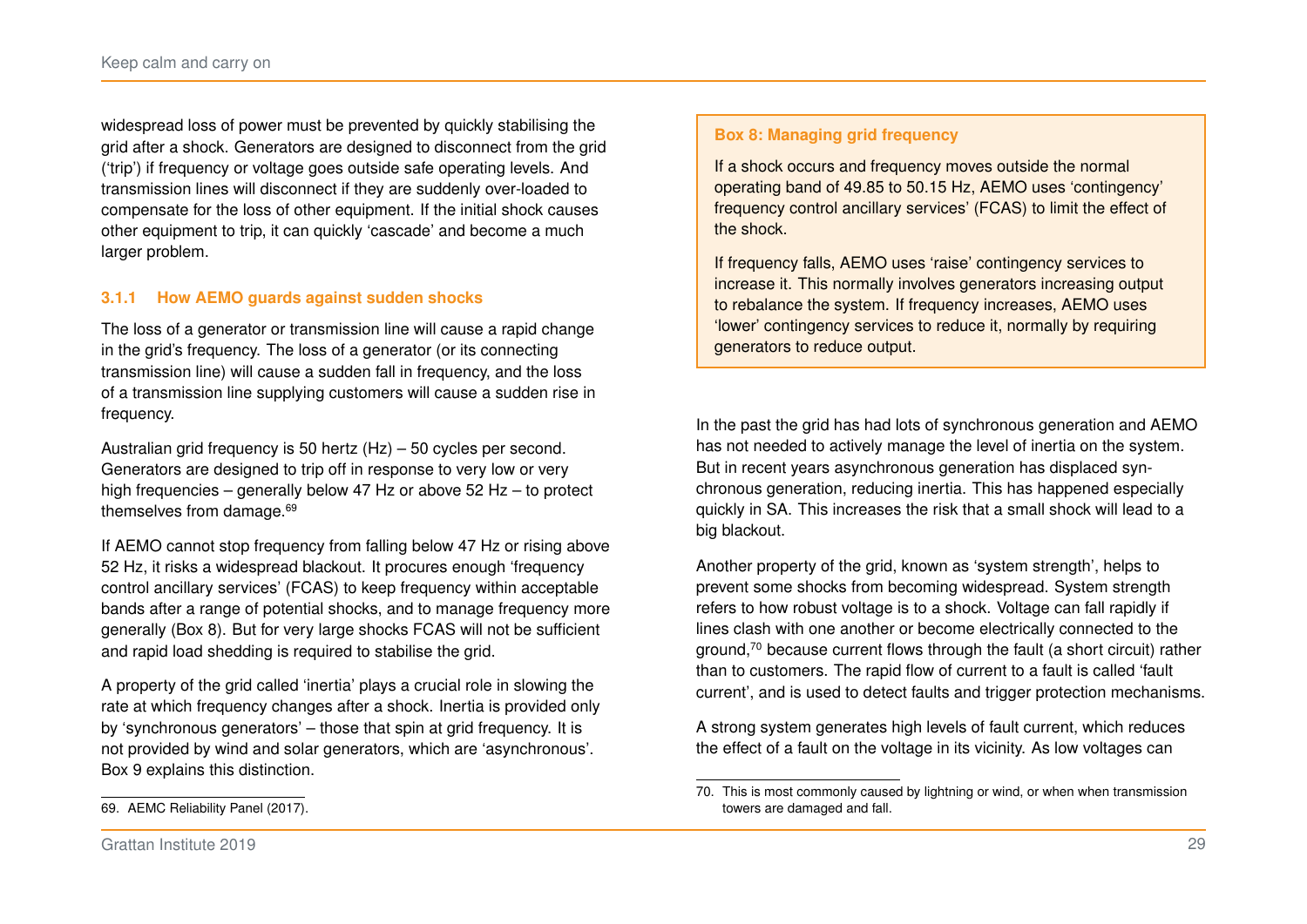cause generators to trip, this reduces the number of generators that might disconnect in response to the fault, and so the risk of load shedding. A strong system also makes it more likely that protection systems will correctly isolate faults, reducing the duration and extent of voltage dips.

Synchronous generators support system strength better than asynchronous generators, because they produce large volumes of fault current. Increasing levels of asynchronous generation has reduced system strength, particularly in SA.

# **3.1.2 What caused the SA blackout?**

The SA blackout started as a weather event, but the widespread loss of load would not have occurred without multiple wind farms unexpectedly tripping, destabilising the system and overloading the Heywood interconnector. But trips are not unique to wind farms. Synchronous dispatchable generators can also trip and destabilise the grid. For example, the simultaneous trips of both units of the coal-fired Northern power station caused the Heywood interconnector to disconnect in December 1999, March 2004 and March 2005.<sup>[71](#page-29-1)</sup> In each case many customers lost power.

But even though the amount of generation tripped was greater than in the case of the SA blackout, none of these disconnections caused a state-wide blackout. The key difference was the low level of inertia provided by SA generators in the 2016 event.<sup>[72](#page-29-2)</sup> This meant frequency fell too rapidly for emergency load shedding to be triggered, and so the SA grid could not be balanced.

The lesson from the SA blackout is that the SA grid needs to be managed in a way that either prevents Heywood from disconnecting, or

# <span id="page-29-0"></span>**Box 9: Synchronous generation provides inertia, but asynchronous generation does not**

Synchronous generators spin at a rate synchronised to the system frequency. The most common types in Australia are coal, gas and hydro generators. These generators involve a large turbine that is propelled by hot steam, hot exhaust gases or water.

Once spinning, a synchronous generator's turbine will tend to keep spinning. This inertia acts as a store of kinetic energy, and means that a synchronous generator will slow the rate at which grid frequency changes. If frequency falls, the turbine will release some kinetic energy. If frequency increases, the turbine will absorb additional kinetic energy. Both of these effects cause frequency to change more slowly in response to a shock.

Wind and solar generators are asynchronous because they do not involve equipment that spins at system frequency (wind turbines spin at a rate determined by wind speed rather than grid frequency). Wind and solar generators do not naturally absorb or release energy in response to a change in grid frequency, and therefore do not inherently slow the rate at which system frequency changes. They can be engineered to mimic the properties of synchronous generators – sometimes called 'synthetic inertia' – but these techniques are not yet widely used and, in any case, cannot fully replace physical inertia.

<span id="page-29-1"></span><sup>71.</sup> [AEMO \(2017a\).](#page-49-0)

<span id="page-29-2"></span><sup>72.</sup> Ibid. (p. 55).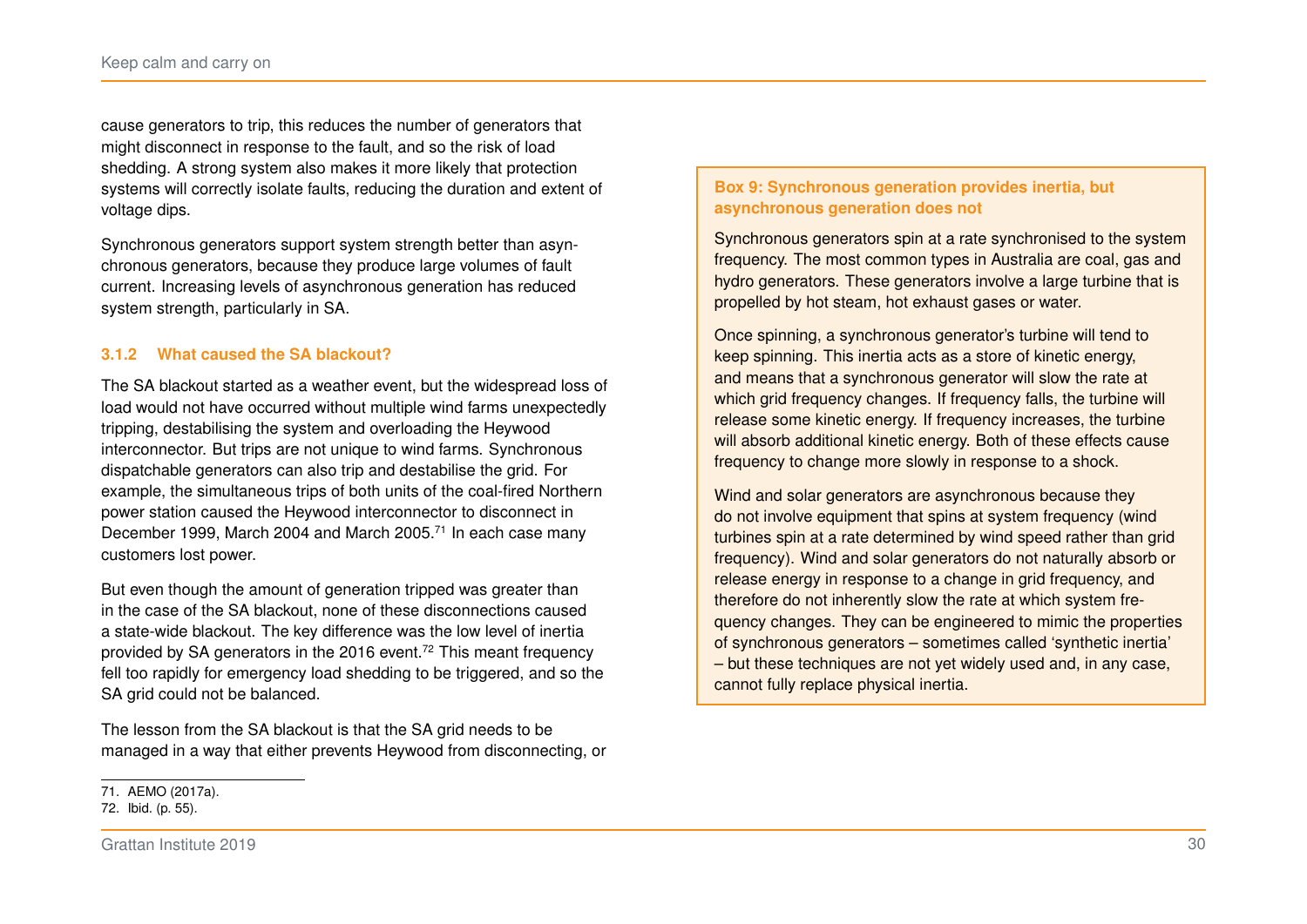that ensures there is sufficient inertia to allow time for emergency load shedding. And system strength needs to be high enough to reduce the risk of widespread generator trips.

# **3.1.3 What has been done since the SA blackout?**

The SA Government reacted quickly to the blackout, requiring AEMO to restrict flow over the Heywood interconnector.<sup>[73](#page-30-0)</sup> Reducing SA's dependence on power from Victoria makes it easier for SA to maintain stable power supply after any sudden loss of Heywood.

But restricting flow from Heywood also makes it harder for SA to access cheap power from Victoria. During 2017 and 2018 AEMO and ElectraNet, the SA transmission network operator, developed a scheme to reduce the risk of the Heywood interconnector disconnecting as it did during the SA blackout, but without restricting flows. If a large volume of generation trips in SA, this scheme will trigger the rapid injection of power by a large battery connected to the grid. If that is insufficient, the scheme can also trigger rapid load shedding.<sup>[74](#page-30-1)</sup>

AEMO has also taken steps to increase SA's system strength. Since November 2016 AEMO has curtailed wind generation in SA at times to maintain sufficient local synchronous generation.

The AEMC has also made rules providing AEMO with new tools to keep the grid resilient to shocks.[75](#page-30-2) Since September 2017 AEMO is required to assess the minimum levels of fault current and inertia in each part of the grid so as to maintain resilience to shocks.

If AEMO finds a shortfall in either fault current or inertia it can direct the relevant transmission network operator to procure the required

services. In June 2018 AEMO found a system strength shortfall in SA, and used the new rules to require ElectraNet to fix the problem.<sup>[76](#page-30-3)</sup> In December 2018 AEMO found an inertia shortfall for SA and called on ElectraNet to fix it.[77](#page-30-4)

#### **3.2 Could shocks become a problem in the future?**

If no action is taken, an increase in the share of asynchronous generation would make the grid less resilient to shocks. Less synchronous generation means less inertia, making it harder to keep the grid within an acceptable frequency band in the event of sudden loss of supply or demand. Similarly, it would reduce system strength, increasing the risk that grid faults will cause generator trips and load shedding.

The share of asynchronous generation on the NEM will increase over the coming decades. The cost of wind and solar generation has fallen dramatically, leading to strong investment in these generators. Government policies, including the national Renewable Energy Target, and Victorian and Queensland renewable targets, further support this investment. Even in the absence of emissions reduction policies, renewable investment will continue because wind and solar cost less than the prices they can earn in the wholesale market. And low costs, government subsidies and high retail prices are likely to see households and businesses continue to take-up rooftop solar in large amounts. AEMO's Integrated System Plan forecasts a strongly growing share of wind and solar (large-scale and rooftop) generation, increasing from about 16 per cent today to 40 per cent by 2030 (Figure [3.2](#page-31-0) on the next page).

The growth of small asynchronous generation, such as rooftop solar, creates particular challenges. Grid-scale asynchronous generation can be curtailed by the market operator to manage system strength

<span id="page-30-0"></span><sup>73.</sup> This was initially done through a Ministerial direction: [AEMO \(2016b\).](#page-49-13) The SA Government subsequently formalised the requirement through a regulation under the *Electricity Act 1996 (SA)*: [AEMO \(ibid.\).](#page-49-13)

<span id="page-30-1"></span><sup>74.</sup> [ElectraNet \(2017\);](#page-51-10) and [ElectraNet \(2018a\).](#page-51-11)

<span id="page-30-2"></span><sup>75.</sup> [AEMC \(2017b\).](#page-48-7)

<span id="page-30-3"></span><sup>76.</sup> AEMO [\(2018h,](#page-50-11) p. 4).

<span id="page-30-4"></span><sup>77.</sup> AEMO [\(2018i,](#page-50-12) p. 5).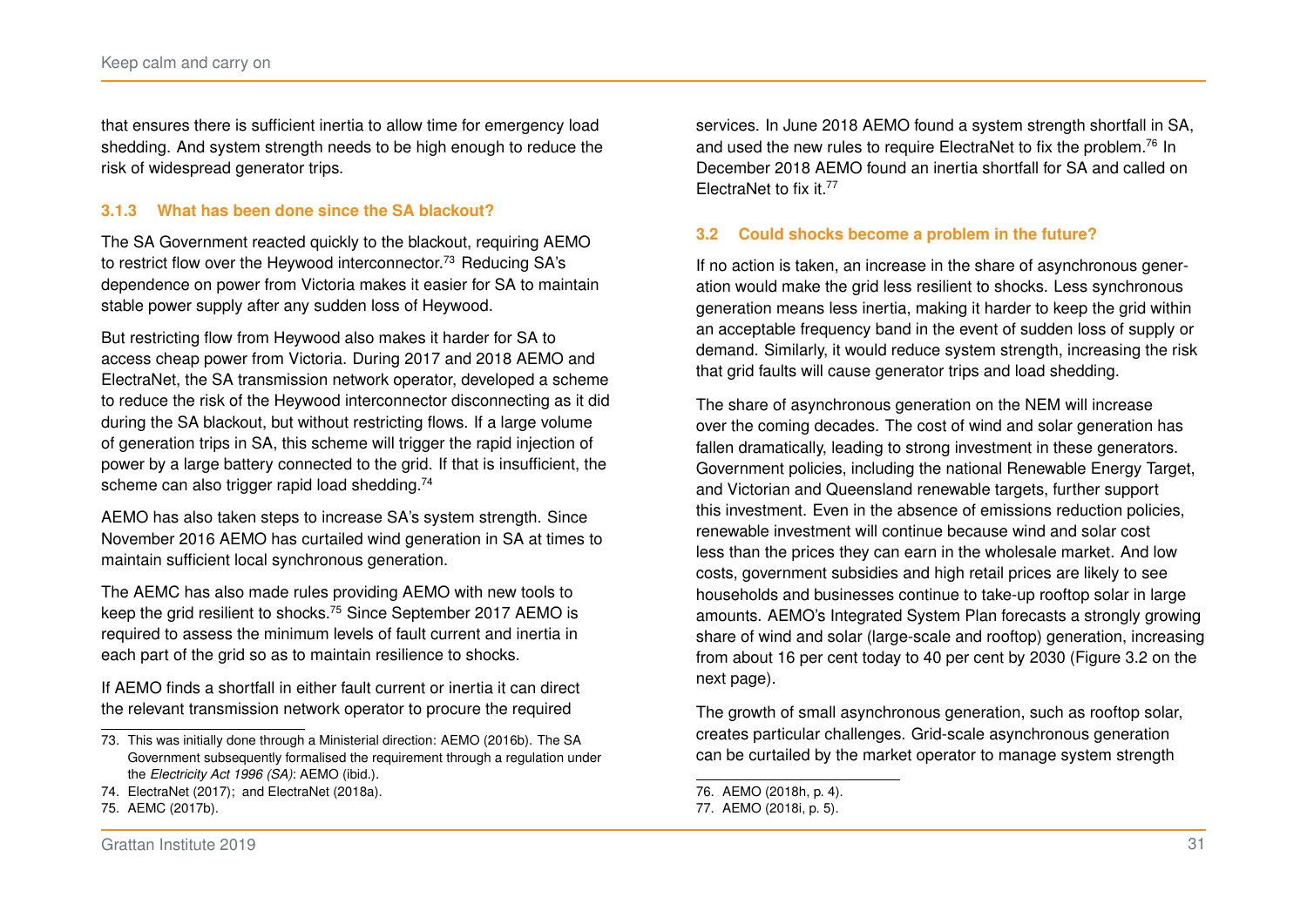and inertia, but small-scale generators cannot. And while rooftop photovoltaic solar systems can adjust their output in response to a disturbance to frequency and so help stabilise the grid, they do not always perform according to required standards.<sup>[78](#page-31-1)</sup>

# **3.3 Options to address the problem**

Increased asynchronous generation creates new challenges for grid management. But what the public debate since the SA blackout has not recognised is that a range of measures are available to address these challenges. Far from representing a canary in the coal mine, SA provides a template for other parts of the NEM with increasing renewable generation, such as Victoria and Queensland.

In the past synchronous generators provided inertia and system strength for free. In the future we may need to pay for these services explicitly through regulated network investments or markets for new ancillary services. But the tools are available, and the price is likely to be worth paying to keep the grid stable.

# **3.3.1 Limiting the output of asynchronous generators**

When it is windy or sunny, asynchronous generation will tend to displace synchronous generation, reducing system strength and inertia. This is particularly difficult to manage when demand is low.

The market rules allow AEMO to curtail large-scale wind and solar output if necessary to keep the grid stable. As discussed above, since November 2016 AEMO has targeted a minimum level of synchronous generation in SA at all times.

<span id="page-31-0"></span>



*Notes: Based on AEMO's Integrated System Plan neutral scenario. Solar includes both large-scale and rooftop solar.*

*Source: Grattan analysis of [AEMO \(2018j\).](#page-50-14)*

<span id="page-31-1"></span><sup>78.</sup> For example, about 15 per cent of rooftop solar systems in Queensland and 30 per cent in SA did not respond to a grid shock on 25 August 2018 in a manner consistent with the required Australian standard, [\(AEMO \(2019d\)\)](#page-50-13). In response the Clean Energy Regulator is reviewing its processes for approving solar inverters: [Williams \(2019\).](#page-53-8)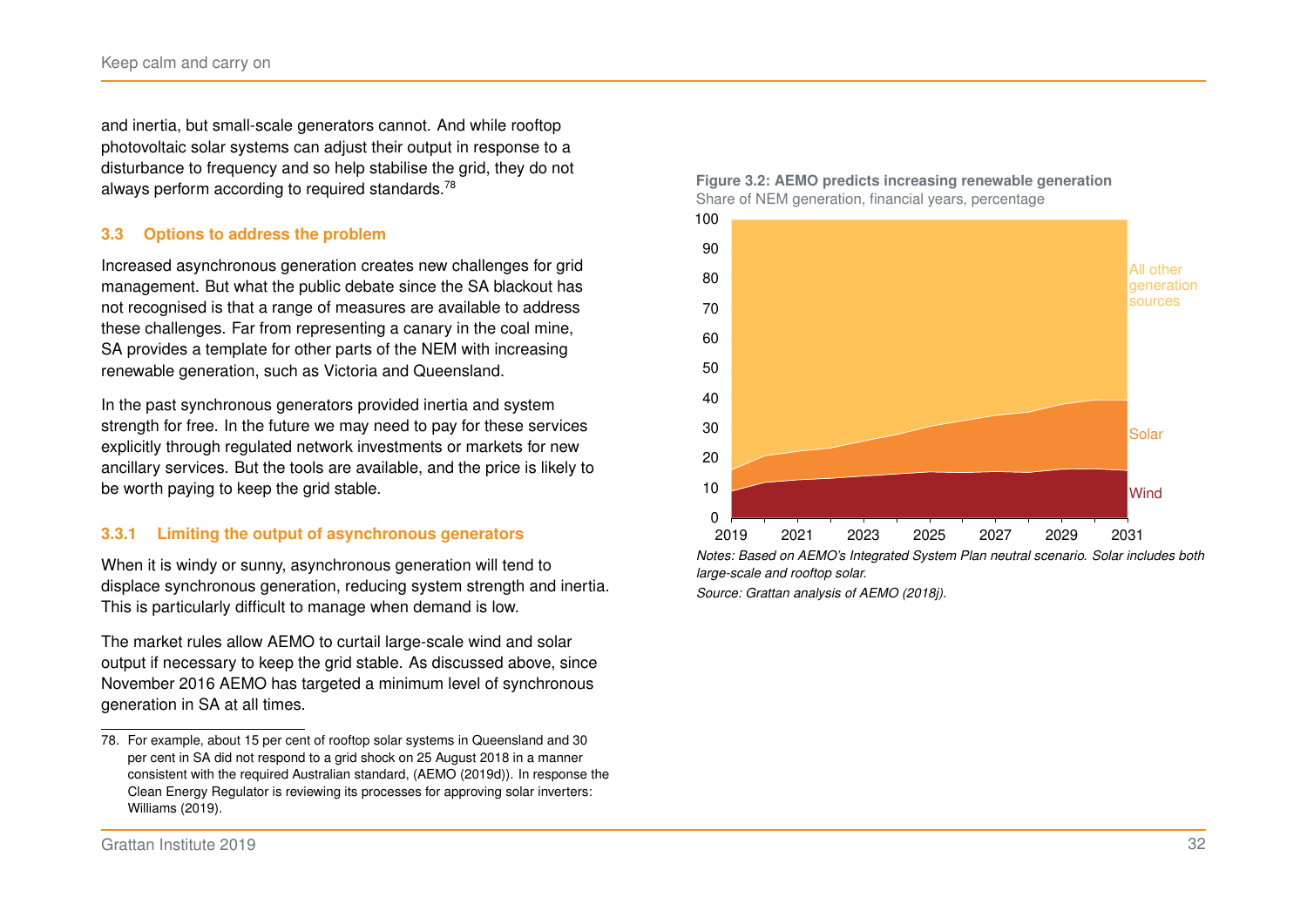This requirement costs money because it results in more expensive gas generation running instead of zero marginal cost wind generation. ElectraNet estimates the cost at about \$50 million to \$70 million per year.[79](#page-32-0) But given that the SA blackout cost customers about \$400 million,<sup>[80](#page-32-1)</sup> the cost of this requirement may well be justified, at least as an interim measure.

#### **3.3.2 Synchronous condensers**

Machines called 'synchronous condensers' (Box [10\)](#page-32-2) can also provide system strength and inertia. Synchronous condensers do not generate electricity, and so they complement, rather than compete with, asynchronous generators.

ElectraNet is currently procuring synchronous condensers to address the SA system strength shortfall identified by AEMO.<sup>[81](#page-32-3)</sup> This will be cheaper than AEMO's current approach of constraining wind generation and requiring gas to run instead. ElectraNet estimates that it will cost between \$80 million and \$140 million to purchase enough synchronous condensers to meet AEMO's requirements,<sup>[82](#page-32-4)</sup> or about \$5 million to \$8 million per year<sup>[83](#page-32-5)</sup> – far less than the cost of AEMO curtailing wind generation.

AEMO has recommended that ElectraNet consider using synchronous condensers to address the recently identified inertia shortfall in SA.[84](#page-32-6)

<span id="page-32-6"></span>84. AEMO [\(2018i,](#page-50-12) p. 5).

#### <span id="page-32-2"></span>**Box 10: Synchronous condensers**

Like a synchronous generator, a synchronous condenser has a heavy metal rotor that spins at grid frequency. Both will release energy if grid frequency drops, or absorb it if grid frequency increases. In other words, both provide inertia to the grid.

A synchronous generator spins because it is connected to a turbine driven by hot steam, hot exhaust gases or water, which allows it to send electricity into the grid. By contrast, a synchronous condenser spins by drawing power from the grid.

The physical inertia of a synchronous condenser means that, if grid frequency drops, it will release some stored kinetic energy and slow the rate of frequency decline. Conversely, if frequency increases, a synchronous condenser will draw more energy from the grid to accelerate it to the new grid frequency. By drawing energy, the synchronous condenser will cause frequency to increase more slowly.

A synchronous condenser also provides large amounts of fault current and so helps to maintain system strength.

#### **3.3.3 Purchasing inertia and fast frequency response services**

Historically, the NEM had sufficient inertia from synchronous generation, and fast frequency response technologies were not available. But because of the increase in asynchronous generation and the emergence of new technology. The AEMC has considered whether markets for inertia and fast frequency response should be established to help maintain frequency and manage shocks.<sup>[85](#page-32-7)</sup> In February 2018 the AEMC found that a market for inertia was not justified for the

<span id="page-32-0"></span><sup>79.</sup> ElectraNet [\(2018a,](#page-51-11) p. 87).

<span id="page-32-1"></span><sup>80.</sup> [Parliament of South Australia \(2017\).](#page-53-0)

<span id="page-32-3"></span><sup>81.</sup> [ElectraNet \(2018a\).](#page-51-11)

<span id="page-32-4"></span><sup>82.</sup> Ibid. (p. 86).

<span id="page-32-5"></span><sup>83.</sup> Constant inflation adjusted price to recover the capital cost over an asset life of 25 years [\(GHD \(2017\)\)](#page-52-12) while earning ElectraNet's present regulated rate of return [\(AER \(2018e\)\)](#page-51-12).

<span id="page-32-7"></span><sup>85.</sup> [AEMC \(2018d\);](#page-48-8) and [AEMC \(2018e\).](#page-48-9)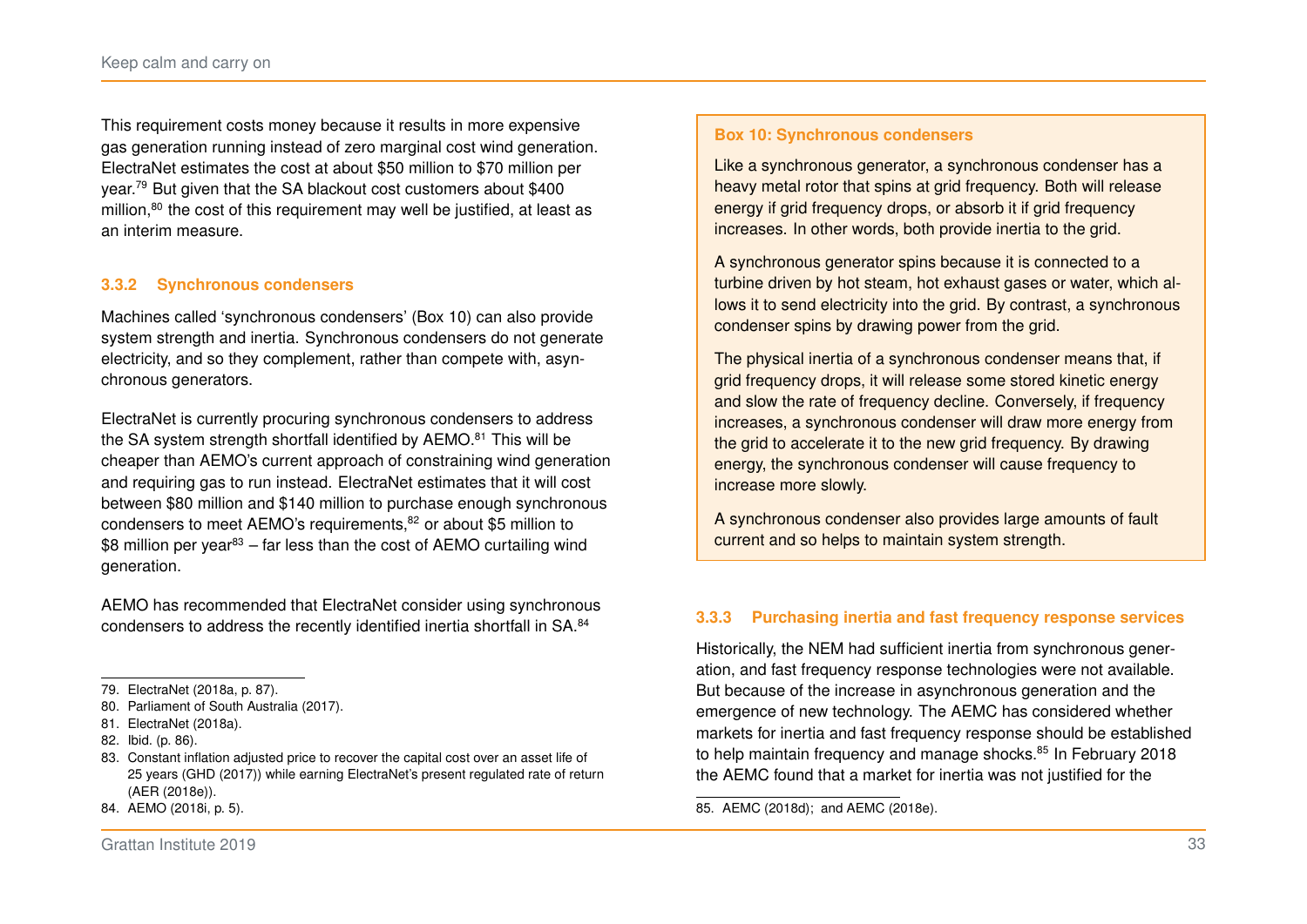time being, in part because its September 2017 rule change ensures minimum levels of inertia to quard against major shocks.<sup>[86](#page-33-0)</sup> But the AEMC believes further inertia and fast frequency response reforms are likely to be needed in coming decades. $87$  Ongoing work is required to design and implement new markets and procure new services needed to efficiently manage the grid in the future.

# **3.3.4 Increased transmission interconnection**

Transmission interconnection can help to manage the effects of frequency disturbances. Frequency is constant across a synchronised grid, so a shock will change frequency in all parts of the grid simultaneously.[88](#page-33-2) This means that power will naturally flow to or from areas with low inertia, to keep them synchronised with the rest of the grid. Provided this flow does not overload the transmission connection, it will allow parts of the grid with low inertia to 'free ride' on the inertia of others.

But there are limits to this. The SA blackout showed that a lack of local inertia can result in high power flows, disconnecting interconnectors and causing very large disturbances. And a grid-wide reduction in inertia cannot be overcome through more interconnection. A longer-term, grid-wide increase in asynchronous generation must be managed in other ways.

Similarly, transmission cannot greatly increase system strength because it is specific to each part of the power system. Generators have less effect on voltage at more distant parts of the network. More transmission cannot increase system strength than in the same way as local synchronous generation or condensers.

<span id="page-33-0"></span><sup>86.</sup> [AEMC \(2018e\).](#page-48-9)

<span id="page-33-1"></span><sup>87.</sup> AEMC [\(2018d,](#page-48-8) pp. 81–82).

<span id="page-33-2"></span><sup>88.</sup> Tasmania is not synchronised with the mainland parts of the NEM, as it is connected by a direct current, rather than alternating current, interconnector.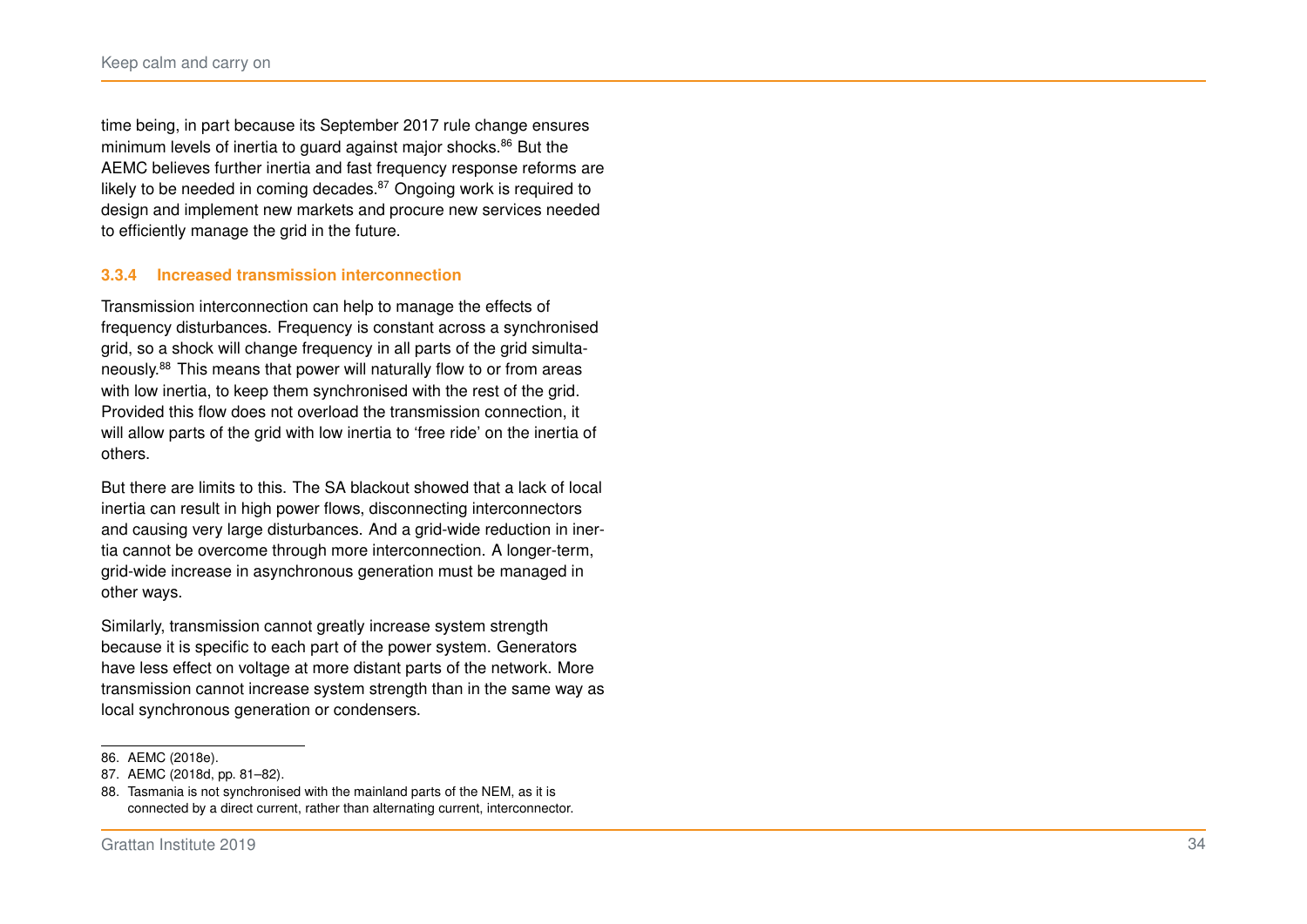# <span id="page-34-0"></span>**4 Managing outages in the distribution network**

Some level of distribution outages is inevitable. Equipment failures, falling trees, inquisitive animals, lightning strikes and crashing cars can all cause the power to go out (Figure [4.1\)](#page-34-1). The distribution network accounts for over 97 per cent of customer outages (Figure [1.3](#page-9-0) on page [10\)](#page-9-0) and about a third of a typical household's bill,<sup>[89](#page-34-2)</sup> so balancing reliability and cost in this part of the supply chain is crucial. This chapter outlines how network businesses and regulators tackle this task. It shows that distributed generation and new storage technologies offer opportunities to improve reliability – especially for rural customers – at reasonable cost.

#### **4.1 Are distribution outages a problem today?**

#### **4.1.1 How the networks are performing**

Australia's distribution networks are incrementally improving reliability over time. As Figure [4.2](#page-35-0) shows, distribution outages across the NEM vary significantly from year to year, but there is no clear trend up or down. Spikes are mainly caused by natural disasters such as severe storms and bushfires. When uncontrollable events are excluded, the underlying ('normalised') level of outages declines, from about 133 minutes per customer in the six years from 2006 to 2011 to 116 minutes in the subsequent six years.<sup>[90](#page-34-3)</sup> This pattern is true of all but two distribution networks.<sup>[91](#page-34-4)</sup>

- <span id="page-34-2"></span>89. Grattan analysis based on AEMC [\(2018f,](#page-48-10) p. ix).
- <span id="page-34-3"></span>90. Grattan analysis of [AER \(2018f\).](#page-51-13) Victorian data are for calendar years 2006 to 2011 and 2012 to 2017. Other networks' data are for the periods July 2005 to June 2011 and July 2011 to June 2017.
- <span id="page-34-4"></span>91. The two exceptions are CitiPower and United Energy. Both networks serve the Melbourne metropolitan area, and have very low overall outage levels. CitiPower's outages increased from 24 minutes to 27 minutes per customer over the two periods analysed. United Energy's outages increased from 59 minutes to 66 minutes per customer.

#### <span id="page-34-1"></span>**Figure 4.1: A range of largely unavoidable things cause outages in the distribution network**

Average annual minutes of distribution outage per NEM customer by cause, 2009 to 2018



*Notes: 'External' includes outages caused by vehicles, animals or vegetation. 'Network' includes equipment failures and overloads. Weather and natural disasters includes storms, lightning, floods, bushfires and earthquakes. There may be some inconsistency in reporting between categories,* e.g. *vegetation damage due to a storm. Source: Grattan analysis of [AER \(2018b\).](#page-51-1)*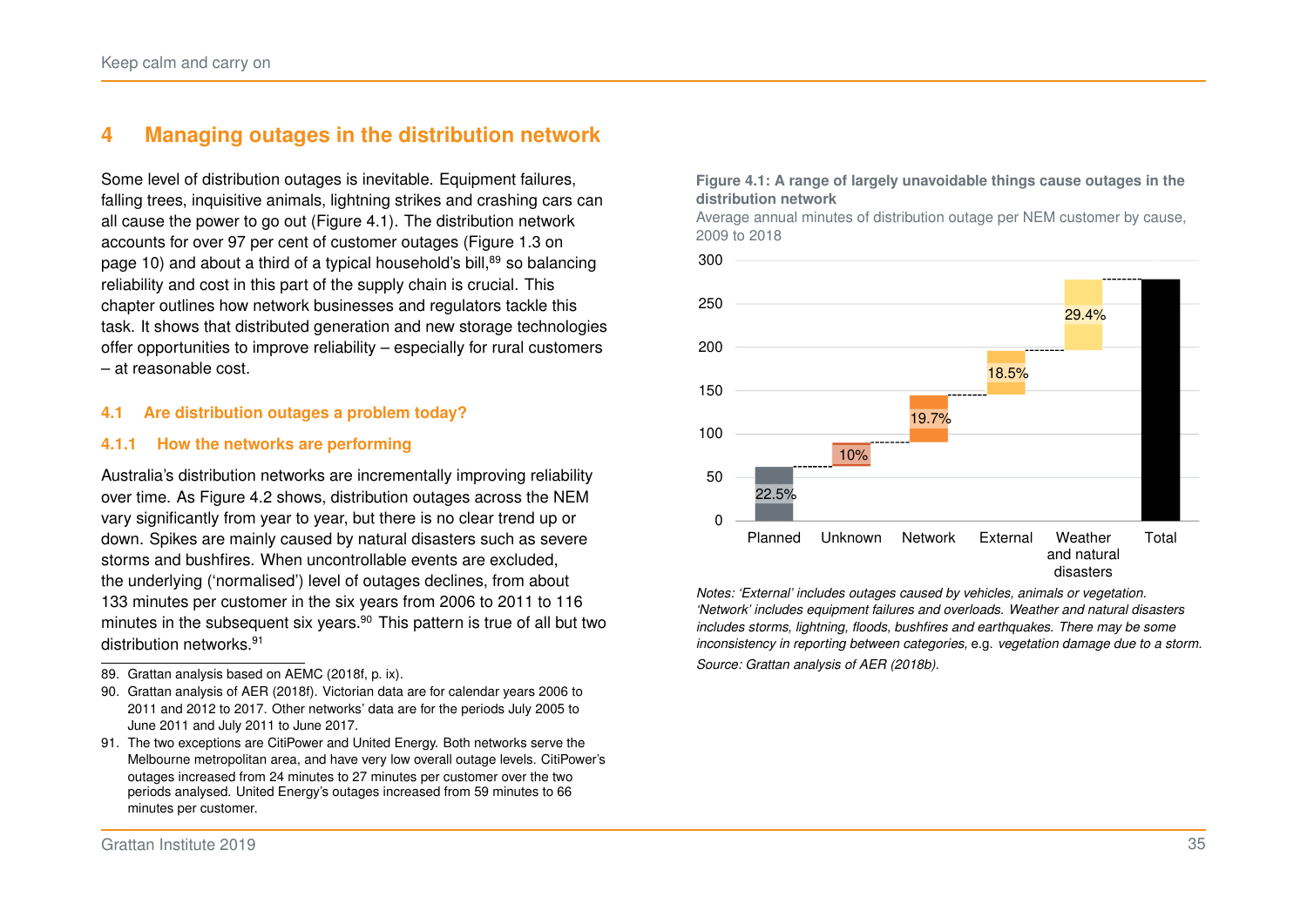Historically, new technology has enabled networks to dramatically improve reliability over time. For example, Victoria had about 510 minutes of outages per customer in 1989-90 (including major storm events).[92](#page-35-1) New technology and management practices in the early 1990s reduced outages to less than 300 minutes per customer in 19[93](#page-35-2)-94.93 A key source of improvement was the roll-out of auto-reclose devices that restore power automatically after transient faults, such as those caused by lightning or animal contact.<sup>[94](#page-35-3)</sup> Since then, total outages in Victoria have reduced to about 150 minutes per customer per year<sup>[95](#page-35-4)</sup> – a 70 per cent reduction in less than 30 years.

# **4.1.2 How the regulatory framework supports reliability**

The AER typically allows the networks to make investments that are deemed necessary to safely maintain supply – it would be unacceptable to leave some customers without supply, or to continue to operate unsafe equipment. But the AER requires networks to justify discretionary investments. Ideally this is done by showing that they improve reliability enough to justify the additional cost.<sup>[96](#page-35-5)</sup>

<span id="page-35-1"></span>92. Office of the Regulator-General [\(1997,](#page-52-13) p. 10).

- <span id="page-35-4"></span>95. Grattan analysis of [AER \(2018b\).](#page-51-1) Calculated for the six years to the end of 2017, excluding the CitiPower network. CitiPower was excluded because the 1989-90 data is for the former State Electricity Commission (SEC) supply area. The SEC's supply area excluded several municipally operated service areas in central Melbourne, which after restructuring of the industry formed a significant share of the current CitiPower supply area. Therefore the SEC is more comparable to the other four Victorian distribution areas.
- <span id="page-35-5"></span>96. This is not specified in the market rules, but is commonly adopted as good practice by both transmission and distribution networks, see for example AusNet Services [\(2018a,](#page-51-14) p. 57) and AEMO [\(2016c,](#page-49-14) p. 4). Networks currently use a value of customer reliability estimated by AEMO. The AER is conducting its own analysis of the value customers place on reliability. See Box [3](#page-10-4) on page [11](#page-10-4) and [AER \(2018c\)](#page-51-2) for more detail.

<span id="page-35-0"></span>



*Notes: 'Total minutes of outages' is the average minutes of unplanned outages per customer per year across the NEM. 'Normalised outages' excludes 'major event days' and upstream transmission and generation failures. The data excluding these sources is 'normalised' to control for these large, but random, events. Due to different reporting time frames, year is calendar year for Victorian data from 2006 to 2017, year is financial year for other networks' data from July 2005 to June 2017. Source: Grattan analysis of [AER \(2018b\).](#page-51-1)*

<span id="page-35-2"></span><sup>93.</sup> Ibid. (p. 10).

<span id="page-35-3"></span><sup>94.</sup> Ibid. (p. 11).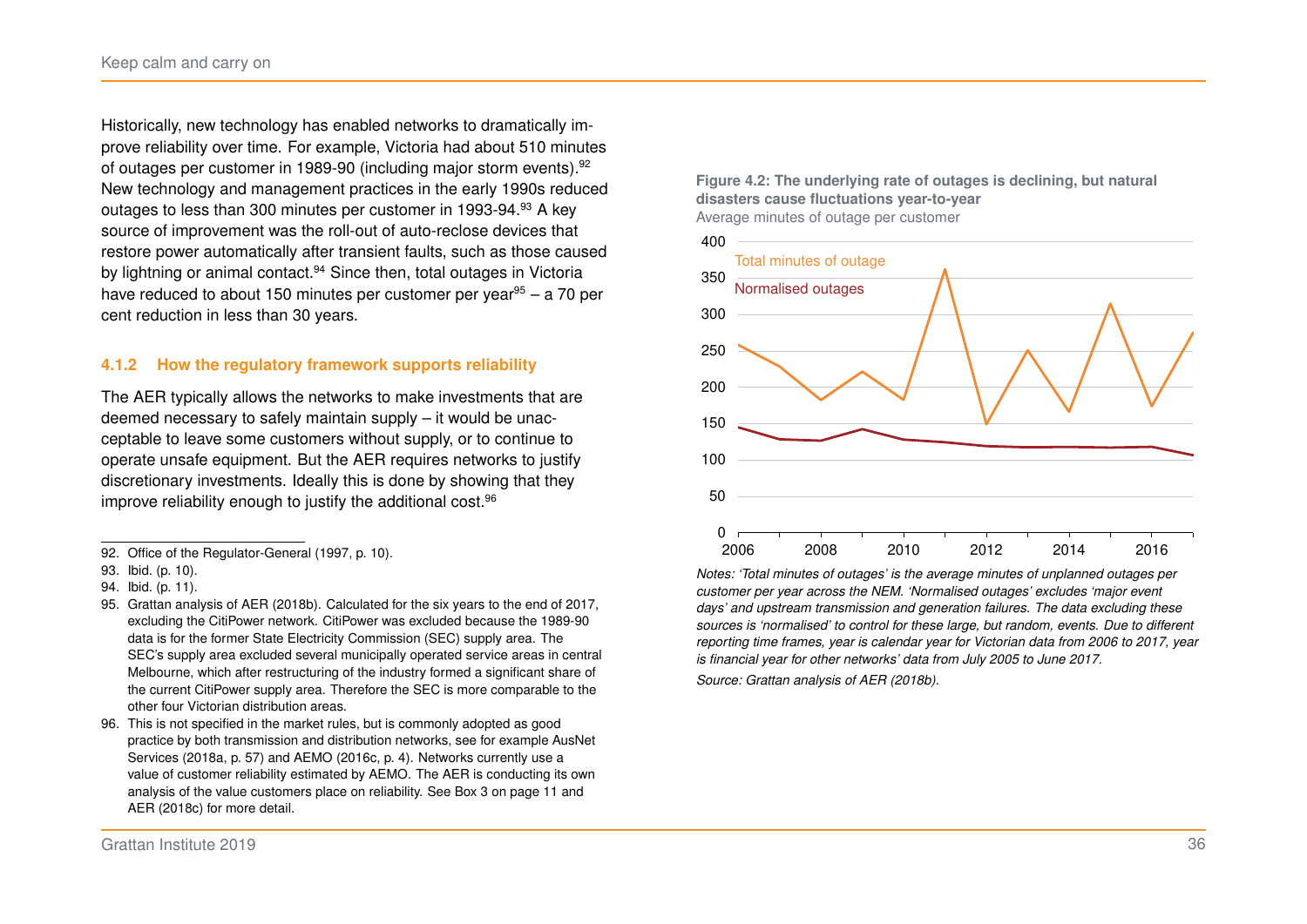The AER also manages the Service Target Performance Incentive Scheme (STPIS), under which networks can earn additional revenue if they improve their performance. $97$  Broadly, the AER scrutinises networks' discrete investments and overall operational spending to ensure they are cost-effective, while the STPIS provides an incentive for the networks to improve reliability through refinements that don't explicitly require new spending.

In addition to the NEM-wide regulatory framework, most states and territories impose their own reliability standards on the distribution networks, with penalties for non-compliance.<sup>[98](#page-36-2)</sup>

# **4.1.3 Where you live affects your reliability**

Network reliability is improving overall, but the level of outages increases with distance from the major cities. CBD customers on average have 31 minutes without power each year, but other urban customers experience almost three hours on average. Rural customers on 'feeder' lines less than 200 kilometres long have nearly eight hours and those on feeders more than 200 kilometres long have about 11 hours without power (Figure [4.3\)](#page-36-0). CBD customers are less likely to be affected by weather events and more by planned outages, but the causes of outages are similar for urban (but non-CBD) and rural customers. All types of outage increase with the distance over which power is transported.

This pattern is consistent across all NEM-connected distribution networks (Figure [4.4\)](#page-37-0). The longer distances between rural customers mean that network infrastructure is more costly to maintain and more

<span id="page-36-0"></span>**Figure 4.3: The further from the CBD, the less reliable your electricity** Outages by feeder type, 2009 to 2018, percentage



*Note: Customer-weighted annual averages. 'CBD feeder' means a feeder in the CBD area of State or Territory capital that has been determined by the relevant participating jurisdiction as supplying electricity to predominantly commercial, high-rise buildings, supplied by a predominantly underground distribution network containing significant interconnection and redundancy when compared to urban areas. 'Urban feeder' is a feeder which is not a CBD feeder and has a 3-year average maximum demand over the feeder route length greater than 0.3 MVA/km. 'Short rural' feeder means a feeder with a total feeder route length less than 200 km, which is not a CBD feeder or urban feeder. 'Long rural' feeder means a feeder with a total feeder route length greater than 200 km, which is not a CBD feeder or urban feeder, [AER \(2018g\).](#page-51-15)*

*Source: Grattan analysis of [AER \(2018b\).](#page-51-1)*

<span id="page-36-1"></span><sup>97.</sup> National Electricity Rules, cl. 6.6.2 and AER guidelines. The STPIS creates an implicit target for each network of its performance in the previous five-year period, adjusted for improvements in reliability expected due to specific expenditure allowed in its revenue determination.

<span id="page-36-2"></span><sup>98.</sup> Victoria and the ACT allow networks to apply their own standards.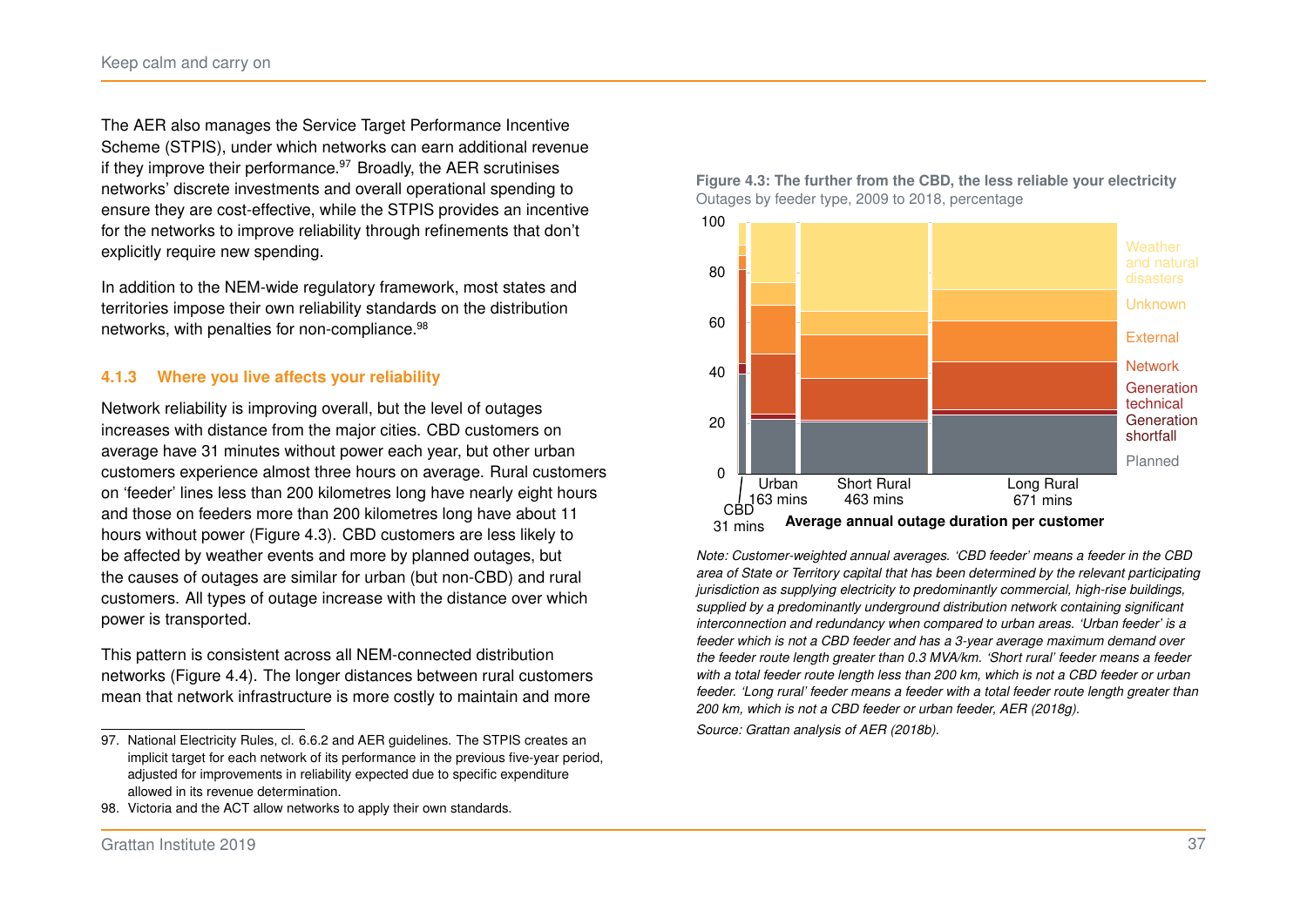exposed to weather and other external disruptions than for urban customers. This in turn suggests that dramatically improving the reliability of their electricity would be very costly using conventional network approaches. But distributed generation and storage technologies may overcome the tyranny of distance, as discussed below.

# **4.2 Could distribution outages get worse in the future?**

# **4.2.1 Temperature increases make the grid more prone to failures**

Historically, Australian networks have improved their reliability over time as technology and management techniques have improved (Figure [4.2](#page-35-0) on page [36\)](#page-35-0). But climate change will increase temperatures and place additional strain on the grid.

Distribution outages are more likely on hot days. The average rate of outage is more than 3 times higher on days over 35 degrees than on days below 35 (Figure [4.5](#page-38-0) on the next page).

Networks are sensitive to temperature for several reasons. On hot days wires sag due to heat expansion, increasing the risk of shorting. Transformers overheat and fail, and fuses are more likely to blow. High demand and high temperatures work together to increase the risk of equipment failures. And natural disasters such as cyclones and bushfires are more common on very hot days.

It follows that climate change will harm network reliability if nothing is done. If networks continued to spend what they spend today on maintenance and investment, global warming of 1 degree would indicatively increase average outages by 26 minutes per customer per year (Figure [4.6](#page-38-0) on the following page). By contrast, if today's network was operating in the lower temperatures of the 1980s, we would expect 10 minutes fewer outages for the same network cost. Additional network investment would limit the increase in outages



#### <span id="page-37-0"></span>**Figure 4.4: Where you live affects your reliability** Distribution network by feeder type, 2009 to 2018

*Note: Customer-weighted annual averages. Source: Grattan analysis of [AER \(2018b\).](#page-51-1)*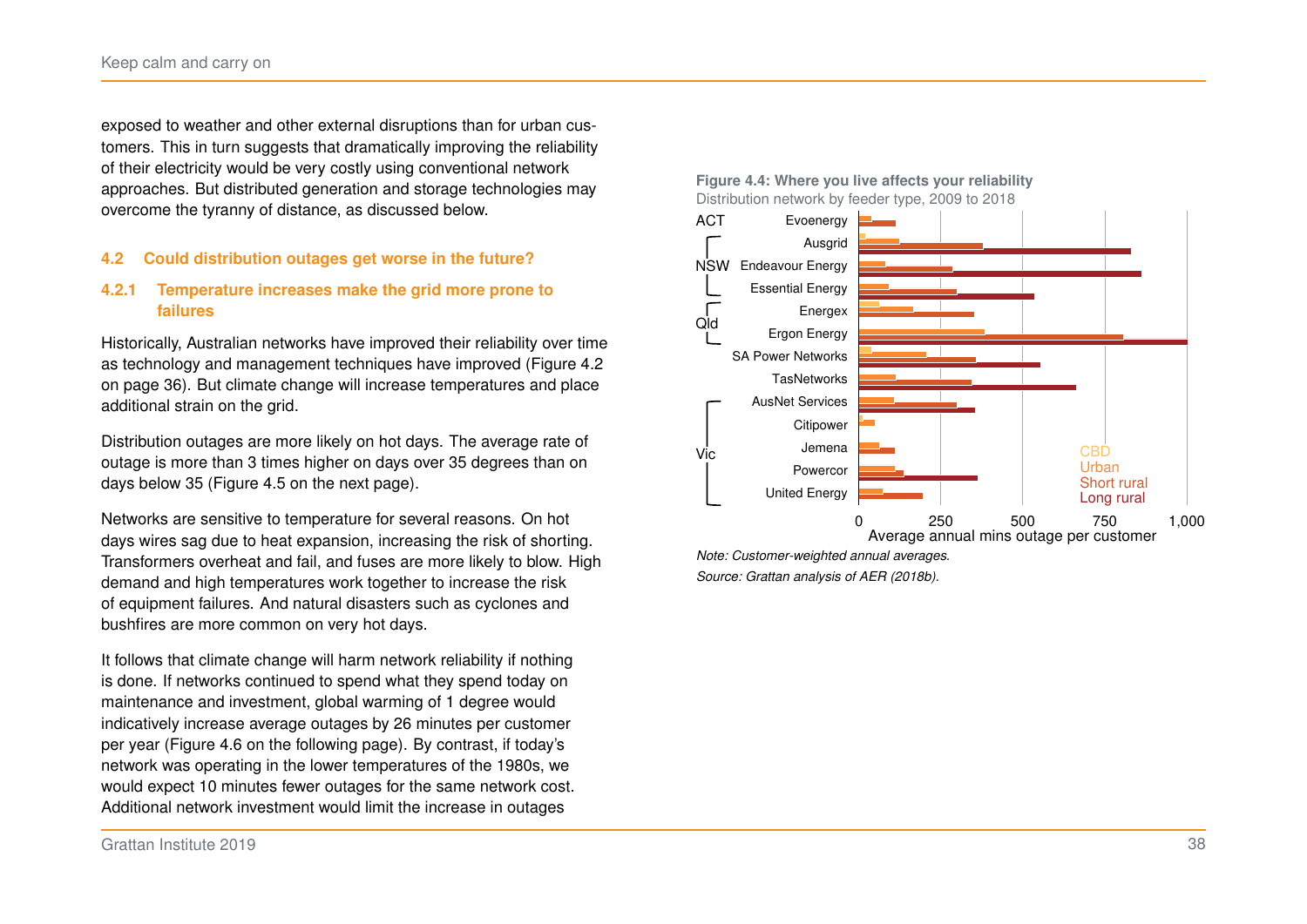

# <span id="page-38-0"></span>**Figure 4.5: Networks are highly sensitive to temperature**

Average daily minutes of outage per customer, 2009 to 2018

**Figure 4.6: Rising temperatures will mean more outages in the future, unless networks spend more**

Average annual minutes of outage per customer



*Notes: This estimate assumes no additional investment to improve network resilience to increased temperatures. In practice it is likely that increased network investment will offset part of the effect estimated here – but at a cost. Estimates calculated by mapping representative yearly temperature distributions to the average outages by temperature per customer by distribution network. The present is the typical daily temperature distribution for a year between 2008 and 2017 by DNSP. The past is the average temperature distribution in the 1980s where data is available, or the present minus one degree for each day. The future is the present temperature distribution plus one degree.*

*Sources: Grattan analysis of [AER \(2018b\)](#page-51-1) and [BoM \(2018\).](#page-51-3)*

*Notes: BoM maximum daily temperature data sourced for a single location per DNSP. Estimates are conservative as larger DNSP areas are likely to have more varied weather across their network on any given day. Weather station data were sourced for Canberra Airport for Evoenergy, Newcastle Nobbys Signal Station for AusGrid, Essendon Airport for CitiPower, Campbelltown (Mount Annan) for Endeavour Energy, Brisbane for Energex, Townsville Aero for Ergon Energy, Tamworth Airport for Essential Energy, Melbourne Airport for Jemena, Ballarat Aerodrome for Powercor, Adelaide Airport for SA Power Networks, Wangaratta Aero for AusNet Services, Hobart (Ellerslie Road) for TasNetworks, and Moorabbin Airport for United Energy. Weather stations were chosen based on a combination of population centres and data availability. Sources: Grattan analysis of [AER \(2018b\)](#page-51-1) and [BoM \(2018\).](#page-51-3)*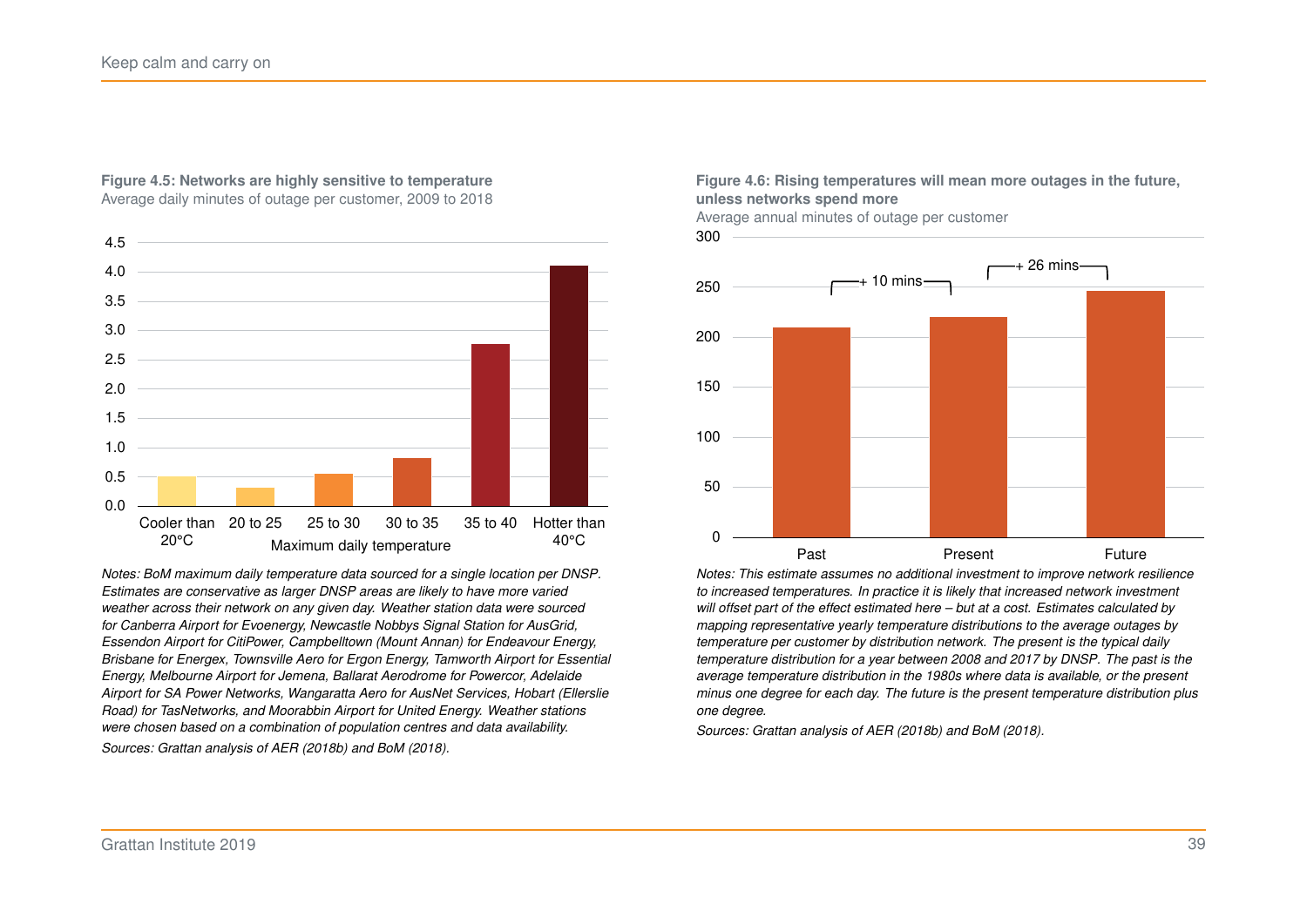caused by hotter temperatures. Customers would likely be willing to spend a significant amount of money to avoid these additional outages – potentially as much as \$450 million.<sup>[99](#page-39-0)</sup> But even this level of expenditure may not be sufficient to avoid any worsening of reliability. And whatever the outcome, it still represents a cost to consumers – whether through higher prices, lower reliability or a combination of both.

Regulators and network businesses will need to carefully balance cost and reliability as increasing temperatures put pressure on the grid. This requires regularly updating estimates of the value of reliability to customers, and using this to determine the right level of investment in response to these pressures.

# **4.2.2 Distributed energy creates new challenges**

The grid was not designed for two-way flow of electricity. When the grid was built, power was supplied by large power stations and then delivered to customers through the transmission and distribution networks. Now, customers are increasingly installing generation at their premises, particularly solar on household and commercial rooftops, and sending power back into the grid. This makes managing the network more complicated.

Uncontrolled distributed generation could increase voltage and make voltage control more difficult,<sup>[100](#page-39-1)</sup> although new inverters are required to reduce output when voltage gets too high. And high levels of rooftop solar exports could exceed the capacity of transformers or other network equipment.[101](#page-39-2)

Controlled distributed energy (sometimes known as 'virtual power plants') could also create challenges. Sudden charging or discharging

in response to market price signals could overload the local network. This was seen in a small-scale virtual power plant trial in Salisbury, SA, when a number of batteries were charged simultaneously to prepare for a storm, pushing the local network to its thermal limits.[102](#page-39-3)

#### **4.3 Options to address the problem**

It would be prohibitively expensive to prevent all outages in the distribution network. Many things that cause these outages, such as storms, fires, tree falls, animal and vehicle impacts, and equipment failures, are difficult to prevent. Trying to do so could lead to a 'gold-plated' system that provides a little more reliability but at great cost to customers.

Research by Energy Consumers Australia indicates that more customers are concerned about the price they pay for electricity than its reliability.[103](#page-39-4) About 70 per cent of customers are happy with the reliability of their electricity, but only about 40 per cent are happy with the overall value for money.<sup>[104](#page-39-5)</sup> This is unsurprising given that inflation-adjusted household electricity prices have increased by more than 50 per cent in a decade,<sup>[105](#page-39-6)</sup> but outages have been broadly flat.

Simply building more poles and wires promises to be a very expensive way to improve reliability. Smarter approaches are needed. The rapidly reducing cost of distributed renewable energy and storage technologies offers new ways to improve reliability at lower cost – but the network regulatory regime must be reformed to accommodate the cost-effective application of these new approaches. And these new approaches raise difficult questions about how should pay for some network services. Smearing the cost of projects with very localised benefits across all customers may not be appropriate, and fairer ways of funding these projects may need to be found.

<span id="page-39-1"></span><span id="page-39-0"></span><sup>99.</sup> Based on current estimates of the value of customer reliability: [AEMO \(2014b\).](#page-49-10)

<sup>100.</sup> AEMO and ENA [\(2018,](#page-50-15) p. 14).

<span id="page-39-2"></span><sup>101.</sup> Ibid. (p. 14).

<span id="page-39-3"></span><sup>102.</sup> Ibid. (p. 20).

<span id="page-39-4"></span><sup>103.</sup> [Energy Consumers Australia \(2018\).](#page-52-2)

<span id="page-39-5"></span><sup>104.</sup> Ibid. (pp. 15–16).

<span id="page-39-6"></span><sup>105.</sup> [ACCC \(2018\).](#page-48-1)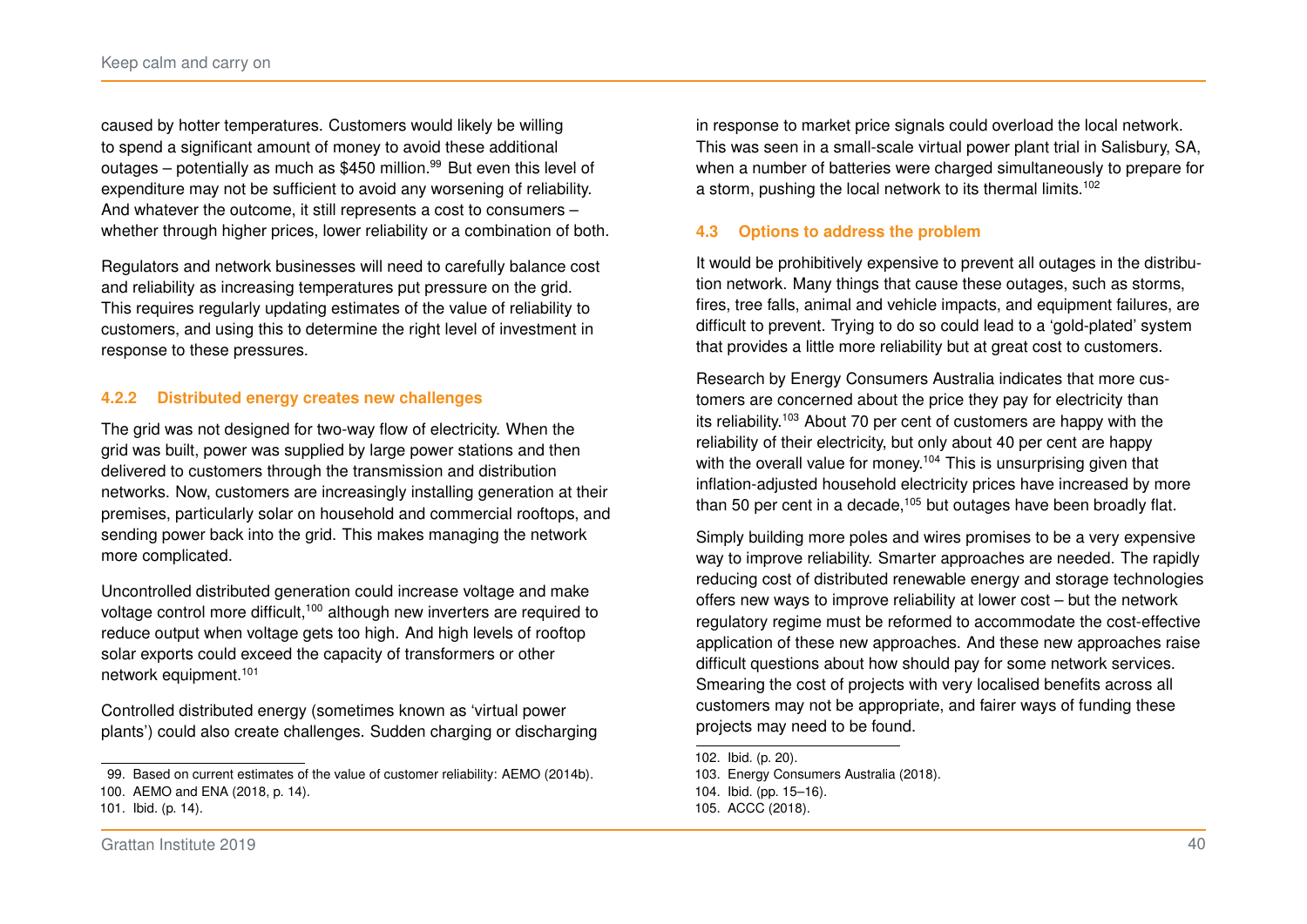# **4.3.1 Repeal or reform state and territory reliability standards**

The existing national regulatory regime for distribution networks, though not perfect, guides networks towards the right balance between cost and reliability. It is sufficiently flexible to adjust as technology and consumer preferences change. But state and territory reliability standards have not always found this balance. This was particularly true of standards imposed in NSW and Queensland between 2005 and 2014.[106](#page-40-0) Past Grattan analysis estimated the value of reliability improvements to customers in these two states as between \$2 billion and \$4.8 billion – substantially less than the \$16 billion in excess capital expenditure on distribution networks in those states.<sup>[107](#page-40-1)</sup>

State and territory standards are rarely determined based on how much customers are willing to pay for more reliability. If implemented correctly these regimes would simply reinforce incentives already present in the national regime. Implemented incorrectly, they impose inconsistent and potentially costly requirements. They should be repealed – or at least transferred to the AER or another body operating under the national rules, as recommended by the ACCC.[108](#page-40-2)

#### **4.3.2 Better manage distributed energy resources**

The Open Energy Networks project run by AEMO and Energy Networks Australia is investigating models for managing distributed energy resources (generation and storage installed at customer premises or in low voltage parts of the network).<sup>[109](#page-40-3)</sup> Options include a centralised model under AEMO's control, or a two-tier model where distribution networks ensure local resources operate within network limits and manage their interaction with AEMO and the large-scale grid.

#### <span id="page-40-8"></span>**Box 11: Mini-grid case studies**

#### **Mooroolbark, Victoria: linking suburban houses**

AusNet Services trialled a mini-grid in eastern Melbourne involving 14 households with sol[a](#page-40-4)r and batteries.<sup>a</sup> It showed that individual houses, and the linked mini-grid, could successfully supply power independently from the grid.

#### **Mallacoota, Victoria: reinforcing a long rural feeder**

The eastern Victorian town of Mallacoota often suffers long outages because it is supplied by a long feeder that is regularly damaged by weather and vegetation. AusNet Services expects to reduce outages by about 90 per cent when it installs a battery and diesel generators at Mallacoota in 2019.<sup>[b](#page-40-5)</sup> The project's main funding sour[c](#page-40-6)e will be additional revenue under the STPIS.<sup>c</sup>

#### **Dalrymple, SA: local supply from a grid-scale generator**

AGL, ElectraNet and ARENA are together trialling a grid-scale battery at Dalrymple on the Yorke Peninsula, charged from AGL's Wattle Point wind farm.

The project will benefit the grid in multiple ways, including by directly supplying customers in the event that the transmission line supplying Dalrymple fails.<sup>[d](#page-40-7)</sup> The AER allowed ElectraNet to recover a share of the project costs. The project will not fully pay for itself and so required ARENA funding, but this approach may become economically viable as batteries become cheaper.

- <span id="page-40-4"></span>a. [AusNet Services \(2018b\).](#page-51-16)
- <span id="page-40-6"></span><span id="page-40-5"></span>b. [Utility Magazine \(2018\).](#page-53-10)
- c. AusNet Services, personal communication with the authors, 23 November 2018.
- <span id="page-40-7"></span>d. ElectraNet [\(2018b,](#page-52-14) p. 18).

<span id="page-40-0"></span><sup>106.</sup> [Wood et al. \(2018b\).](#page-53-9)

<span id="page-40-1"></span><sup>107.</sup> Wood et al. [\(2018a,](#page-53-1) p. 21).

<span id="page-40-2"></span><sup>108.</sup> ACCC [\(2018,](#page-48-1) p. 192).

<span id="page-40-3"></span><sup>109.</sup> [AEMO and ENA \(2018\).](#page-50-15)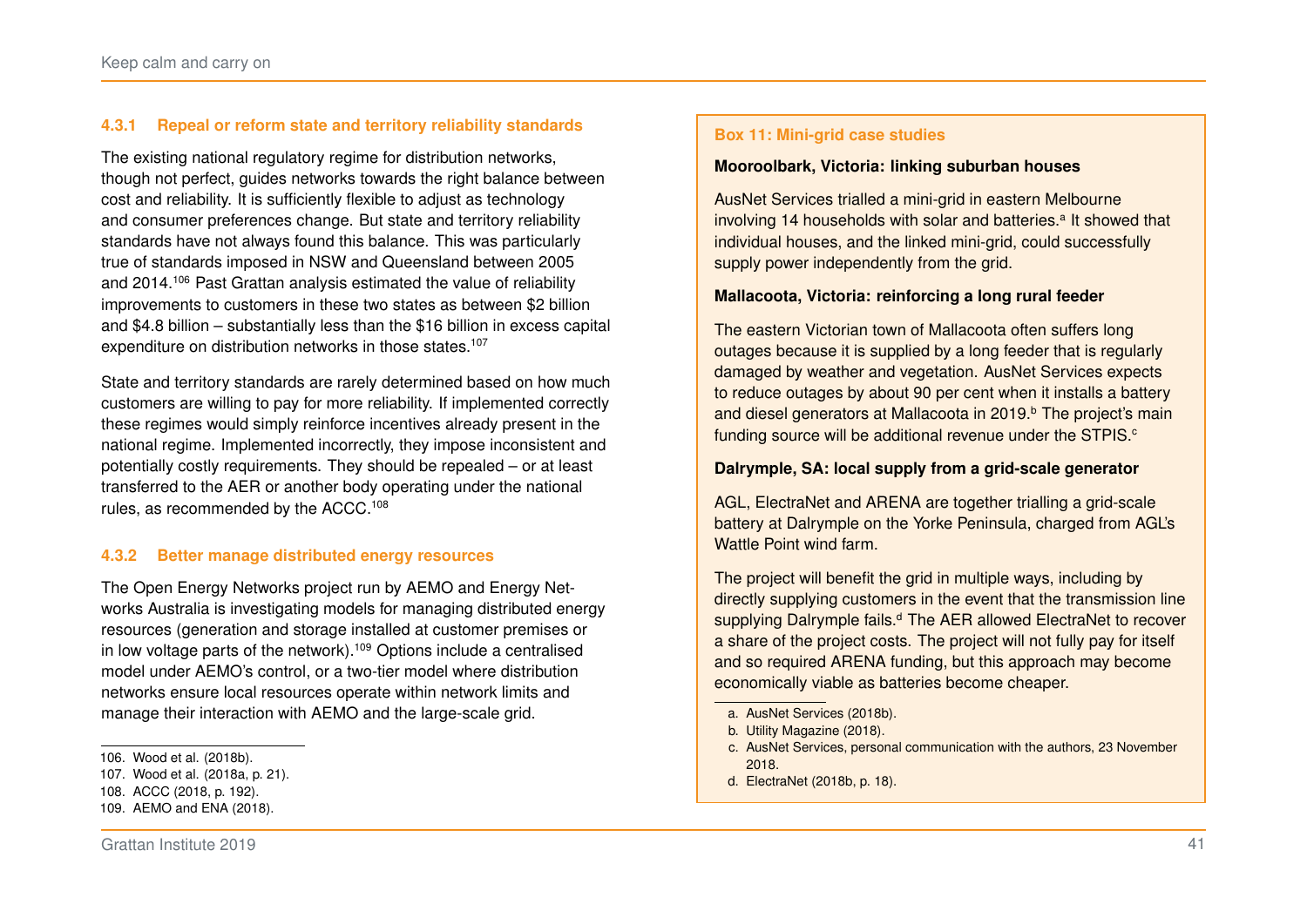The AEMC has also implemented a rule to require a register of distributed energy resources, to help with planning for the effects of increased distributed generation.[110](#page-41-0)

Connection standards can make it easier to manage distributed energy resources. Measures such as export or capacity limits on rooftop solar are blunt instruments, but may be necessary while more sophisticated approaches are developed. And updated standards for rooftop solar inverters should mean that future installations do not contribute to excessive voltages. Since late 2016, rooftop solar systems are required to stop producing if grid voltage is persistently high.<sup>[111](#page-41-1)</sup> But not all systems respond as required, so performance will need to be monitored and managed. Ongoing work is required to balance the cost of managing distributed resources between those installing them and customers at large.

# **4.3.3 Support customers investing in back-up supply**

Rather than leaving it to networks to improve reliability, customers can invest in their own back-up supply. Hospitals, high-rise office buildings and others have done this for years. But the practice is likely to become more prevalent as distributed energy and storage technologies become cheaper, potentially extending to organisations sensitive to outages such as nursing homes and shops, and even to some households.

This trend should be recognised and reflected in network investment decisions. In particular, networks should not aim to achieve a level of reliability that customers could achieve more cheaply through their own back-up supply. And calculations of the value of customer reliability used to assess network investments must reflect this.

#### **4.3.4 Reinforce the grid with distributed resources**

Like individual customers, groups of customers can improve the reliability of their power supply using distributed technologies. A localised 'mini-grid' combining generation and storage can guard against grid failures. Network companies are testing various forms of mini-grids (Box [11\)](#page-40-8). The trials are promising, but mini-grids won't provide value-for-money for large numbers of electricity customers until battery costs fall substantially.

Because a mini-grid must interact with the main grid, it is not straightforward to work out who should pay for increased reliability. In the Mallacoota and Dalrymple case studies (Box [11\)](#page-40-8) reliability will be improved for a small number of customers but a much larger group will pay for it. This approach may not be sustainable – or regarded as fair – on a larger scale.

# <span id="page-41-4"></span>**Box 12: Western Power's stand-alone power systems trial**

In 2016 Western Power began a two-year trial of stand-alone power systems for six remote farming properties near Ravensthorpe, 500km south-east of Perth.

The properties had on average 75 hours fewer outages each year than would have been expected had they not been on stand-alone power.<sup>[a](#page-41-2)</sup> This dramatic success has prompted Western Power to expand the trial to 60 more properties in 2019.<sup>[b](#page-41-3)</sup>

<span id="page-41-2"></span>a. [Western Power \(2018a\).](#page-53-12)

<span id="page-41-3"></span>b. [Western Power \(2018b\).](#page-53-13)

<span id="page-41-0"></span><sup>110.</sup> [AEMC \(2018g\).](#page-48-11)

<span id="page-41-1"></span><sup>111.</sup> See for example [Energex \(2017\)](#page-52-15) and [SAPN \(2017\).](#page-53-11)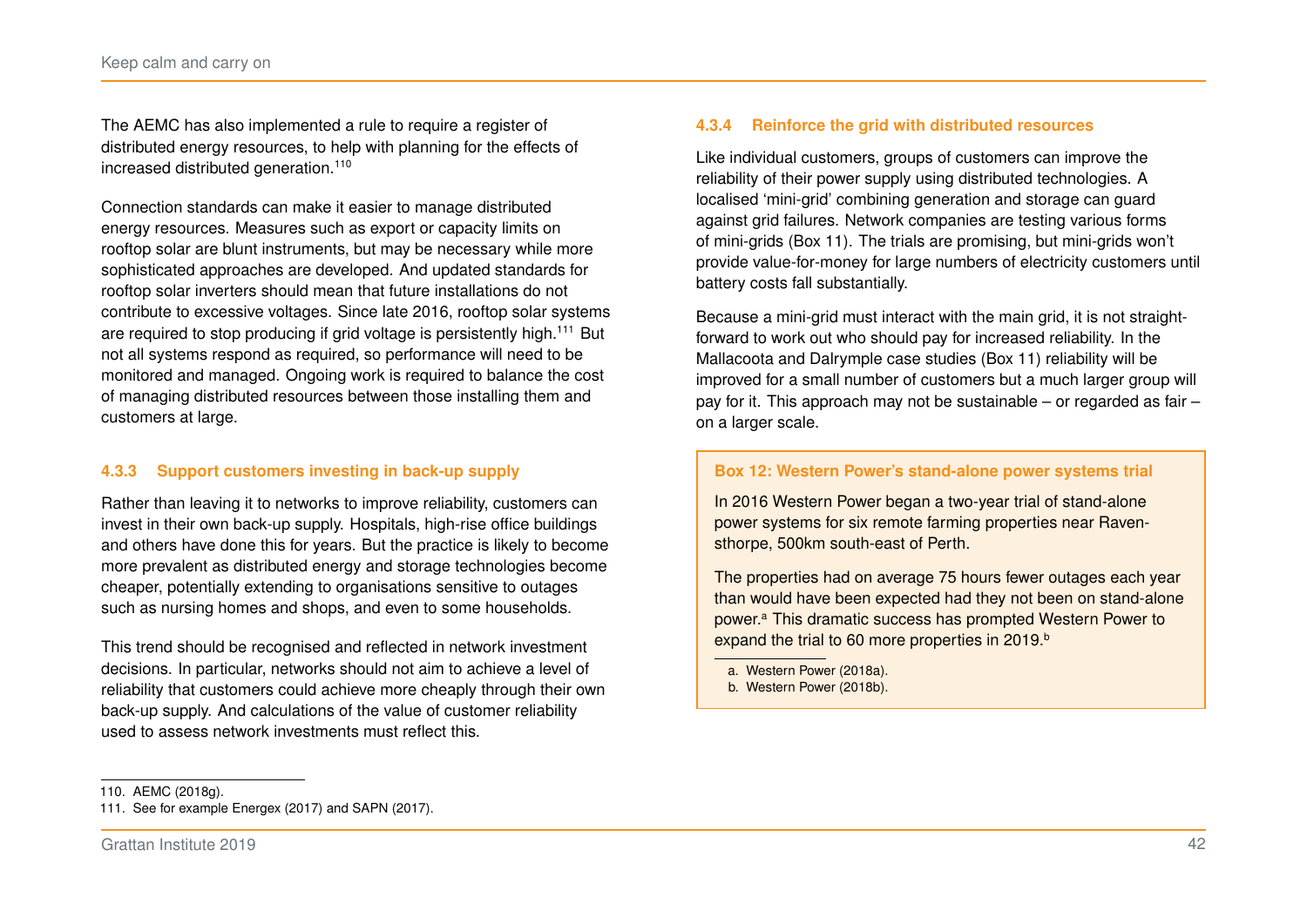#### **4.3.5 Use stand-alone power to supply remote customers**

Improved technology means that it is now likely to be cheaper to serve many remote customers using a stand-alone power system rather than continuing to supply them from the grid.

As well as reducing costs, stand-alone power systems will improve reliability for many edge-of-grid customers. A stand-alone system is less exposed to the elements. A Western Power trial of this approach dramatically improved reliability for participating properties (Box [12\)](#page-41-4). Other networks are considering similar approaches; for example, Ergon Energy is planning to trial a stand-alone 'power pod' on a remote grazing property in Queensland.<sup>[112](#page-42-0)</sup>

Yet despite the potential cost and reliability benefits of replacing grid connections with stand-alone power systems, regulatory barriers prevent this from occurring in many cases. Specifically, distribution networks are not allowed to use stand-alone power systems as an alternative to grid-connected supply, even where it would be cheaper to do so. And customers that move to a stand-alone system today would lose protections available to grid-supplied customers.

The COAG Energy Council has asked the AEMC to review how the current regulatory framework would need to change to support the use of stand-alone power where appropriate. Issues that need to be addressed include how costs are shared between customers with stand-alone power systems and remaining grid-connected customers, and how to ensure that off-grid customers have adequate guarantees on reliability and price.<sup>[113](#page-42-1)</sup>

The COAG Energy Council and the AEMC should accelerate these reforms, which have great potential to reduce network costs for all customers and to improve reliability for remote customers.

<span id="page-42-0"></span><sup>112.</sup> [Vorrath \(2018\).](#page-53-14)

<span id="page-42-1"></span><sup>113.</sup> [AEMC \(2018h\);](#page-48-12) and [AEMC \(2018i\).](#page-48-13)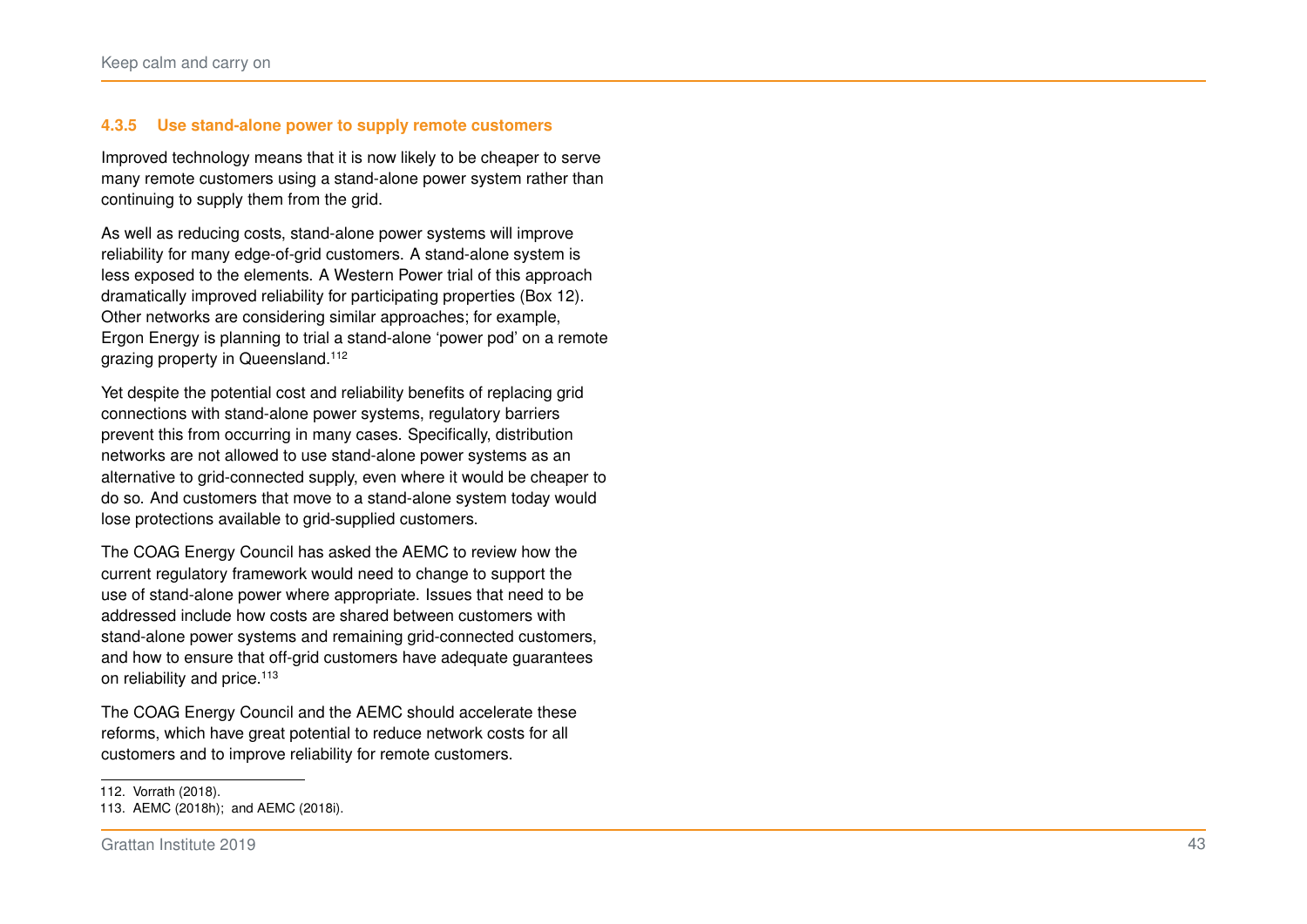# <span id="page-43-0"></span>**Appendix A: High-voltage events**

| Directlink interconnector control system<br><b>NSW</b><br>57<br>18/8/2008<br><b>Network</b><br>fault<br>27/11/2008<br><b>QLD</b><br>$\mathbf{2}$<br>Line faults<br>Network<br>8/12/2008<br><b>QLD</b><br>79<br>Weather and natural disasters<br>Lightning<br><b>NSW</b><br>24<br>Lightning<br>29/12/2008<br>Weather and natural disasters<br>22/1/2009<br><b>QLD</b><br>330<br>Line fault<br><b>Network</b><br><b>VIC</b><br>Generation shortfall<br>Generation shortfall<br>29/1/2009<br>807<br><b>SA</b><br>29/1/2009<br>160<br>Generation shortfall<br>Generation shortfall<br><b>VIC</b><br>1071<br>Generation shortfall<br>Generation shortfall<br>30/1/2009<br>30/1/2009<br><b>SA</b><br>263<br>Generation shortfall<br>Generation shortfall<br><b>VIC</b><br>2783<br>30/1/2009<br><b>Network</b><br>Line trip<br><b>VIC</b><br>8/2/2009<br>252<br>Weather and natural disasters<br>Bushfires and unrelated line faults.<br>8/3/2009<br><b>QLD</b><br>75<br>Weather and natural disasters<br>Lightning<br><b>VIC</b><br>Line fault<br>3/4/2009<br>10<br><b>Network</b><br><b>SA</b><br>13<br>Weather and natural disasters<br>Hailstorms<br>9/6/2009 | <b>Date</b> | Originating<br>region | Other regions<br>affected | <b>Energy lost</b><br>(MWh) | <b>Cause category</b> | <b>Detailed cause</b> |
|------------------------------------------------------------------------------------------------------------------------------------------------------------------------------------------------------------------------------------------------------------------------------------------------------------------------------------------------------------------------------------------------------------------------------------------------------------------------------------------------------------------------------------------------------------------------------------------------------------------------------------------------------------------------------------------------------------------------------------------------------------------------------------------------------------------------------------------------------------------------------------------------------------------------------------------------------------------------------------------------------------------------------------------------------------------------------------------------------------------------------------------------------------|-------------|-----------------------|---------------------------|-----------------------------|-----------------------|-----------------------|
|                                                                                                                                                                                                                                                                                                                                                                                                                                                                                                                                                                                                                                                                                                                                                                                                                                                                                                                                                                                                                                                                                                                                                            |             |                       |                           |                             |                       |                       |
|                                                                                                                                                                                                                                                                                                                                                                                                                                                                                                                                                                                                                                                                                                                                                                                                                                                                                                                                                                                                                                                                                                                                                            |             |                       |                           |                             |                       |                       |
|                                                                                                                                                                                                                                                                                                                                                                                                                                                                                                                                                                                                                                                                                                                                                                                                                                                                                                                                                                                                                                                                                                                                                            |             |                       |                           |                             |                       |                       |
|                                                                                                                                                                                                                                                                                                                                                                                                                                                                                                                                                                                                                                                                                                                                                                                                                                                                                                                                                                                                                                                                                                                                                            |             |                       |                           |                             |                       |                       |
|                                                                                                                                                                                                                                                                                                                                                                                                                                                                                                                                                                                                                                                                                                                                                                                                                                                                                                                                                                                                                                                                                                                                                            |             |                       |                           |                             |                       |                       |
|                                                                                                                                                                                                                                                                                                                                                                                                                                                                                                                                                                                                                                                                                                                                                                                                                                                                                                                                                                                                                                                                                                                                                            |             |                       |                           |                             |                       |                       |
|                                                                                                                                                                                                                                                                                                                                                                                                                                                                                                                                                                                                                                                                                                                                                                                                                                                                                                                                                                                                                                                                                                                                                            |             |                       |                           |                             |                       |                       |
|                                                                                                                                                                                                                                                                                                                                                                                                                                                                                                                                                                                                                                                                                                                                                                                                                                                                                                                                                                                                                                                                                                                                                            |             |                       |                           |                             |                       |                       |
|                                                                                                                                                                                                                                                                                                                                                                                                                                                                                                                                                                                                                                                                                                                                                                                                                                                                                                                                                                                                                                                                                                                                                            |             |                       |                           |                             |                       |                       |
|                                                                                                                                                                                                                                                                                                                                                                                                                                                                                                                                                                                                                                                                                                                                                                                                                                                                                                                                                                                                                                                                                                                                                            |             |                       |                           |                             |                       |                       |
|                                                                                                                                                                                                                                                                                                                                                                                                                                                                                                                                                                                                                                                                                                                                                                                                                                                                                                                                                                                                                                                                                                                                                            |             |                       |                           |                             |                       |                       |
|                                                                                                                                                                                                                                                                                                                                                                                                                                                                                                                                                                                                                                                                                                                                                                                                                                                                                                                                                                                                                                                                                                                                                            |             |                       |                           |                             |                       |                       |
|                                                                                                                                                                                                                                                                                                                                                                                                                                                                                                                                                                                                                                                                                                                                                                                                                                                                                                                                                                                                                                                                                                                                                            |             |                       |                           |                             |                       |                       |
|                                                                                                                                                                                                                                                                                                                                                                                                                                                                                                                                                                                                                                                                                                                                                                                                                                                                                                                                                                                                                                                                                                                                                            |             |                       |                           |                             |                       |                       |
| Circuit breaker failure at Bayswater Power<br><b>NSW</b><br>515<br>2/7/2009<br>All NEM regions<br>Network<br>Station switch yard                                                                                                                                                                                                                                                                                                                                                                                                                                                                                                                                                                                                                                                                                                                                                                                                                                                                                                                                                                                                                           |             |                       |                           |                             |                       |                       |
| <b>QLD</b><br>23/7/2009<br>64<br><b>Network</b><br>Line fault                                                                                                                                                                                                                                                                                                                                                                                                                                                                                                                                                                                                                                                                                                                                                                                                                                                                                                                                                                                                                                                                                              |             |                       |                           |                             |                       |                       |

**Table A.1: Generation and transmission events that have led to loss of supply – July 2008 to June 2018**

*Continued on next page*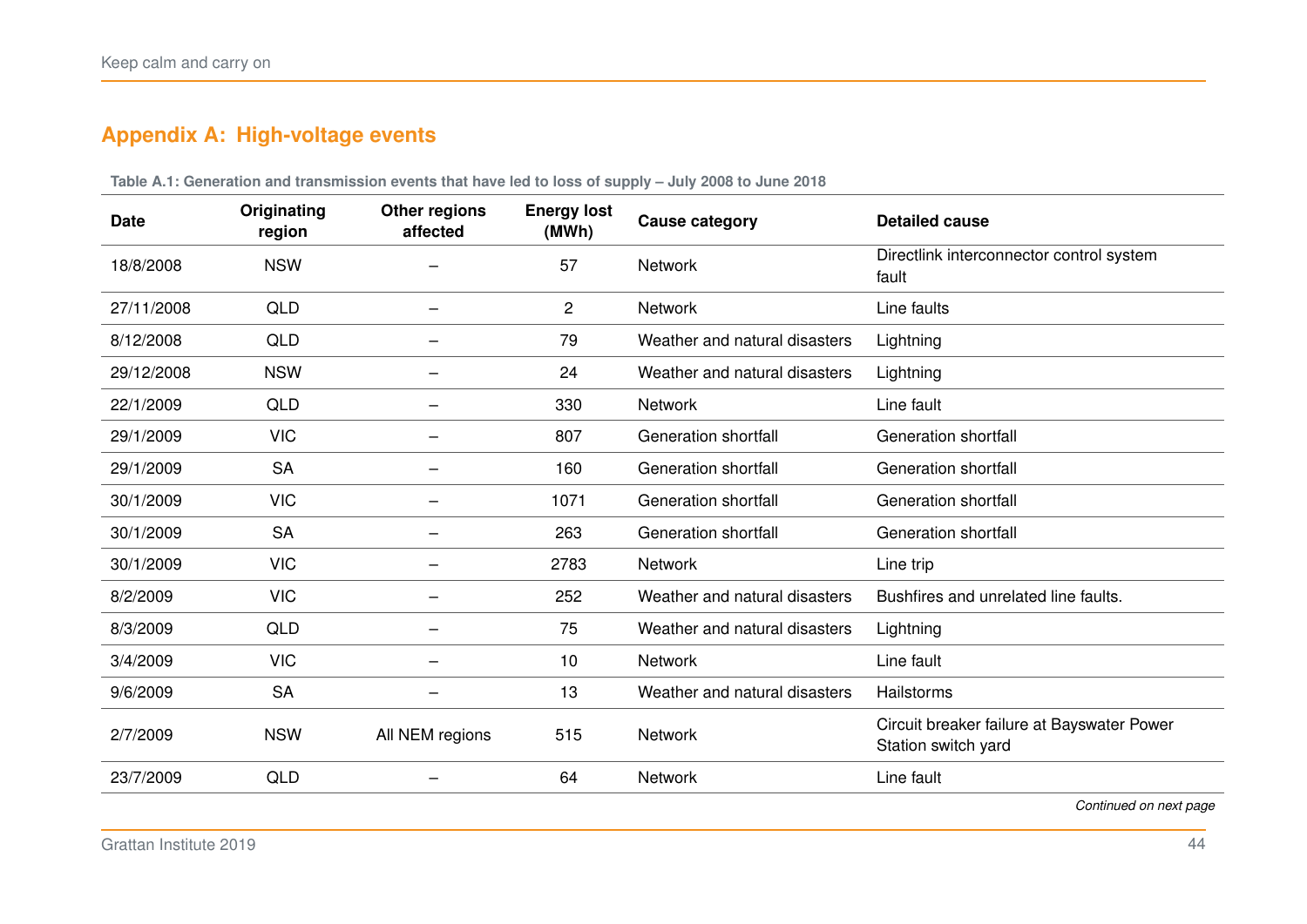#### **Table A.1** – *continued from previous page*

| <b>Date</b> | Originating<br>region | Other regions<br>affected | <b>Energy lost</b><br>(MWh) | <b>Cause category</b>         | <b>Detailed cause</b>                |
|-------------|-----------------------|---------------------------|-----------------------------|-------------------------------|--------------------------------------|
| 8/10/2009   | <b>VIC</b>            |                           | 310                         | <b>Network</b>                | <b>Busbar fault</b>                  |
| 13/10/2009  | QLD                   |                           | 373                         | <b>Network</b>                | Busbar trip                          |
| 21/11/2009  | <b>QLD</b>            |                           | 0                           | <b>Network</b>                | Busbar trip                          |
| 28/11/2009  | <b>NSW</b>            |                           | 1700                        | Weather and natural disasters | <b>Bushfire</b>                      |
| 14/2/2010   | <b>QLD</b>            | $\qquad \qquad -$         | 11                          | Weather and natural disasters | Lightning                            |
| 16/2/2010   | <b>QLD</b>            |                           | 1                           | Weather and natural disasters | Lightning                            |
| 17/2/2010   | <b>QLD</b>            |                           | 1                           | Weather and natural disasters | Lightning                            |
| 29/4/2010   | <b>TAS</b>            |                           | 115                         | Network                       | Busbar trip                          |
| 17/6/2010   | <b>NSW</b>            |                           | 22                          | <b>Network</b>                | Busbar trip                          |
| 7/7/2010    | <b>NSW</b>            | $\overline{\phantom{m}}$  | 636                         | <b>Network</b>                | Substation fire                      |
| 29/7/2010   | <b>VIC</b>            |                           | 30                          | <b>Network</b>                | Busbar trip                          |
| 26/9/2010   | <b>SA</b>             |                           | 15                          | <b>Network</b>                | Busbar trip at Osborne Power Station |
| 29/9/2010   | <b>QLD</b>            |                           | 39                          | Weather and natural disasters | Lightning                            |
| 24/10/2010  | <b>NSW</b>            |                           | 277                         | <b>Network</b>                | Line fault                           |
| 3/1/2011    | <b>QLD</b>            | —                         | 760                         | <b>Network</b>                | Circuit breaker failure              |
| 10/1/2011   | <b>NSW</b>            |                           | 0                           | <b>Network</b>                | <b>Busbar fault</b>                  |
| 4/2/2011    | <b>VIC</b>            | —                         | $\overline{c}$              | Weather and natural disasters | Lightning                            |
| 11/2/2011   | <b>SA</b>             |                           | 35                          | Weather and natural disasters | Lightning                            |
| 2/5/2011    | <b>QLD</b>            |                           | 63                          | <b>Network</b>                | Circuit breaker fault                |

*Continued on next page*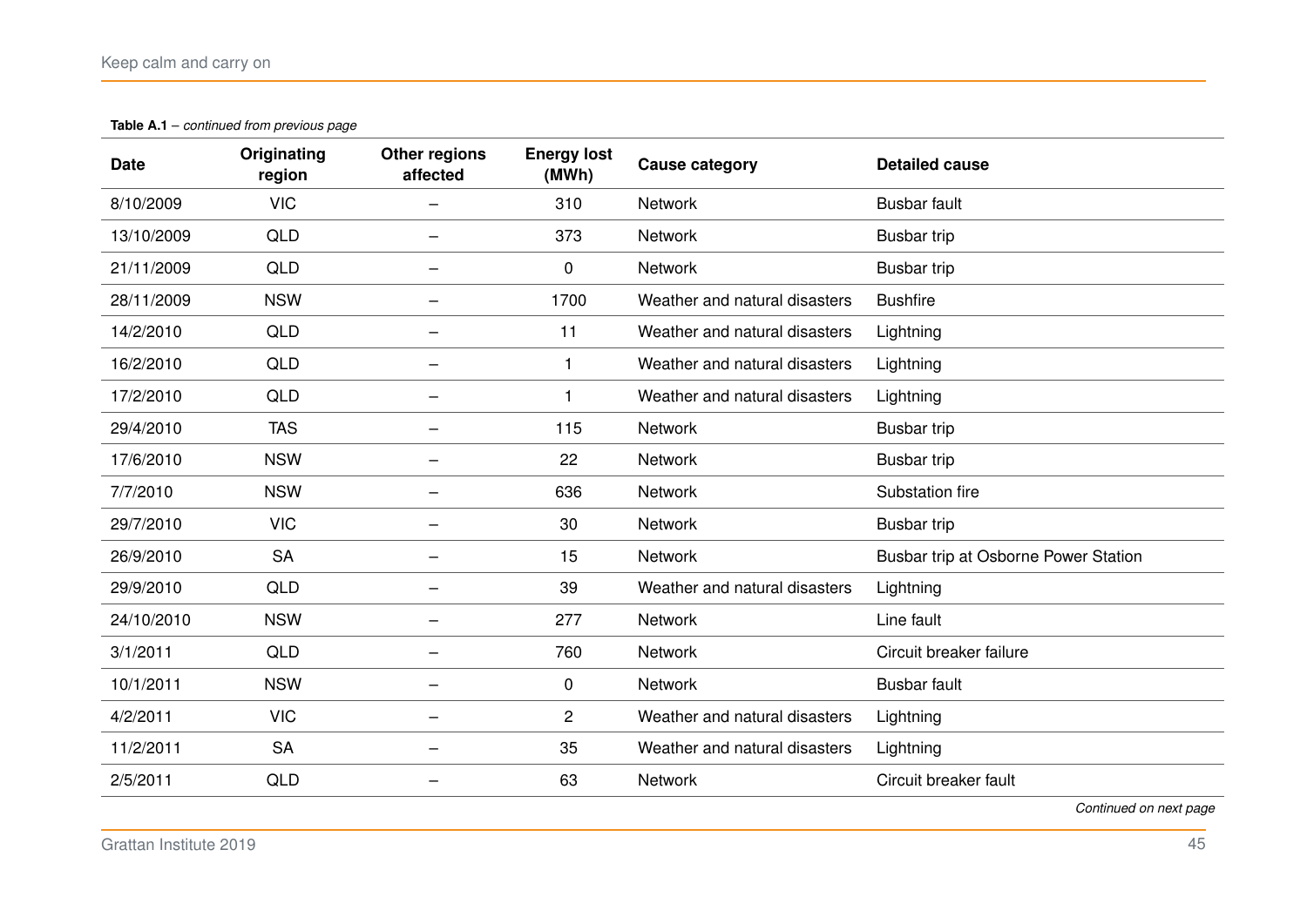**Table A.1** – *continued from previous page*

| <b>Date</b> | Originating<br>region | <b>Other regions</b><br>affected | <b>Energy lost</b><br>(MWh) | <b>Cause category</b>         | <b>Detailed cause</b>                                                                                                                                     |
|-------------|-----------------------|----------------------------------|-----------------------------|-------------------------------|-----------------------------------------------------------------------------------------------------------------------------------------------------------|
| 5/7/2011    | <b>NSW</b>            |                                  | 7                           | Weather and natural disasters | Strong winds cause line fault                                                                                                                             |
| 26/11/2011  | <b>TAS</b>            |                                  | 0                           | Network                       | <b>Busbar fault</b>                                                                                                                                       |
| 1/12/2011   | <b>QLD</b>            | —                                | 169                         | Network                       | Protection system fault                                                                                                                                   |
| 12/12/2011  | <b>VIC</b>            |                                  | 292                         | <b>Network</b>                | Under-frequency load shedding system<br>fault                                                                                                             |
| 17/12/2011  | <b>SA</b>             | -                                | 24                          | Weather and natural disasters | Lightning                                                                                                                                                 |
| 28/1/2012   | <b>QLD</b>            |                                  | 4                           | Weather and natural disasters | Lightning                                                                                                                                                 |
| 22/3/2012   | <b>QLD</b>            |                                  | 6                           | Network                       | Busbar trip                                                                                                                                               |
| 28/3/2012   | <b>NSW</b>            |                                  | 30                          | <b>Network</b>                | Circuit breaker failure                                                                                                                                   |
| 6/4/2012    | <b>TAS</b>            |                                  | 38                          | Weather and natural disasters | Lightning causes line trip and disconnects<br>Woolnorth wind farm                                                                                         |
| 27/5/2012   | <b>NSW</b>            | —                                | 27                          | Network                       | Protection system fault                                                                                                                                   |
| 19/6/2012   | <b>VIC</b>            | TAS, QLD, SA                     | 67                          | Weather and natural disasters | Earthquake in Victoria causes generator<br>trips in Victoria and SA. Industrial load in<br>Tasmania is shed. Small amounts of load<br>shed in Queensland. |
| 5/7/2012    | <b>TAS</b>            |                                  | 56                          | Network                       | Basslink trip due to temperature sensor                                                                                                                   |
| 18/12/2012  | <b>NSW</b>            | —                                | 180                         | Network                       | Circuit breaker failure                                                                                                                                   |
| 9/2/2013    | <b>QLD</b>            |                                  | $\overline{c}$              | Network                       | Unintended disconnection during mainte-<br>nance                                                                                                          |
| 15/2/2013   | <b>SA</b>             |                                  | 44                          | Network                       | Protection system fault                                                                                                                                   |
|             |                       |                                  |                             |                               | $O = 1$ and $O = 1$ and $O = 1$                                                                                                                           |

*Continued on next page*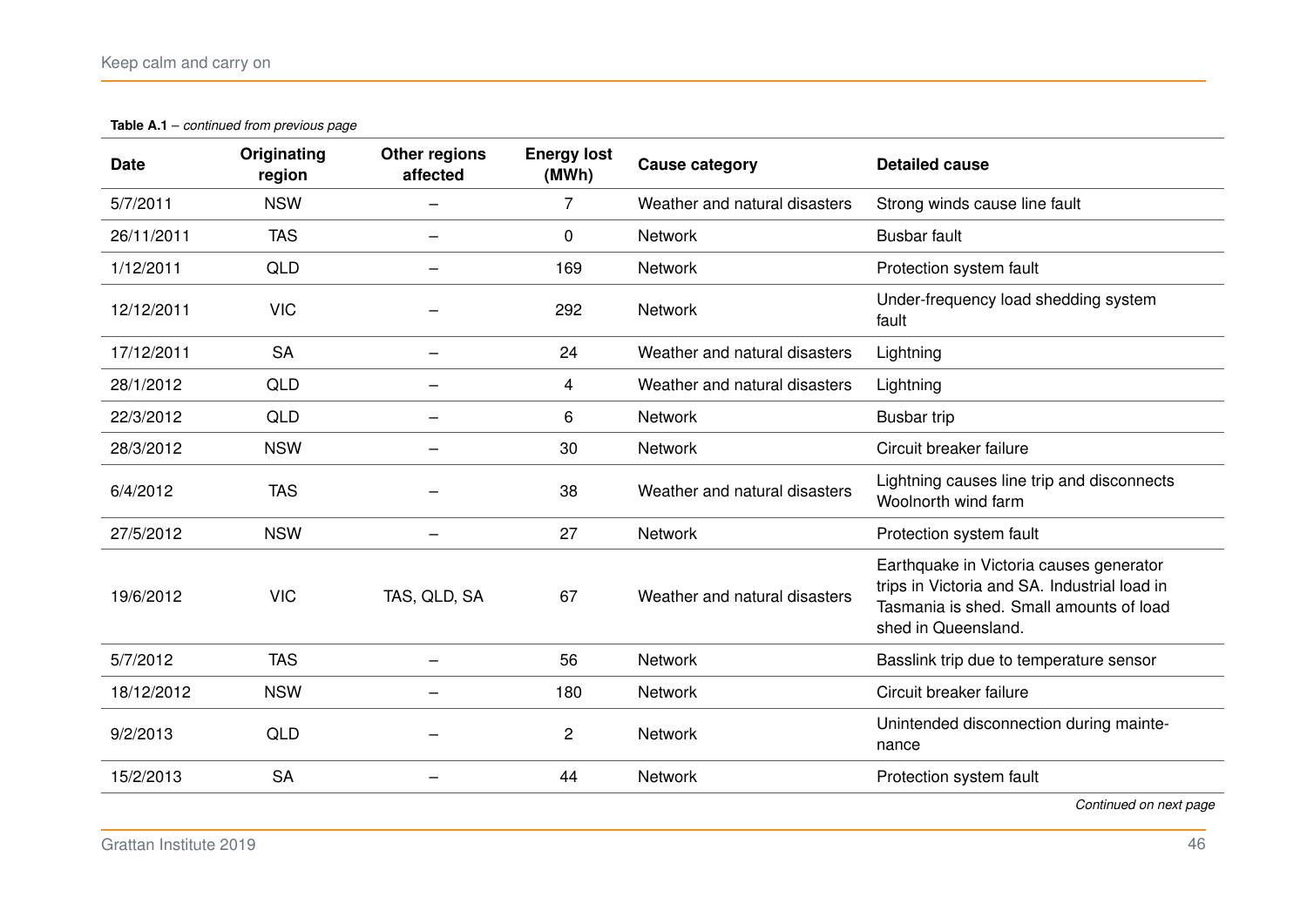#### **Table A.1** – *continued from previous page*

| <b>Date</b> | Originating<br>region | <b>Other regions</b><br>affected | <b>Energy lost</b><br>(MWh) | <b>Cause category</b>         | <b>Detailed cause</b>                                                                                                                                                                             |
|-------------|-----------------------|----------------------------------|-----------------------------|-------------------------------|---------------------------------------------------------------------------------------------------------------------------------------------------------------------------------------------------|
| 21/3/2013   | <b>TAS</b>            |                                  | 107                         | Weather and natural disasters | Lightning                                                                                                                                                                                         |
| 1/10/2013   | <b>TAS</b>            |                                  | $\overline{2}$              | Weather and natural disasters | Lightning                                                                                                                                                                                         |
| 15/1/2014   | <b>VIC</b>            |                                  | 18                          | Weather and natural disasters | Bushfire smoke causes fault                                                                                                                                                                       |
| 16/1/2014   | <b>VIC</b>            | -                                | 8                           | Weather and natural disasters | Bushfire smoke causes fault                                                                                                                                                                       |
| 10/12/2014  | <b>TAS</b>            |                                  | 466                         | <b>Network</b>                | Basslink inverter failure                                                                                                                                                                         |
| 11/12/2014  | <b>NSW</b>            |                                  | 26                          | Weather and natural disasters | Storm debris causes Directlink intercon-<br>nector trip                                                                                                                                           |
| 16/12/2014  | <b>TAS</b>            |                                  | 335                         | Network                       | Basslink inverter failure                                                                                                                                                                         |
| 13/2/2015   | <b>VIC</b>            | $\overline{\phantom{0}}$         | 1560                        | <b>Network</b>                | Protection fault at Heywood interconnector                                                                                                                                                        |
| 23/2/2015   | <b>TAS</b>            | $\overline{\phantom{0}}$         | 356                         | Network                       | Basslink inverter failure                                                                                                                                                                         |
| 2/8/2015    | <b>TAS</b>            |                                  | 212                         | Weather and natural disasters | Lightning causes line trip and disconnects<br>Reece generator                                                                                                                                     |
| 1/11/2015   | <b>SA</b>             |                                  | 186                         | <b>Network</b>                | Protection system fault at Heywood<br>interconnector                                                                                                                                              |
| 20/11/2015  | <b>NSW</b>            |                                  | 207                         | <b>Network</b>                | Transformer and circuit breaker fault                                                                                                                                                             |
| 28/9/2016   | <b>SA</b>             |                                  | 13,000                      | Generation trip/failure       | Tornadoes cause line faults, which cause<br>multiple simultaneous wind farm trips<br>and overloads Heywood interconnector.<br>Attributed to generation as the wind farm<br>trips were unexpected. |
| 1/12/2016   | <b>VIC</b>            | <b>SA</b>                        | 2562                        | <b>Network</b>                | Line fault in Victoria causes load shedding<br>in SA and Victoria<br>Continued on next page                                                                                                       |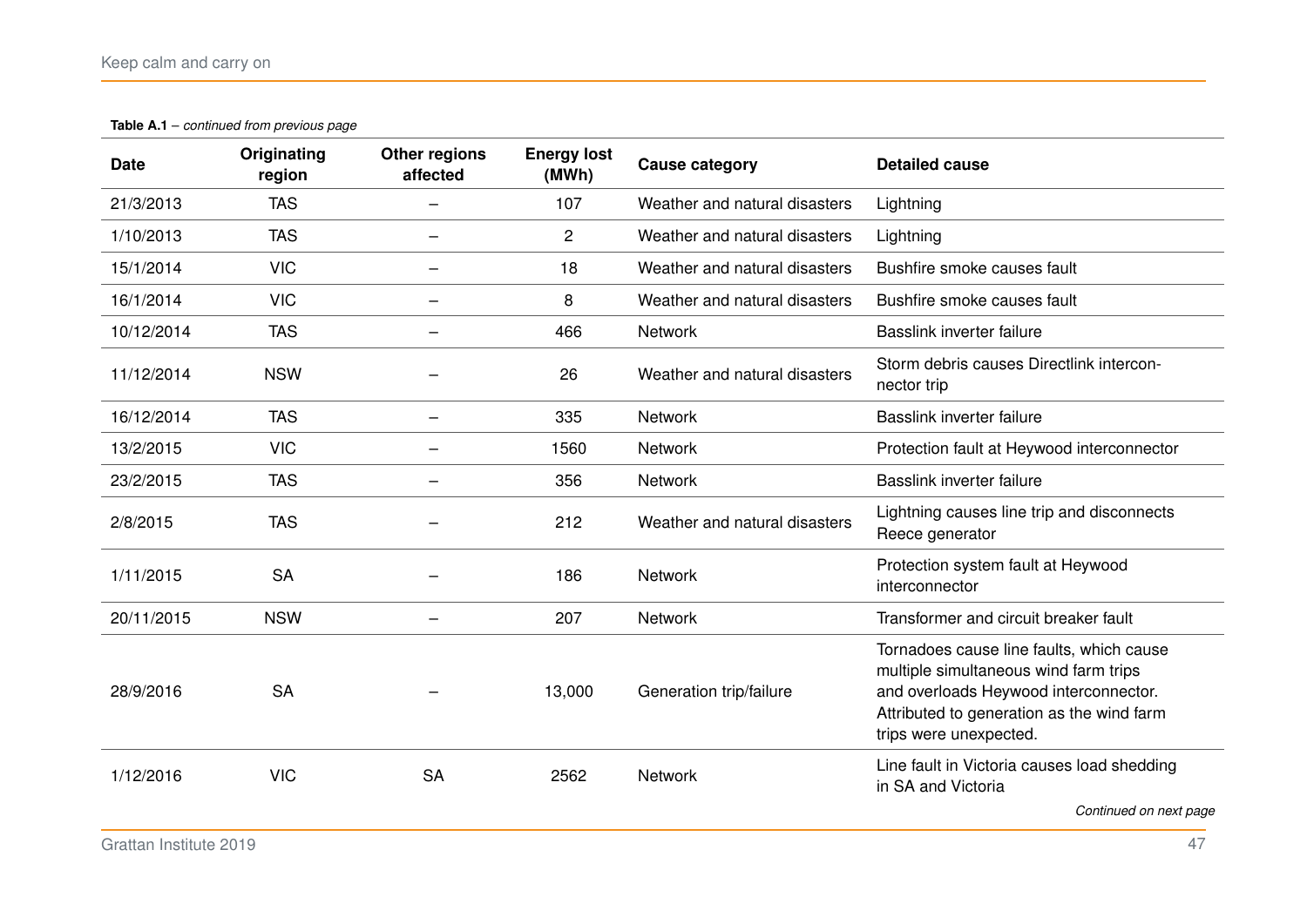| <b>Table A.1</b> – continued from previous page |  |
|-------------------------------------------------|--|
|-------------------------------------------------|--|

| <b>Date</b> | Originating<br>region | Other regions<br>affected | <b>Energy lost</b><br>(MWh) | Cause category          | Detailed cause                                                                       |
|-------------|-----------------------|---------------------------|-----------------------------|-------------------------|--------------------------------------------------------------------------------------|
| 20/12/2016  | <b>TAS</b>            |                           | 28                          | Network                 | Protection system fault.                                                             |
| 8/2/2017    | <b>SA</b>             |                           | 170                         | Generation shortfall    | Generation shortfall                                                                 |
| 10/2/2017   | <b>NSW</b>            |                           | 334                         | Generation trip/failure | Failure to start of all four Colongra gas<br>units due to low gas pipeline pressure. |
| 12/3/2017   | <b>TAS</b>            |                           | 170                         | <b>Network</b>          | Basslink converter cooling system failure                                            |
| 29/3/2017   | <b>QLD</b>            |                           | 48                          | <b>Network</b>          | Busbar trip                                                                          |
| 3/6/2017    | <b>NSW</b>            |                           | $\overline{2}$              | <b>Network</b>          | Busbar trip                                                                          |
| 24/10/2017  | <b>QLD</b>            |                           | 57                          | Network                 | Busbar trip                                                                          |
| 13/11/2017  | <b>TAS</b>            |                           | 149                         | <b>Network</b>          | Under-frequency load shedding system<br>fault                                        |
| 15/2/2018   | <b>NSW</b>            |                           | 59                          | <b>Network</b>          | Protection system fault                                                              |
| 17/2/2018   | <b>QLD</b>            |                           | 143                         | Network                 | Protection system fault                                                              |
| 28/2/2018   | <b>TAS</b>            |                           |                             | <b>Network</b>          | Lightning                                                                            |

*Notes: 28/09/2016 event estimate based on Grattan analysis of SA demand patterns in September 2016. Small events are rounded down to zero. Sources: Grattan analysis of [AEMO \(2019b\)](#page-50-2) and [AEMC Reliability Panel \(2010\).](#page-48-3)*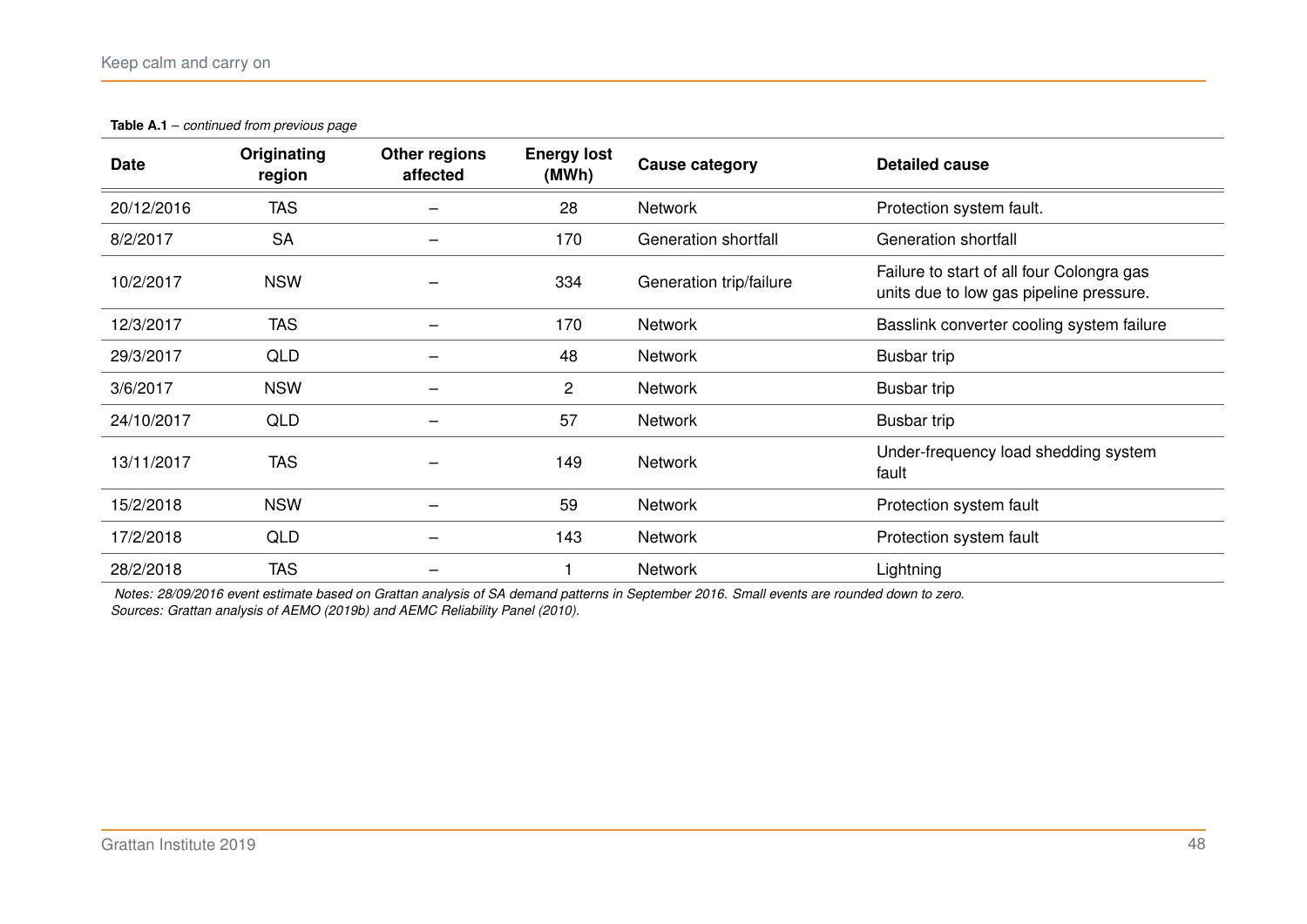# **Bibliography**

<span id="page-48-1"></span>ACCC (2018). *Restoring electricity affordability and Australia's competitive advantage: Retail Electricity Pricing Inquiry – Final Report*. Australian Competition and Consumer Commission.

[https://www.accc.gov.au/publications/restoring-electricity-affordability](https://www.accc.gov.au/publications/restoring-electricity-affordability-australias-competitive-advantage)[australias-competitive-advantage.](https://www.accc.gov.au/publications/restoring-electricity-affordability-australias-competitive-advantage)

<span id="page-48-0"></span>AEMC (2017a). *System Security Market Frameworks Review - Final Report*. Australian Energy Market Commission. [https://www.aemc.gov.au/markets-reviews-advice/system-security](https://www.aemc.gov.au/markets-reviews-advice/system-security-market-frameworks-review)[market-frameworks-review.](https://www.aemc.gov.au/markets-reviews-advice/system-security-market-frameworks-review)

- <span id="page-48-7"></span>(2017b). *Rule Determination - National Electricity Amendment (Managing power system fault levels) Rule 2017*. Australian Energy Market Commission. [https://www.aemc.gov.au/rule](https://www.aemc.gov.au/rule-changes/managing-power-system-fault-levels)[changes/managing-power-system-fault-levels.](https://www.aemc.gov.au/rule-changes/managing-power-system-fault-levels)
- <span id="page-48-4"></span>(2018a). *Rule Determination - National Electricity Amendment (Generator Three Year Notice of Closure) Rule 2019*. Australian Energy Market Commission. [https://www.aemc.gov.au/rule](https://www.aemc.gov.au/rule-changes/generator-three-year-notice-closure)[changes/generator-three-year-notice-closure.](https://www.aemc.gov.au/rule-changes/generator-three-year-notice-closure)
- <span id="page-48-5"></span>(2018b). *Enhancement to the Reliability and Emergency Reserve Trader - Options Paper*. Australian Energy Market Commission. [https://www.aemc.gov.au/rule-changes/enhancement-reliability-and](https://www.aemc.gov.au/rule-changes/enhancement-reliability-and-emergency-reserve-trader)[emergency-reserve-trader.](https://www.aemc.gov.au/rule-changes/enhancement-reliability-and-emergency-reserve-trader)
- <span id="page-48-6"></span>(2018c). *Consultation Paper - wholesale demand response mechanisms*. Australian Energy Market Commission. [https://www.aemc.gov.au/rule-changes/wholesale-demand-response](https://www.aemc.gov.au/rule-changes/wholesale-demand-response-mechanism)[mechanism.](https://www.aemc.gov.au/rule-changes/wholesale-demand-response-mechanism)

<span id="page-48-8"></span>(2018d). *Frequency Control Frameworks Review*. Australian Energy Market Commission. [https://www.aemc.gov.au/markets-reviews](https://www.aemc.gov.au/markets-reviews-advice/frequency-control-frameworks-review)[advice/frequency-control-frameworks-review.](https://www.aemc.gov.au/markets-reviews-advice/frequency-control-frameworks-review)

<span id="page-48-9"></span>(2018e). *Final Rule Determination - National Electricity Amendment (Inertia Ancillary Service Market) Rule 2018*. Australian Energy Market Commission. [https://www.aemc.gov.au/rule-changes/inertia](https://www.aemc.gov.au/rule-changes/inertia-ancillary-service-market)[ancillary-service-market.](https://www.aemc.gov.au/rule-changes/inertia-ancillary-service-market)

<span id="page-48-10"></span>(2018f). *Residential electricity price trends review*. Australian Energy Market Commission. [https://www.aemc.gov.au/sites/default/files/2018-](https://www.aemc.gov.au/sites/default/files/2018-12/2018%20Price%20Trends%20-%20Final%20Report%20-%20CLEAN.PDF) [12/2018%20Price%20Trends%20-%20Final%20Report%20-](https://www.aemc.gov.au/sites/default/files/2018-12/2018%20Price%20Trends%20-%20Final%20Report%20-%20CLEAN.PDF) [%20CLEAN.PDF.](https://www.aemc.gov.au/sites/default/files/2018-12/2018%20Price%20Trends%20-%20Final%20Report%20-%20CLEAN.PDF)

- <span id="page-48-11"></span>(2018g). *Rule Determination - National Electricity Amendment (Register of Distributed Energy Resources) Rule 2018*. Australian Energy Market Commission. [https://www.aemc.gov.au/rule](https://www.aemc.gov.au/rule-changes/register-of-distributed-energy-resources)[changes/register-of-distributed-energy-resources.](https://www.aemc.gov.au/rule-changes/register-of-distributed-energy-resources)
- <span id="page-48-12"></span>(2018h). *Issues Paper: Review of the Regulatory Frameworks for Stand-alone Power Systems*. Australian Energy Market Commission. [https://www.aemc.gov.au/market-reviews-advice/review-regulatory](https://www.aemc.gov.au/market-reviews-advice/review-regulatory-frameworks-stand-alone-power-systems)[frameworks-stand-alone-power-systems.](https://www.aemc.gov.au/market-reviews-advice/review-regulatory-frameworks-stand-alone-power-systems)
- <span id="page-48-13"></span>(2018i). *Draft Report: Review of the Regulatory Frameworks for Stand-alone Power Systems - Priority 1*. Australian Energy Market Commission. [https://www.aemc.gov.au/market-reviews](https://www.aemc.gov.au/market-reviews-advice/review-regulatory-frameworks-stand-alone-power-systems)[advice/review-regulatory-frameworks-stand-alone-power-systems.](https://www.aemc.gov.au/market-reviews-advice/review-regulatory-frameworks-stand-alone-power-systems)
- <span id="page-48-3"></span><span id="page-48-2"></span>AEMC Reliability Panel (2006). *Annual Electricity Market Performance Review*. [https://www.aemc.gov.au/markets-reviews-advice/annual](https://www.aemc.gov.au/markets-reviews-advice/annual-electricity-market-performance-review-2006)[electricity-market-performance-review-2006.](https://www.aemc.gov.au/markets-reviews-advice/annual-electricity-market-performance-review-2006)
	- (2010). *Review of the Effectiveness of NEM Security and Reliability Arrangements in light of Extreme Weather Events, Appendix F: Summary of power system incidents that caused unserved energy*. [https://www.aemc.gov.au/markets-reviews-advice/review-of-the](https://www.aemc.gov.au/markets-reviews-advice/review-of-the-effectiveness-of-nem-security-and-re)[effectiveness-of-nem-security-and-re.](https://www.aemc.gov.au/markets-reviews-advice/review-of-the-effectiveness-of-nem-security-and-re)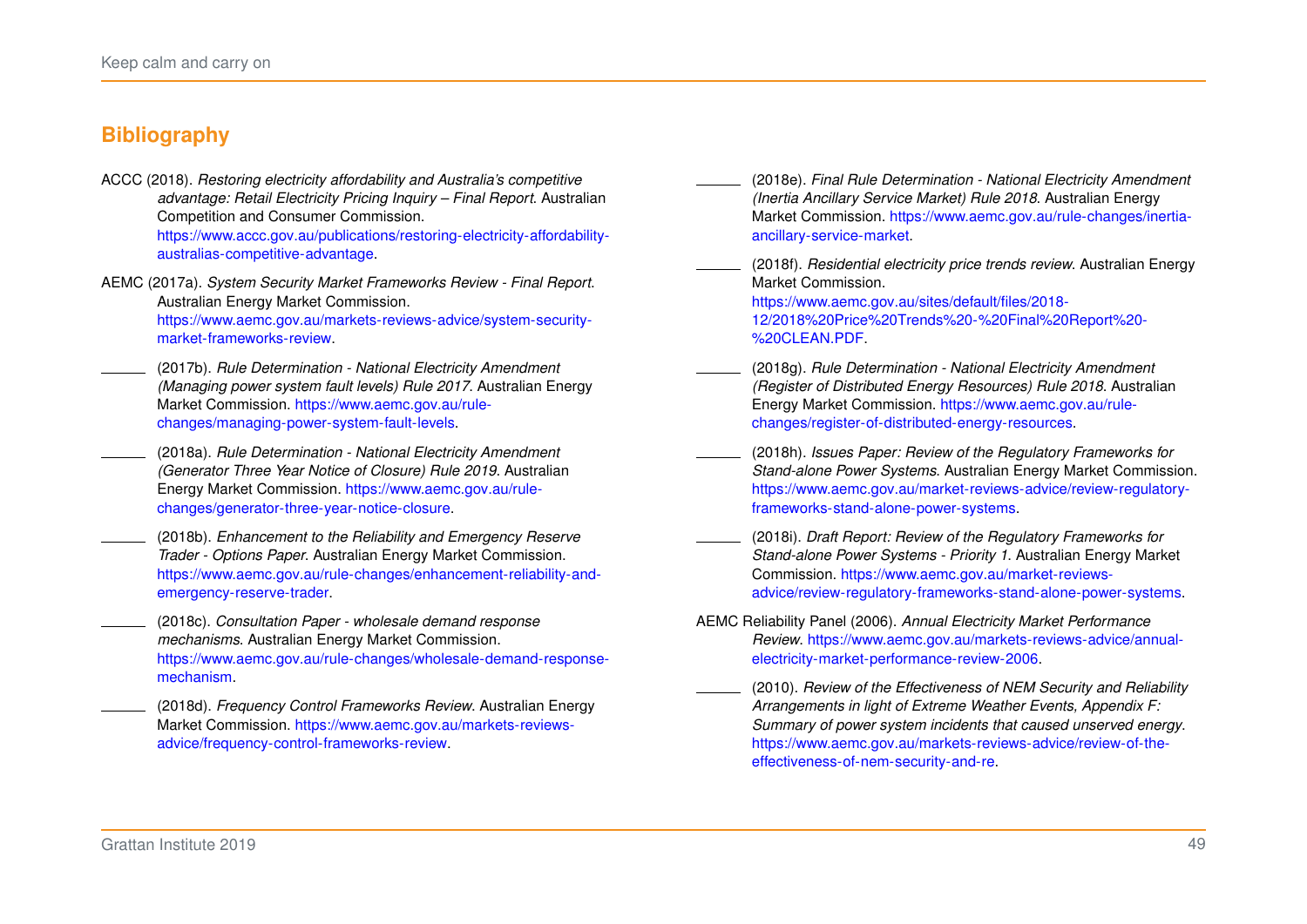- <span id="page-49-12"></span>AEMC Reliability Panel (2017). *Review of the Frequency Operating Standard - Stage One Final Determination*. [https://www.aemc.gov.au/sites/default/files/2018-](https://www.aemc.gov.au/sites/default/files/2018-12/Stage%20one%20final%20determination_0.pdf) [12/Stage%20one%20final%20determination\\_0.pdf.](https://www.aemc.gov.au/sites/default/files/2018-12/Stage%20one%20final%20determination_0.pdf)
- <span id="page-49-3"></span>(2018). *Reliability Standard and Settings Review - Final Report*. [https://www.aemc.gov.au/markets-reviews-advice/reliability-standard](https://www.aemc.gov.au/markets-reviews-advice/reliability-standard-and-settings-review-2018)[and-settings-review-2018.](https://www.aemc.gov.au/markets-reviews-advice/reliability-standard-and-settings-review-2018)
- <span id="page-49-9"></span>AEMO (2014a). *Planning Methodology and Input Assumptions*. Australian Energy Market Operator. [https://www.aemo.com.au/media/Files/Othe](https://www.aemo.com.au/media/Files/Other/consultations/nem/2014_Planning_Consultation_Methodology_and_Input_Assumptions_30_jan_14.pdf) [r/consultations/nem/2014\\_Planning\\_Consultation\\_Methodology\\_and\\_](https://www.aemo.com.au/media/Files/Other/consultations/nem/2014_Planning_Consultation_Methodology_and_Input_Assumptions_30_jan_14.pdf) Input Assumptions 30 jan 14.pdf.
	- (2014b). *Value of Customer Reliability Application Guide*. Australian Energy Market Operator. [http://www.aemo.com.au/-](http://www.aemo.com.au/-/media/Files/PDF/VCR-Application-Guide--Final-report.pdf) [/media/Files/PDF/VCR-Application-Guide--Final-report.pdf.](http://www.aemo.com.au/-/media/Files/PDF/VCR-Application-Guide--Final-report.pdf)
- <span id="page-49-10"></span><span id="page-49-1"></span>(2016a). *Update Report - Black System Event in South Australia on 28 September 2016*. Australian Energy Market Operator. [https:](https://www.aemo.com.au/-/media/Files/Media_Centre/2016/AEMO_19-October-2016_SA-UPDATE-REPORT.pdf) [//www.aemo.com.au/-/media/Files/Media\\_Centre/2016/AEMO\\_19-](https://www.aemo.com.au/-/media/Files/Media_Centre/2016/AEMO_19-October-2016_SA-UPDATE-REPORT.pdf) [October-2016\\_SA-UPDATE-REPORT.pdf.](https://www.aemo.com.au/-/media/Files/Media_Centre/2016/AEMO_19-October-2016_SA-UPDATE-REPORT.pdf)
- <span id="page-49-13"></span>(2016b). *Changes to South Australian region constraints to limit the Rate of Change of Frequency*. Accessed January 2019. Australian Energy Market Operator. [https://www.aemo.com.au/Market-](https://www.aemo.com.au/Market-Notices?currentFilter=&sortOrder=&searchString=V_S_NIL_ROCOF)[Notices?currentFilter=&sortOrder=&searchString=V\\_S\\_NIL\\_ROCOF.](https://www.aemo.com.au/Market-Notices?currentFilter=&sortOrder=&searchString=V_S_NIL_ROCOF)
- <span id="page-49-14"></span>(2016c). *Victorian Electricity Planning Approach*. Accessed January 2019. Australian Energy Market Operator. [https://www.aemo.com.au/-](https://www.aemo.com.au/-/media/Files/Electricity/NEM/Planning_and_Forecasting/Victorian_Transmission/2016/Victorian-Electricity-Planning-Approach.pdf) [/media/Files/Electricity/NEM/Planning\\_and\\_Forecasting/Victorian\\_Tr](https://www.aemo.com.au/-/media/Files/Electricity/NEM/Planning_and_Forecasting/Victorian_Transmission/2016/Victorian-Electricity-Planning-Approach.pdf) [ansmission/2016/Victorian-Electricity-Planning-Approach.pdf.](https://www.aemo.com.au/-/media/Files/Electricity/NEM/Planning_and_Forecasting/Victorian_Transmission/2016/Victorian-Electricity-Planning-Approach.pdf)
	- (2017a). *Black System South Australia, 28 September 2016*. Australian Energy Market Operator. [https://www.aemo.com.au/Electricity/National-Electricity-Market-](https://www.aemo.com.au/Electricity/National-Electricity-Market-NEM/Market-notices-and-events/Power-System-Operating-Incident-Reports)

<span id="page-49-0"></span>[NEM/Market-notices-and-events/Power-System-Operating-Incident-](https://www.aemo.com.au/Electricity/National-Electricity-Market-NEM/Market-notices-and-events/Power-System-Operating-Incident-Reports)[Reports.](https://www.aemo.com.au/Electricity/National-Electricity-Market-NEM/Market-notices-and-events/Power-System-Operating-Incident-Reports)

- <span id="page-49-2"></span>(2017b). *System Event Report: South Australia, 8 February 2017*. Australian Energy Market Operator.
	- [https://www.aemo.com.au/-/media/Files/Electricity/NEM/Market\\_Noti](https://www.aemo.com.au/-/media/Files/Electricity/NEM/Market_Notices_and_Events/Power_System_Incident_Reports/2017/System-Event-Report-South-Australia-8-February-2017.pdf) [ces\\_and\\_Events/Power\\_System\\_Incident\\_Reports/2017/System-](https://www.aemo.com.au/-/media/Files/Electricity/NEM/Market_Notices_and_Events/Power_System_Incident_Reports/2017/System-Event-Report-South-Australia-8-February-2017.pdf)[Event-Report-South-Australia-8-February-2017.pdf.](https://www.aemo.com.au/-/media/Files/Electricity/NEM/Market_Notices_and_Events/Power_System_Incident_Reports/2017/System-Event-Report-South-Australia-8-February-2017.pdf)
- <span id="page-49-11"></span>(2017c). *System Event Report: New South Wales, 10 February 2017*. Australian Energy Market Operator.

[https://www.aemo.com.au/-/media/Files/Electricity/NEM/Market\\_Noti](https://www.aemo.com.au/-/media/Files/Electricity/NEM/Market_Notices_and_Events/Power_System_Incident_Reports/2017/Incident-report-NSW-10-February-2017.pdf) [ces\\_and\\_Events/Power\\_System\\_Incident\\_Reports/2017/Incident](https://www.aemo.com.au/-/media/Files/Electricity/NEM/Market_Notices_and_Events/Power_System_Incident_Reports/2017/Incident-report-NSW-10-February-2017.pdf)[report-NSW-10-February-2017.pdf.](https://www.aemo.com.au/-/media/Files/Electricity/NEM/Market_Notices_and_Events/Power_System_Incident_Reports/2017/Incident-report-NSW-10-February-2017.pdf)

<span id="page-49-4"></span>(2018a). *Power System Requirements*. Australian Energy Market Operator. [https://www.aemo.com.au/-](https://www.aemo.com.au/-/media/Files/Electricity/NEM/Security_and_Reliability/Power-system-requirements.pdf) [/media/Files/Electricity/NEM/Security\\_and\\_Reliability/Power-system](https://www.aemo.com.au/-/media/Files/Electricity/NEM/Security_and_Reliability/Power-system-requirements.pdf)[requirements.pdf.](https://www.aemo.com.au/-/media/Files/Electricity/NEM/Security_and_Reliability/Power-system-requirements.pdf)

<span id="page-49-5"></span>(2018b). *Electricity Statement of Opportunities*. 2005 to 2018. From 2005 to 2008 the document was called the Statement of Opportunities. Australian Energy Market Operator. [https://www.aemo.com.au/Electricity/National-Electricity-Market-](https://www.aemo.com.au/Electricity/National-Electricity-Market-NEM/Planning-and-forecasting/NEM-Electricity-Statement-of-Opportunities)[NEM/Planning-and-forecasting/NEM-Electricity-Statement-of-](https://www.aemo.com.au/Electricity/National-Electricity-Market-NEM/Planning-and-forecasting/NEM-Electricity-Statement-of-Opportunities)[Opportunities.](https://www.aemo.com.au/Electricity/National-Electricity-Market-NEM/Planning-and-forecasting/NEM-Electricity-Statement-of-Opportunities)

<span id="page-49-6"></span>(2018c). *Summer 2017-18 Operations Review*. Australian Energy Market Operator.

[https://www.aemo.com.au/Electricity/National-Electricity-Market-](https://www.aemo.com.au/Electricity/National-Electricity-Market-NEM/Security-and-reliability/Summer-operations-report)[NEM/Security-and-reliability/Summer-operations-report.](https://www.aemo.com.au/Electricity/National-Electricity-Market-NEM/Security-and-reliability/Summer-operations-report)

- <span id="page-49-7"></span>(2018d). *Summer 2018-19 Readiness Plan*. Australian Energy Market Operator. [https://www.aemo.com.au/-](https://www.aemo.com.au/-/media/Files/Electricity/NEM/Security_and_Reliability/AEMO-2018-19-Summer-Readiness-Plan.pdf) [/media/Files/Electricity/NEM/Security\\_and\\_Reliability/AEMO-2018-](https://www.aemo.com.au/-/media/Files/Electricity/NEM/Security_and_Reliability/AEMO-2018-19-Summer-Readiness-Plan.pdf) [19-Summer-Readiness-Plan.pdf.](https://www.aemo.com.au/-/media/Files/Electricity/NEM/Security_and_Reliability/AEMO-2018-19-Summer-Readiness-Plan.pdf)
- <span id="page-49-8"></span>(2018e). *2018 Electricity Statement of Opportunities*. Australian Energy Market Operator. [https://www.aemo.com.au/-/media/Files/Ele](https://www.aemo.com.au/-/media/Files/Electricity/NEM/Planning_and_Forecasting/NEM_ESOO/2018/2018-Electricity-Statement-of-Opportunities.pdf) [ctricity/NEM/Planning\\_and\\_Forecasting/NEM\\_ESOO/2018/2018-](https://www.aemo.com.au/-/media/Files/Electricity/NEM/Planning_and_Forecasting/NEM_ESOO/2018/2018-Electricity-Statement-of-Opportunities.pdf) [Electricity-Statement-of-Opportunities.pdf.](https://www.aemo.com.au/-/media/Files/Electricity/NEM/Planning_and_Forecasting/NEM_ESOO/2018/2018-Electricity-Statement-of-Opportunities.pdf)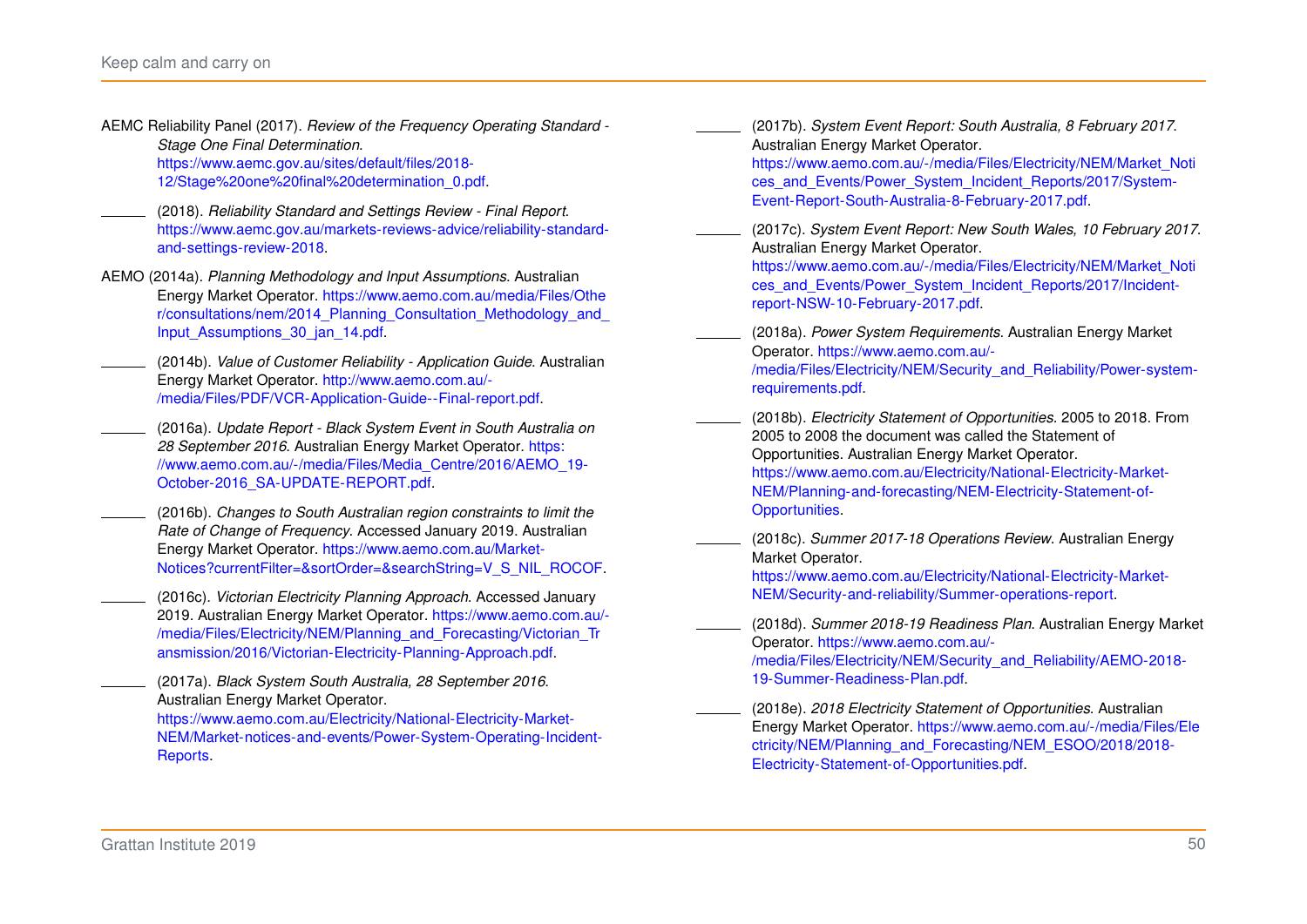- <span id="page-50-9"></span>AEMO (2018f). *AEMO Observations: Operational and market challenges to reliability and security in the NEM*. Australian Energy Market Operator. [https://www.aemo.com.au/-](https://www.aemo.com.au/-/media/Files/Media_Centre/2018/AEMO-observations.pdf) [/media/Files/Media\\_Centre/2018/AEMO-observations.pdf.](https://www.aemo.com.au/-/media/Files/Media_Centre/2018/AEMO-observations.pdf)
- <span id="page-50-10"></span>(2018g). *The NEM Reliability Framework: Additional Information from AEMO to support its Enhanced RERT Rule Change Proposal*. Australian Energy Market Operator. [https://www.aemc.gov.au/rule](https://www.aemc.gov.au/rule-changes/enhancement-reliability-and-emergency-reserve-trader)[changes/enhancement-reliability-and-emergency-reserve-trader.](https://www.aemc.gov.au/rule-changes/enhancement-reliability-and-emergency-reserve-trader)
- <span id="page-50-11"></span>(2018h). *System Strength Requirements and Fault Level Shortfalls*. Australian Energy Market Operator. [https://www.aemo.com.au/-](https://www.aemo.com.au/-/media/Files/Electricity/NEM/Security_and_Reliability/System-Security-Market-Frameworks-Review/2018/System_Strength_Requirements_Methodology_PUBLISHED.pdf) [/media/Files/Electricity/NEM/Security\\_and\\_Reliability/System-](https://www.aemo.com.au/-/media/Files/Electricity/NEM/Security_and_Reliability/System-Security-Market-Frameworks-Review/2018/System_Strength_Requirements_Methodology_PUBLISHED.pdf)[Security-Market-Frameworks-Review/2018/System\\_Strength\\_Requir](https://www.aemo.com.au/-/media/Files/Electricity/NEM/Security_and_Reliability/System-Security-Market-Frameworks-Review/2018/System_Strength_Requirements_Methodology_PUBLISHED.pdf) [ements\\_Methodology\\_PUBLISHED.pdf.](https://www.aemo.com.au/-/media/Files/Electricity/NEM/Security_and_Reliability/System-Security-Market-Frameworks-Review/2018/System_Strength_Requirements_Methodology_PUBLISHED.pdf)
- <span id="page-50-12"></span>(2018i). *National Transmission Network Development Plan*. Australian Energy Market Operator.

[https://www.aemo.com.au/-/media/Files/Electricity/NEM/Planning\\_an](https://www.aemo.com.au/-/media/Files/Electricity/NEM/Planning_and_Forecasting/NTNDP/2018/2018-NTNDP.pdf) [d\\_Forecasting/NTNDP/2018/2018-NTNDP.pdf.](https://www.aemo.com.au/-/media/Files/Electricity/NEM/Planning_and_Forecasting/NTNDP/2018/2018-NTNDP.pdf)

<span id="page-50-14"></span>(2018j). *2018 Integrated System Plan*. Australian Energy Market Operator.

[https://www.aemo.com.au/-/media/Files/Electricity/NEM/Planning\\_an](https://www.aemo.com.au/-/media/Files/Electricity/NEM/Planning_and_Forecasting/ISP/2018/Integrated-System-Plan-2018_final.pdf) d Forecasting/ISP/2018/Integrated-System-Plan-2018 final.pdf.

<span id="page-50-1"></span>(2019a). *Victorian energy supply - 4pm update*. Accessed January 2019. Australian Energy Market Operator.

[http://energylive.aemo.com.au/News/Victorian-energy-supply---4PM](http://energylive.aemo.com.au/News/Victorian-energy-supply---4PM-update)[update.](http://energylive.aemo.com.au/News/Victorian-energy-supply---4PM-update)

<span id="page-50-2"></span>(2019b). *Power System Operating Incident Reports*. Australian Energy Market Operator.

[https://www.aemo.com.au/Electricity/National-Electricity-Market-](https://www.aemo.com.au/Electricity/National-Electricity-Market-NEM/Market-notices-and-events/Power-System-Operating-Incident-Reports)[NEM/Market-notices-and-events/Power-System-Operating-Incident-](https://www.aemo.com.au/Electricity/National-Electricity-Market-NEM/Market-notices-and-events/Power-System-Operating-Incident-Reports)[Reports.](https://www.aemo.com.au/Electricity/National-Electricity-Market-NEM/Market-notices-and-events/Power-System-Operating-Incident-Reports)

- <span id="page-50-4"></span>(2019c). *Data Dashboard - Average Price Tables*. Accessed January 2019. Australian Energy Market Operator. [https://www.aemo.com.au/Electricity/National-Electricity-Market-](https://www.aemo.com.au/Electricity/National-Electricity-Market-NEM/Data-dashboard#average-price-table)[NEM/Data-dashboard#average-price-table.](https://www.aemo.com.au/Electricity/National-Electricity-Market-NEM/Data-dashboard#average-price-table)
- <span id="page-50-13"></span>(2019d). *Final Report - Queensland and South Australia system separation on 25 August 2018*. Australian Energy Market Operator. [https://www.aemo.com.au/-/media/Files/Electricity/NEM/Market\\_Noti](https://www.aemo.com.au/-/media/Files/Electricity/NEM/Market_Notices_and_Events/Power_System_Incident_Reports/2018/Qld---SA-Separation-25-August-2018-Incident-Report.pdf) [ces\\_and\\_Events/Power\\_System\\_Incident\\_Reports/2018/Qld---SA-](https://www.aemo.com.au/-/media/Files/Electricity/NEM/Market_Notices_and_Events/Power_System_Incident_Reports/2018/Qld---SA-Separation-25-August-2018-Incident-Report.pdf)[Separation-25-August-2018-Incident-Report.pdf.](https://www.aemo.com.au/-/media/Files/Electricity/NEM/Market_Notices_and_Events/Power_System_Incident_Reports/2018/Qld---SA-Separation-25-August-2018-Incident-Report.pdf)
- <span id="page-50-15"></span>AEMO and ENA (2018). *Open Energy Networks Consultation Paper*. Australian Energy Market Operator and Energy Networks Australia. [https://www.energynetworks.com.au/sites/default/files/open\\_energy\\_n](https://www.energynetworks.com.au/sites/default/files/open_energy_networks_consultation_paper.pdf) [etworks\\_consultation\\_paper.pdf.](https://www.energynetworks.com.au/sites/default/files/open_energy_networks_consultation_paper.pdf)
- <span id="page-50-5"></span>AER (2009). *State of the Energy Market*. Australian Energy Regulator. [https://www.aer.gov.au/publications/state-of-the-energy-market](https://www.aer.gov.au/publications/state-of-the-energy-market-reports/state-of-the-energy-market-2009)[reports/state-of-the-energy-market-2009.](https://www.aer.gov.au/publications/state-of-the-energy-market-reports/state-of-the-energy-market-2009)
- <span id="page-50-6"></span>(2010). *State of the Energy Market*. Australian Energy Regulator. [https://www.aer.gov.au/publications/state-of-the-energy-market](https://www.aer.gov.au/publications/state-of-the-energy-market-reports/state-of-the-energy-market-2010)[reports/state-of-the-energy-market-2010.](https://www.aer.gov.au/publications/state-of-the-energy-market-reports/state-of-the-energy-market-2010)
- <span id="page-50-7"></span>(2011). *State of the Energy Market*. Australian Energy Regulator. [https://www.aer.gov.au/publications/state-of-the-energy-market](https://www.aer.gov.au/publications/state-of-the-energy-market-reports/state-of-the-energy-market-2011)[reports/state-of-the-energy-market-2011.](https://www.aer.gov.au/publications/state-of-the-energy-market-reports/state-of-the-energy-market-2011)
- <span id="page-50-8"></span>(2012). *State of the Energy Market*. Australian Energy Regulator. [https://www.aer.gov.au/publications/state-of-the-energy-market](https://www.aer.gov.au/publications/state-of-the-energy-market-reports/state-of-the-energy-market-2012)[reports/state-of-the-energy-market-2012.](https://www.aer.gov.au/publications/state-of-the-energy-market-reports/state-of-the-energy-market-2012)
- <span id="page-50-3"></span>(2017). *State of the Energy Market*. Australian Energy Regulator. [https://www.aer.gov.au/publications/state-of-the-energy-market](https://www.aer.gov.au/publications/state-of-the-energy-market-reports/state-of-the-energy-market-may-2017)[reports/state-of-the-energy-market-may-2017.](https://www.aer.gov.au/publications/state-of-the-energy-market-reports/state-of-the-energy-market-may-2017)
- <span id="page-50-0"></span>(2018a). *State of the Energy Market*. Australian Energy Regulator. [https://www.aer.gov.au/publications/state-of-the-energy-market](https://www.aer.gov.au/publications/state-of-the-energy-market-reports/state-of-the-energy-market-2018)[reports/state-of-the-energy-market-2018.](https://www.aer.gov.au/publications/state-of-the-energy-market-reports/state-of-the-energy-market-2018)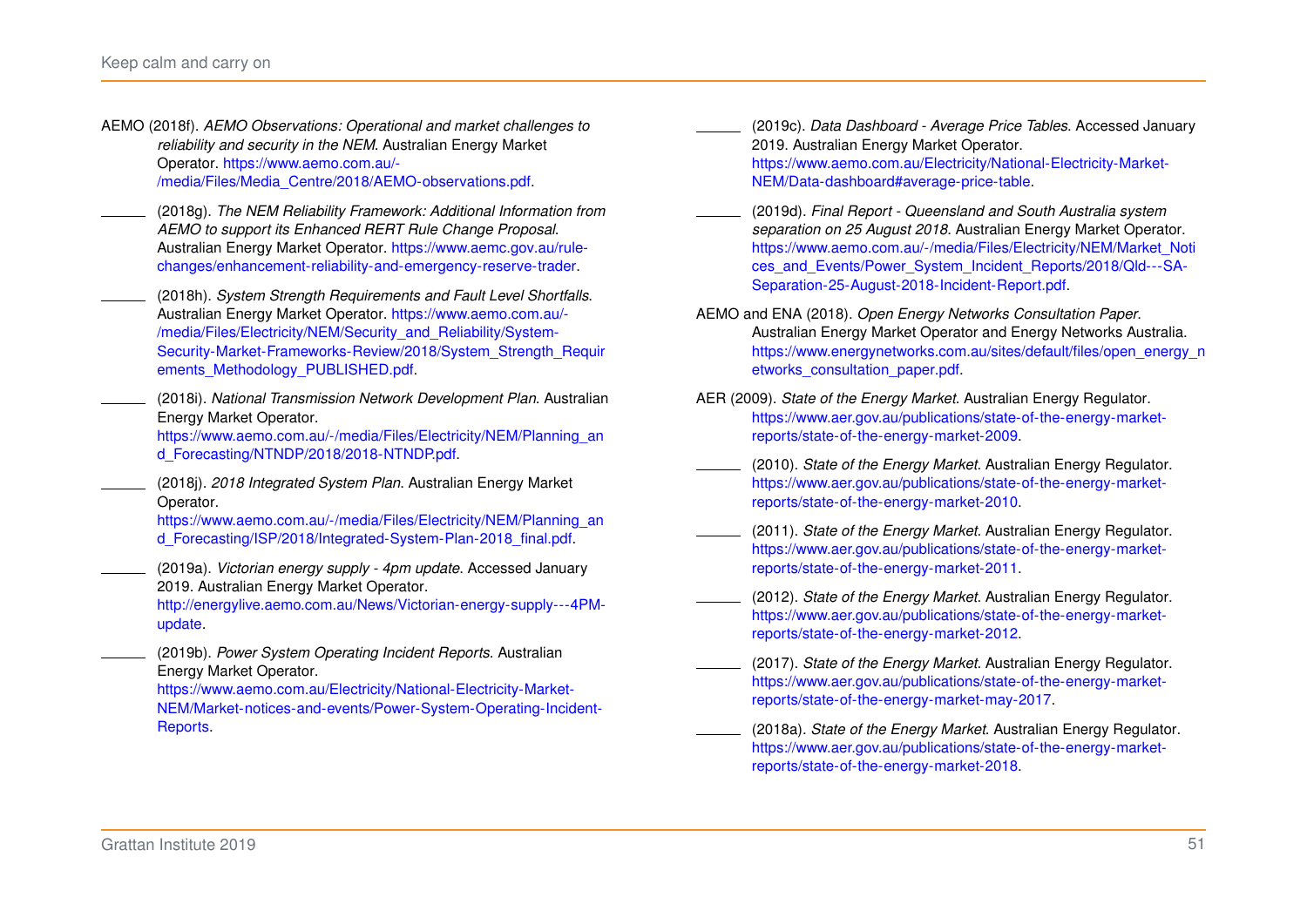- <span id="page-51-15"></span><span id="page-51-13"></span><span id="page-51-12"></span><span id="page-51-7"></span><span id="page-51-4"></span><span id="page-51-2"></span><span id="page-51-1"></span>AER (2018b). *Network Performance*. Accessed between September 2018 and February 2019, economic benchmarking and category analysis (current and historic) by network. Australian Energy Regulator. [https://www.aer.gov.au/networks-pipelines/network-performance.](https://www.aer.gov.au/networks-pipelines/network-performance) (2018c). *Values of Customer Reliability - Consultation Paper*. Australian Energy Regulator. [https://www.aer.gov.au/networks-pipelines/guidelines-schemes](https://www.aer.gov.au/networks-pipelines/guidelines-schemes-models-reviews/values-of-customer-reliability-vcr)[models-reviews/values-of-customer-reliability-vcr.](https://www.aer.gov.au/networks-pipelines/guidelines-schemes-models-reviews/values-of-customer-reliability-vcr) (2018d). *Wholesale electricity market performance report*. Australian Energy Regulator. [https://www.aer.gov.au/wholesale-markets/market-performance/aer](https://www.aer.gov.au/wholesale-markets/market-performance/aer-wholesale-electricity-market-performance-report-2018)[wholesale-electricity-market-performance-report-2018.](https://www.aer.gov.au/wholesale-markets/market-performance/aer-wholesale-electricity-market-performance-report-2018) (2018e). *ElectraNet Transmission Determination, 2018 to 2023 - Final Decision Overview*. Australian Energy Regulator. [https://www.aer.gov.au/system/files/D18-](https://www.aer.gov.au/system/files/D18-43867%20ElectraNet%20final%20decision%20overview.pdf) [43867%20ElectraNet%20final%20decision%20overview.pdf.](https://www.aer.gov.au/system/files/D18-43867%20ElectraNet%20final%20decision%20overview.pdf) (2018f). *Distribution performance data 2006-2017*. Accessed January 2019. Australian Energy Regulator. [https://www.aer.gov.au/networks-pipelines/network](https://www.aer.gov.au/networks-pipelines/network-performance/distribution-performance-data-2006-2017)[performance/distribution-performance-data-2006-2017.](https://www.aer.gov.au/networks-pipelines/network-performance/distribution-performance-data-2006-2017) (2018g). *Distribution Reliability Measures Guideline*. Accessed February 2019. Australian Energy Regulator. [https://www.aer.gov.au/networks-pipelines/guidelines-schemes](https://www.aer.gov.au/networks-pipelines/guidelines-schemes-models-reviews/distribution-reliability-measures-guideline-2018)[models-reviews/distribution-reliability-measures-guideline-2018.](https://www.aer.gov.au/networks-pipelines/guidelines-schemes-models-reviews/distribution-reliability-measures-guideline-2018) AGL (2018a). *AGL Commits to New Gas-Fired Power Station in NSW*. Accessed January 2019. [https://www.agl.com.au/-/media/agl/about](https://www.agl.com.au/-/media/agl/about-agl/documents/media-center/asx-and-media-releases/2017/171209nswgenerationplandecember2017.pdf?la=en&hash=BB2DAB602AE1D1AECD85D4F2881EA665)[agl/documents/media-center/asx-and-media](https://www.agl.com.au/-/media/agl/about-agl/documents/media-center/asx-and-media-releases/2017/171209nswgenerationplandecember2017.pdf?la=en&hash=BB2DAB602AE1D1AECD85D4F2881EA665)[releases/2017/171209nswgenerationplandecember2017.pdf?la=en&](https://www.agl.com.au/-/media/agl/about-agl/documents/media-center/asx-and-media-releases/2017/171209nswgenerationplandecember2017.pdf?la=en&hash=BB2DAB602AE1D1AECD85D4F2881EA665) [hash=BB2DAB602AE1D1AECD85D4F2881EA665.](https://www.agl.com.au/-/media/agl/about-agl/documents/media-center/asx-and-media-releases/2017/171209nswgenerationplandecember2017.pdf?la=en&hash=BB2DAB602AE1D1AECD85D4F2881EA665) (2018b). *AGL Begins Construction of \$295million Barker Inlet Power*
	- *Station*. Accessed January 2019. [https://www.agl.com.au/about](https://www.agl.com.au/about-agl/media-centre/asx-and-media-releases/2018/february/agl-begins-construction-of-%5C$295-million-barker-inlet-power-station)[agl/media-centre/asx-and-media-releases/2018/february/agl-begins](https://www.agl.com.au/about-agl/media-centre/asx-and-media-releases/2018/february/agl-begins-construction-of-%5C$295-million-barker-inlet-power-station)[construction-of-%5C\\$295-million-barker-inlet-power-station.](https://www.agl.com.au/about-agl/media-centre/asx-and-media-releases/2018/february/agl-begins-construction-of-%5C$295-million-barker-inlet-power-station)

<span id="page-51-14"></span>AusNet Services (2018a). *Electricity networks: empowering your energy future*. Accessed January 2019.

[https://www.ausnetservices.com.au/-/media/Files/AusNet/About-](https://www.ausnetservices.com.au/-/media/Files/AusNet/About-Us/Determining-Revenues/Distribution-Network/Customer-Forum/Week-1/Networks-101-Customer-Forum.ashx?la=en)[Us/Determining-Revenues/Distribution-Network/Customer-](https://www.ausnetservices.com.au/-/media/Files/AusNet/About-Us/Determining-Revenues/Distribution-Network/Customer-Forum/Week-1/Networks-101-Customer-Forum.ashx?la=en)[Forum/Week-1/Networks-101-Customer-Forum.ashx?la=en.](https://www.ausnetservices.com.au/-/media/Files/AusNet/About-Us/Determining-Revenues/Distribution-Network/Customer-Forum/Week-1/Networks-101-Customer-Forum.ashx?la=en)

- <span id="page-51-16"></span>(2018b). *Mooroolbark Mini Grid Project - Project information*. Accessed January 2019. [https://www.ausnetservices.com.au/-](https://www.ausnetservices.com.au/-/media/Files/AusNet/Community/Mooroolbark-mini-grid/Mooroolbark-mini-grid-web-info.ashx?la=en) [/media/Files/AusNet/Community/Mooroolbark-mini-grid/Mooroolbark](https://www.ausnetservices.com.au/-/media/Files/AusNet/Community/Mooroolbark-mini-grid/Mooroolbark-mini-grid-web-info.ashx?la=en)[mini-grid-web-info.ashx?la=en.](https://www.ausnetservices.com.au/-/media/Files/AusNet/Community/Mooroolbark-mini-grid/Mooroolbark-mini-grid-web-info.ashx?la=en)
- <span id="page-51-3"></span>BoM (2018). *Data services: Weather Station Directory*. Accessed between September 2018 and November 2018 by location. Bureau of Meteorology. [http://www.bom.gov.au/climate/data/stations/.](http://www.bom.gov.au/climate/data/stations/)
- <span id="page-51-5"></span>BoM and CSIRO (2018). *State of the Climate*. Bureau of Meteorology and CSIRO. [http://www.bom.gov.au/state-of-the-climate/.](http://www.bom.gov.au/state-of-the-climate/)
- <span id="page-51-8"></span>Chang, C. (2017). "South Australia reveals bold new plan to fix its power problems". *news.com.au*. Accessed January 2019. [https://www.news.com.au/technology/innovation/south-australia-to](https://www.news.com.au/technology/innovation/south-australia-to-reveal-bold-new-plan-to-fix-its-power-problems/news-story/7fbb261b0b36761b30049880b8167882)[reveal-bold-new-plan-to-fix-its-power-problems/news](https://www.news.com.au/technology/innovation/south-australia-to-reveal-bold-new-plan-to-fix-its-power-problems/news-story/7fbb261b0b36761b30049880b8167882)[story/7fbb261b0b36761b30049880b8167882.](https://www.news.com.au/technology/innovation/south-australia-to-reveal-bold-new-plan-to-fix-its-power-problems/news-story/7fbb261b0b36761b30049880b8167882)
- <span id="page-51-6"></span>COAG Energy Council (2018). *Meeting Communique, 19 December 2018*. Council of Australian Governments. [http://www.coagenergycouncil.go](http://www.coagenergycouncil.gov.au/sites/prod.energycouncil/files/publications/documents/21st%20COAG%20Energy%20Council%20Communique.pdf) [v.au/sites/prod.energycouncil/files/publications/documents/21st%20C](http://www.coagenergycouncil.gov.au/sites/prod.energycouncil/files/publications/documents/21st%20COAG%20Energy%20Council%20Communique.pdf) [OAG%20Energy%20Council%20Communique.pdf.](http://www.coagenergycouncil.gov.au/sites/prod.energycouncil/files/publications/documents/21st%20COAG%20Energy%20Council%20Communique.pdf)
- <span id="page-51-0"></span>Dow Jones (2018). *Factiva database*. Accessed between September 2018 and November 2018. [https://www.dowjones.com/products/factiva/.](https://www.dowjones.com/products/factiva/)
- <span id="page-51-11"></span><span id="page-51-10"></span><span id="page-51-9"></span>ElectraNet (2017). *South Australian Transmission Annual Planning Report*. [https://www.electranet.com.au/wp-content/uploads/2017/06/2017-](https://www.electranet.com.au/wp-content/uploads/2017/06/2017-Transmission-Annual-Planning-Report.pdf) [Transmission-Annual-Planning-Report.pdf.](https://www.electranet.com.au/wp-content/uploads/2017/06/2017-Transmission-Annual-Planning-Report.pdf)
	- (2018a). *South Australian Transmission Annual Planning Report*. [https://www.electranet.com.au/wp-content/uploads/2018/06/SA-](https://www.electranet.com.au/wp-content/uploads/2018/06/SA-Transmission-Annual-Planning-Report-2018.pdf)[Transmission-Annual-Planning-Report-2018.pdf.](https://www.electranet.com.au/wp-content/uploads/2018/06/SA-Transmission-Annual-Planning-Report-2018.pdf)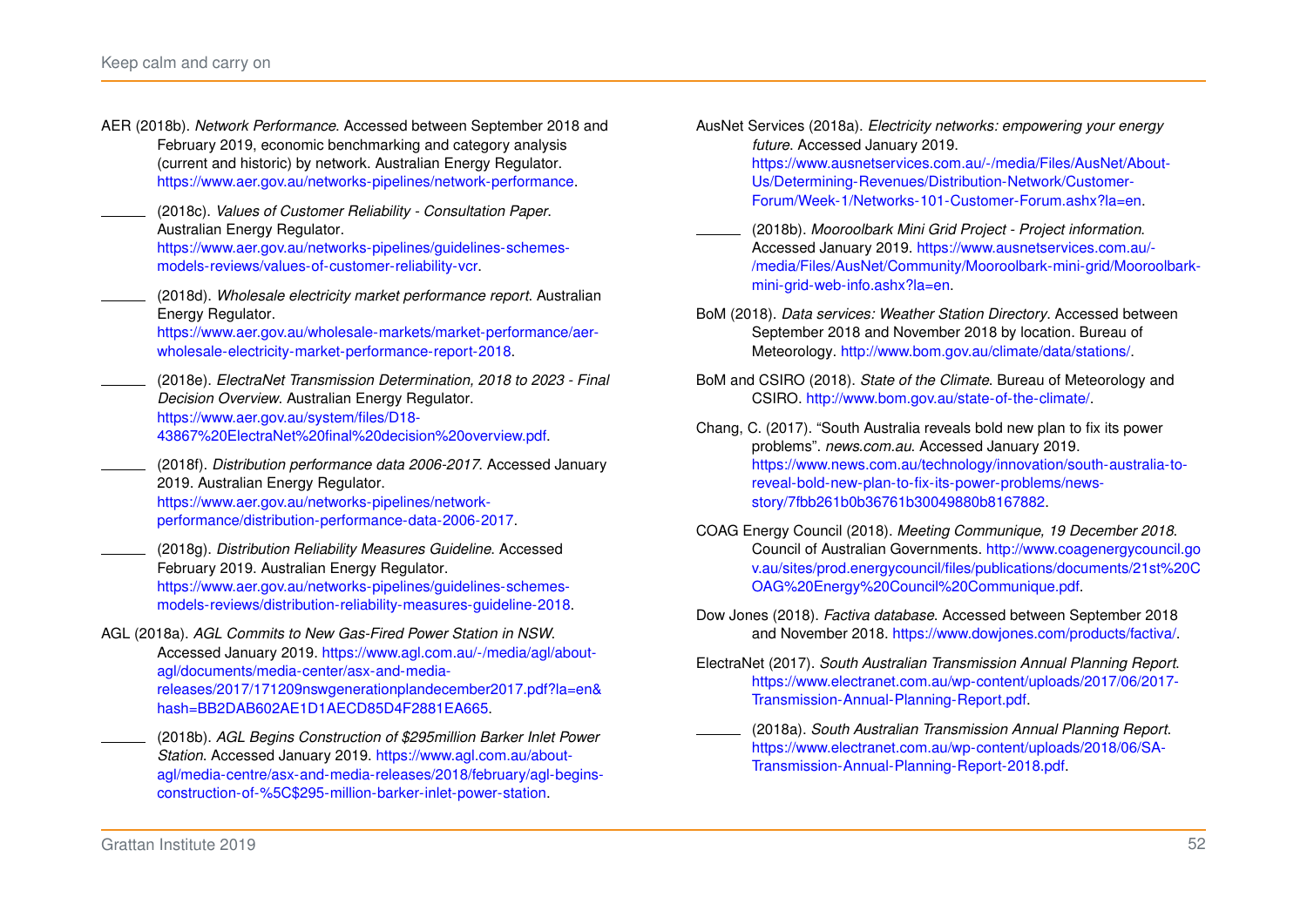<span id="page-52-14"></span>ElectraNet (2018b). *ESCRI-SA Project Summary Report*. Accessed January 2019.

> [https://www.escri-sa.com.au/globalassets/reports/escri---sa---project](https://www.escri-sa.com.au/globalassets/reports/escri---sa---project-summary-report---the-journey-to-financial-close---may-2018.pdf)[summary-report---the-journey-to-financial-close---may-2018.pdf.](https://www.escri-sa.com.au/globalassets/reports/escri---sa---project-summary-report---the-journey-to-financial-close---may-2018.pdf)

<span id="page-52-15"></span>Energex (2017). *Solar PV FAQs*. [https:](https://www.energex.com.au/__data/assets/pdf_file/0003/340599/FAQ-Solar-PV-and-Electronic-Meter-Form-8006.pdf) [//www.energex.com.au/\\_\\_data/assets/pdf\\_file/0003/340599/FAQ-](https://www.energex.com.au/__data/assets/pdf_file/0003/340599/FAQ-Solar-PV-and-Electronic-Meter-Form-8006.pdf)

[Solar-PV-and-Electronic-Meter-Form-8006.pdf.](https://www.energex.com.au/__data/assets/pdf_file/0003/340599/FAQ-Solar-PV-and-Electronic-Meter-Form-8006.pdf)

- <span id="page-52-5"></span>Energy Australia (2018). *Investments help ease pressure on power prices*. Accessed January 2019. [https://www.energyaustralia.com.au/about](https://www.energyaustralia.com.au/about-us/media/news/investments-help-ease-pressure-power-prices)[us/media/news/investments-help-ease-pressure-power-prices.](https://www.energyaustralia.com.au/about-us/media/news/investments-help-ease-pressure-power-prices)
- <span id="page-52-2"></span>Energy Consumers Australia (2018). *Energy Consumer Sentiment Survey, June 2018*. Accessed January 2019. [https://energyconsumersaustralia.com.au/publication/energy](https://energyconsumersaustralia.com.au/publication/energy-consumer-sentiment-survey-findings-june-2018/)[consumer-sentiment-survey-findings-june-2018/.](https://energyconsumersaustralia.com.au/publication/energy-consumer-sentiment-survey-findings-june-2018/)
- <span id="page-52-8"></span>Engie (2016). *Hazelwood to close in March 2017*. Accessed January 2019. [%http://www.gdfsuezau.com/media/UploadedDocuments/News/Hazel](%http://www.gdfsuezau.com/media/UploadedDocuments/News/Hazelwood%20Clousure/Hazelwood%20closure%20-%20Media%20release.pdf) [wood%20Clousure/Hazelwood%20closure%20-](%http://www.gdfsuezau.com/media/UploadedDocuments/News/Hazelwood%20Clousure/Hazelwood%20closure%20-%20Media%20release.pdf) [%20Media%20release.pdf.](%http://www.gdfsuezau.com/media/UploadedDocuments/News/Hazelwood%20Clousure/Hazelwood%20closure%20-%20Media%20release.pdf)
- <span id="page-52-1"></span>ESB (2018a). *The Health of the National Electricity Market*. Energy Security Board. [http://www.coagenergycouncil.gov.au/publications/health](http://www.coagenergycouncil.gov.au/publications/health-national-electricity-market)[national-electricity-market.](http://www.coagenergycouncil.gov.au/publications/health-national-electricity-market)
- <span id="page-52-6"></span>(2018b). *National Energy Guarantee: Final Detailed Design*. Energy Security Board. [http:](http://www.coagenergycouncil.gov.au/publications/energy-security-board-%E2%80%93-final-detailed-design-national-energy-guarantee) [//www.coagenergycouncil.gov.au/publications/energy-security-board-](http://www.coagenergycouncil.gov.au/publications/energy-security-board-%E2%80%93-final-detailed-design-national-energy-guarantee) [%E2%80%93-final-detailed-design-national-energy-guarantee.](http://www.coagenergycouncil.gov.au/publications/energy-security-board-%E2%80%93-final-detailed-design-national-energy-guarantee)
- <span id="page-52-0"></span>Finkel et al. (2017). Finkel, A., Moses, K., Munro, C., Effeney, T. and O'Kane, M. *Independent review into the future security of the National Electricity Market: Blueprint for the future*. [https://www.energy.gov.au/government-priorities/energy-](https://www.energy.gov.au/government-priorities/energy-markets/independent-review-future-security-national-electricity-market)

[markets/independent-review-future-security-national-electricity](https://www.energy.gov.au/government-priorities/energy-markets/independent-review-future-security-national-electricity-market)[market.](https://www.energy.gov.au/government-priorities/energy-markets/independent-review-future-security-national-electricity-market)

- <span id="page-52-12"></span>GHD (2017). *ElectraNet synchronous condenser asset life review*. [https://www.aer.gov.au/system/files/ElectraNet%20%E2%80%93%](https://www.aer.gov.au/system/files/ElectraNet%20%E2%80%93%20ENET062%20%E2%80%93%20ElectraNet%20%E2%80%93%20GHD%20%E2%80%93%20Synchronous%20Condenser%20Asset%20Life%20Review%20%E2%80%93%20March%202017.pdf) [20ENET062%20%E2%80%93%20ElectraNet%20%E2%80%93%](https://www.aer.gov.au/system/files/ElectraNet%20%E2%80%93%20ENET062%20%E2%80%93%20ElectraNet%20%E2%80%93%20GHD%20%E2%80%93%20Synchronous%20Condenser%20Asset%20Life%20Review%20%E2%80%93%20March%202017.pdf) [20GHD%20%E2%80%93%20Synchronous%20Condenser%20Asset](https://www.aer.gov.au/system/files/ElectraNet%20%E2%80%93%20ENET062%20%E2%80%93%20ElectraNet%20%E2%80%93%20GHD%20%E2%80%93%20Synchronous%20Condenser%20Asset%20Life%20Review%20%E2%80%93%20March%202017.pdf) [%20Life%20Review%20%E2%80%93%20March%202017.pdf.](https://www.aer.gov.au/system/files/ElectraNet%20%E2%80%93%20ENET062%20%E2%80%93%20ElectraNet%20%E2%80%93%20GHD%20%E2%80%93%20Synchronous%20Condenser%20Asset%20Life%20Review%20%E2%80%93%20March%202017.pdf)
- <span id="page-52-10"></span>Guy, M. and Southwick, D. (2018). *More power supply, lower power prices*. Accessed January 2019. [https://vic.liberal.org.au/News/2018-11-](https://vic.liberal.org.au/News/2018-11-12/more-power-supply-lower-power-prices) [12/more-power-supply-lower-power-prices.](https://vic.liberal.org.au/News/2018-11-12/more-power-supply-lower-power-prices)
- <span id="page-52-4"></span>Knoll, S. (2018). *Development Number: 010/V007/18*. Accessed January 2019. [http://apps.planning.sa.gov.au/lupublicregister/lucontent/Appia](http://apps.planning.sa.gov.au/lupublicregister/lucontent/Appian/13156671.pdf) [n/13156671.pdf.](http://apps.planning.sa.gov.au/lupublicregister/lucontent/Appian/13156671.pdf)
- <span id="page-52-9"></span>Livesey, M. (2018). *Report to the Honourable Vickie Chapman, MP, Attorney-General for the State of South Australia into the Procurement of Diesel Geneerators*.

[http://www.parliament.sa.gov.au/HouseofAssembly/BusinessoftheAs](http://www.parliament.sa.gov.au/HouseofAssembly/BusinessoftheAssembly/RecordsandPapers/TabledPapersandPetitions/Pages/TabledPapersandPetitions.aspx?TPLoadDoc=true&TPDocType=0&TPP=54&TPS=1&TPItemID=219&TPDocName=Special%2bInvestigation%2bDiesel%2bGenerators%2bAug%2b18.pdf) [sembly/RecordsandPapers/TabledPapersandPetitions/Pages/Table](http://www.parliament.sa.gov.au/HouseofAssembly/BusinessoftheAssembly/RecordsandPapers/TabledPapersandPetitions/Pages/TabledPapersandPetitions.aspx?TPLoadDoc=true&TPDocType=0&TPP=54&TPS=1&TPItemID=219&TPDocName=Special%2bInvestigation%2bDiesel%2bGenerators%2bAug%2b18.pdf) [dPapersandPetitions.aspx?TPLoadDoc=true&TPDocType=0&TPP=](http://www.parliament.sa.gov.au/HouseofAssembly/BusinessoftheAssembly/RecordsandPapers/TabledPapersandPetitions/Pages/TabledPapersandPetitions.aspx?TPLoadDoc=true&TPDocType=0&TPP=54&TPS=1&TPItemID=219&TPDocName=Special%2bInvestigation%2bDiesel%2bGenerators%2bAug%2b18.pdf) [54&TPS=1&TPItemID=219&TPDocName=Special%2bInvestigation%](http://www.parliament.sa.gov.au/HouseofAssembly/BusinessoftheAssembly/RecordsandPapers/TabledPapersandPetitions/Pages/TabledPapersandPetitions.aspx?TPLoadDoc=true&TPDocType=0&TPP=54&TPS=1&TPItemID=219&TPDocName=Special%2bInvestigation%2bDiesel%2bGenerators%2bAug%2b18.pdf) [2bDiesel%2bGenerators%2bAug%2b18.pdf.](http://www.parliament.sa.gov.au/HouseofAssembly/BusinessoftheAssembly/RecordsandPapers/TabledPapersandPetitions/Pages/TabledPapersandPetitions.aspx?TPLoadDoc=true&TPDocType=0&TPP=54&TPS=1&TPItemID=219&TPDocName=Special%2bInvestigation%2bDiesel%2bGenerators%2bAug%2b18.pdf)

- <span id="page-52-11"></span>Macdonald-Smith, A. (2017). "Power project plans shaken by government push into energy". *Australian Financial Review*. Accessed January 2019. [https://www.afr.com/business/energy/electricity/power-project](https://www.afr.com/business/energy/electricity/power-project-plans-shaken-by-government-push-into-energy-20170405-gvejc1)[plans-shaken-by-government-push-into-energy-20170405-gvejc1.](https://www.afr.com/business/energy/electricity/power-project-plans-shaken-by-government-push-into-energy-20170405-gvejc1)
- <span id="page-52-3"></span>NEMMCO (2009). *Market Event Report: Record Demand in South Australia and Victoria, 28 to 31 January 2009*. National Electricity Market Management Company.
- <span id="page-52-7"></span>Nguyen et al. (2018). Nguyen, K., Wylie, B. and Briggs, C. "Morrison Government 'out of touch' on climate policy, argues NSW Energy Minister Don Harwin". *Australian Broadcasting Corporation*. Accessed January 2019. [https://www.abc.net.au/news/2018-12-19/morrison](https://www.abc.net.au/news/2018-12-19/morrison-climate-policy-out-of-touch-says-nsw-energy-minister/10633474)[climate-policy-out-of-touch-says-nsw-energy-minister/10633474.](https://www.abc.net.au/news/2018-12-19/morrison-climate-policy-out-of-touch-says-nsw-energy-minister/10633474)

<span id="page-52-13"></span>Office of the Regulator-General (1997). *Electricity Performance Report*.